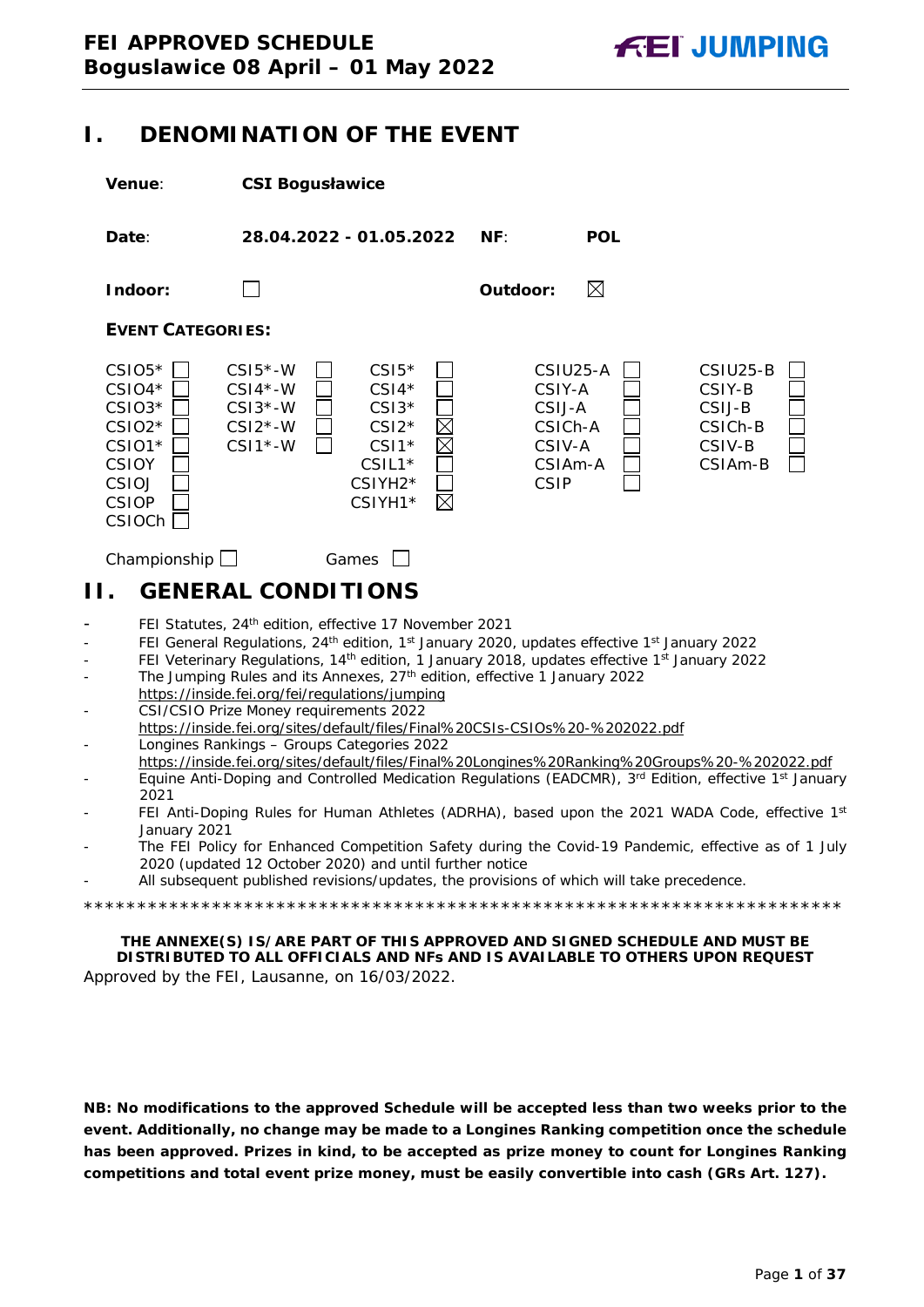## FEI APPROVED SCHEDULE Boguslawice 08 April - 01 May 2022



## **TABLE OF CONTENTS**

| Ι.                         |                                                                                              |  |  |
|----------------------------|----------------------------------------------------------------------------------------------|--|--|
| II.                        |                                                                                              |  |  |
| III.                       |                                                                                              |  |  |
| IV.                        |                                                                                              |  |  |
| 1.<br>2.<br>3.<br>4.<br>5. |                                                                                              |  |  |
| V.                         |                                                                                              |  |  |
| VI.                        |                                                                                              |  |  |
| 1.                         |                                                                                              |  |  |
| VII.                       |                                                                                              |  |  |
| 1.                         |                                                                                              |  |  |
| 2.                         |                                                                                              |  |  |
| $\overline{3}$ .           |                                                                                              |  |  |
| VIII.                      |                                                                                              |  |  |
| IX.                        |                                                                                              |  |  |
| Х.                         |                                                                                              |  |  |
| 1.                         |                                                                                              |  |  |
| 2.                         |                                                                                              |  |  |
| XI.                        |                                                                                              |  |  |
| 1.                         |                                                                                              |  |  |
| 2.                         |                                                                                              |  |  |
| 3.                         |                                                                                              |  |  |
| 4.                         |                                                                                              |  |  |
| 5.<br>6.                   |                                                                                              |  |  |
| 7.                         |                                                                                              |  |  |
| 8.                         |                                                                                              |  |  |
| 9.                         |                                                                                              |  |  |
| 10.                        |                                                                                              |  |  |
| 11.                        |                                                                                              |  |  |
| 12.                        |                                                                                              |  |  |
| 13.                        |                                                                                              |  |  |
| 14.                        |                                                                                              |  |  |
| 15.                        |                                                                                              |  |  |
| 16.<br>17.                 |                                                                                              |  |  |
| XII.                       |                                                                                              |  |  |
|                            |                                                                                              |  |  |
| 1.<br>2.                   |                                                                                              |  |  |
| 3.                         |                                                                                              |  |  |
| 4.                         |                                                                                              |  |  |
| 5.                         |                                                                                              |  |  |
| 6.                         |                                                                                              |  |  |
| 7.                         |                                                                                              |  |  |
| 8.                         | EQUINE ANTI-DOPING AND CONTROLLED MEDICATION PROGRAMME (EADCMP). FEI VETERINARY REGULATIONS, |  |  |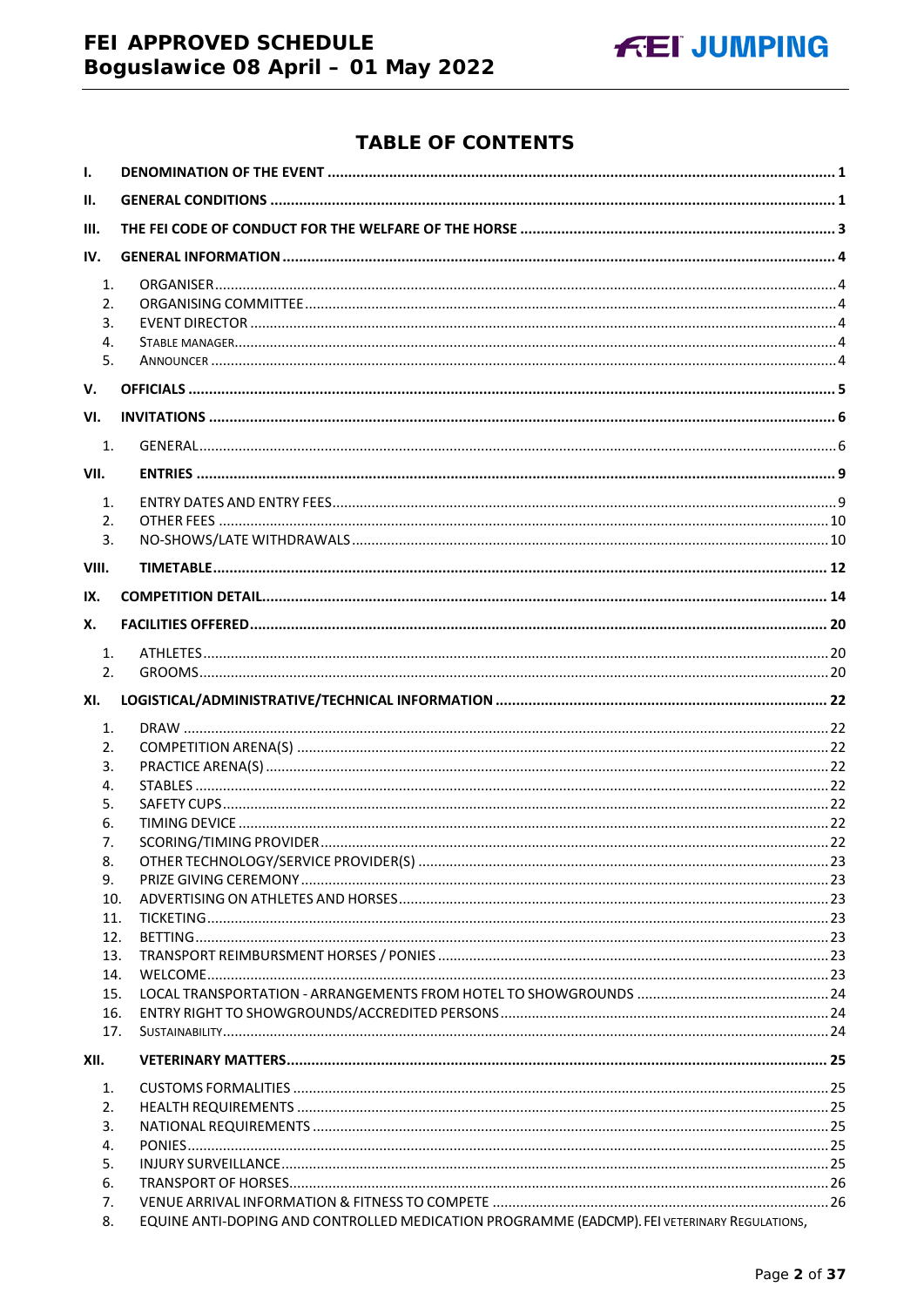| XIII.          |  |
|----------------|--|
| XIV.           |  |
| $\mathbf{1}$   |  |
| $\mathcal{L}$  |  |
| 3.             |  |
| 4.             |  |
| .5.            |  |
| 6.             |  |
| 7 <sub>1</sub> |  |
| 8.             |  |
| 9.             |  |
| 10.            |  |
| 11.            |  |
| XV.            |  |

## <span id="page-2-0"></span>**III. THE FEI CODE OF CONDUCT FOR THE WELFARE OF THE HORSE**

The Fédération Equestre Internationale (FEI) expects all those involved in international equestrian sport to adhere to the FEI's Code of Conduct and to acknowledge and accept that at all times the welfare of the horse must be paramount and must never be subordinated to competitive or commercial influences.

- 1. At all stages during the preparation and training of competition horses, welfare must take precedence over all other demands. This includes good horse management, training methods, farriery and tack, and transportation.
- 2. Horses and Athletes must be fit, competent and in good health before they are allowed to compete. This encompasses medication use, surgical procedures that threaten welfare or safety, pregnancy in mares and the misuse of aids.
- 3. Events must not prejudice horse welfare. This involves paying careful attention to the competition areas, ground surfaces, weather conditions, stabling, site safety and fitness of the horse for onward travel after the event.
- 4. Every effort must be made to ensure that horses receive proper attention after they have competed and that they are treated humanely when their competition careers are over. This covers proper veterinary care, competition injuries, euthanasia and retirement.
- 5. The FEI urges all involved with the sport to attain the highest levels of education in their areas of expertise.

The Long version of this Code can be obtained from the Fédération Equestre Internationale, HM King Hussein I Building, Chemin de la Joliette 8, 1006 Lausanne, Switzerland. Telephone: +41 21 310 47 47. The Code is available in English. The Code is also available on the FEI's website: [http://inside.fei.org/.](http://inside.fei.org/)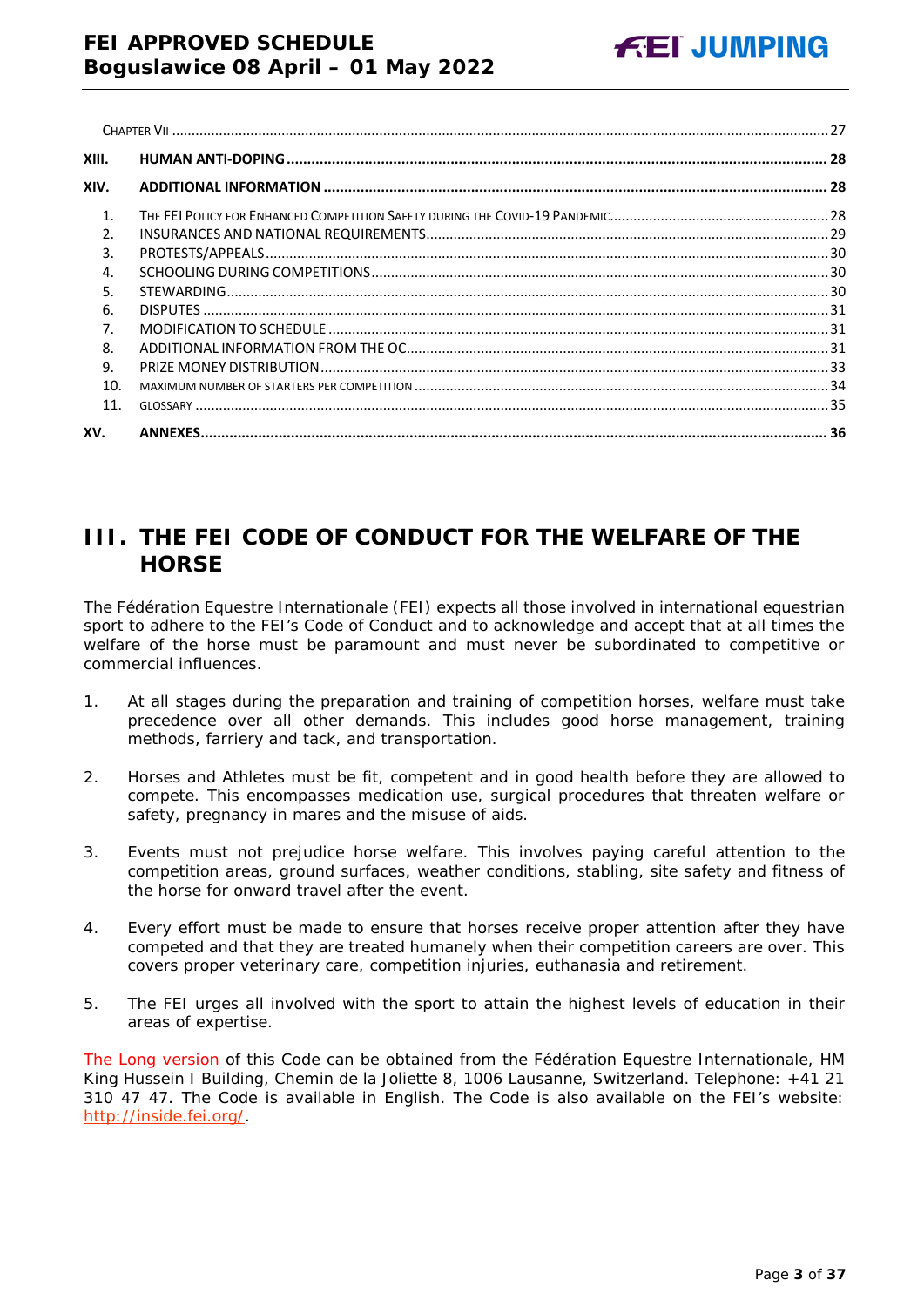## <span id="page-3-0"></span>**IV. GENERAL INFORMATION**

### <span id="page-3-1"></span>**1. ORGANISER**

| Name:<br>Address:<br>Telephone:<br>Fax: | SJ Napoleońska Zagroda<br>97-360 Kamieńsk, Napoleonów 6/7<br>+48/44/616 46 05 |
|-----------------------------------------|-------------------------------------------------------------------------------|
| Email:                                  | biuro1@stadoboguslawice.com.pl                                                |
| Website:                                | www.stadoboguslawice.com.pl                                                   |

#### Contact Details Show Ground:

Address: Stado Ogierów w Bogusławicach Sp. z o.o.; Bogusławice 58 97-320 Wolbórz Telephone: +48/44/616 46 05 GPS Coordinates: N52° 4' 49.8316", E17° 5' 49.3343" Accessibility details (directions by road, nearest airport / train station): Arrival by car route from Western Europe: highway A2 and from Piotrków Trybunalski to Wolbórz S8

### <span id="page-3-2"></span>**2. ORGANISING COMMITTEE**

| Honorary President: | Jacek Ostrowski   |
|---------------------|-------------------|
| Show Secretary:     | Aneta Królikowska |
| Press Officer:      | Łukasz Fidala     |

#### <span id="page-3-3"></span>**3. EVENT DIRECTOR**

| Name:   | Adrianna Ostrowska            |
|---------|-------------------------------|
| Mobile: | $+48667676553$                |
| Email:  | stado@stadoboguslawice.com.pl |

#### <span id="page-3-4"></span>**4. STABLE MANAGER**

| Name:      | Rytych Łukasz                 |
|------------|-------------------------------|
| Telephone: | +48 695 928 065               |
| Email:     | stado@stadoboguslawice.com.pl |

#### <span id="page-3-5"></span>**5. ANNOUNCER**

| Name:  | Marek Szewczyk          |
|--------|-------------------------|
| Email: | m.szewczyk@eurosport.pl |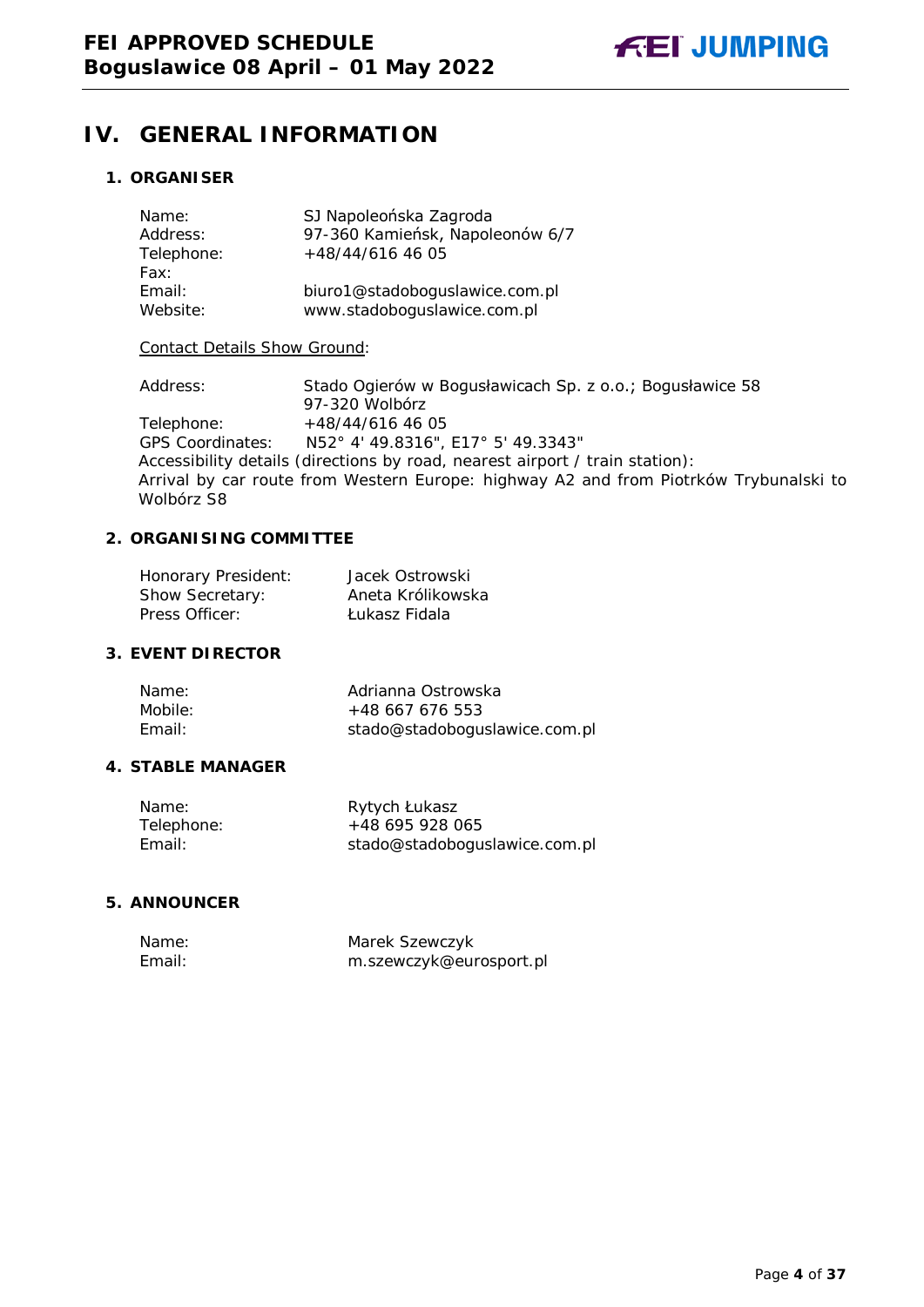## **V. OFFICIALS**

- **Compulsory**
- **In case there are several categories and officials are not the same, please complete an additional chart per category.**
- \*\* **National Judges may only officiate on the Ground Jury at CSI1\*/CSIYH1\* and CSIY/J/Ch//P/V/Am Cat. B Events that are not combined with higher level events. National Judges may not officiate outside their home country.**

| Ref.    | Panel                                                        | <b>Function</b>                 | FEI ID   | <b>Name</b>             | <b>NF</b>  | Level           | <b>E-mail &amp; Mobile</b> |
|---------|--------------------------------------------------------------|---------------------------------|----------|-------------------------|------------|-----------------|----------------------------|
|         |                                                              | Ground Jury President           |          | Zofia Jurczyńska- Kret  |            |                 | zofkre@wp.pl               |
|         | <b>Ground Jury</b>                                           |                                 | 10051394 |                         | POL        | 3               | +48 607 799 478            |
|         |                                                              | Ground Jury Member              | 10116084 | Natalia Gruszka         | POL        | $\overline{2}$  |                            |
|         |                                                              | Ground Jury Member              | 10087601 | Justyna Borysewicz-Rudy | POL        | $\overline{2}$  |                            |
| 2       | <b>Foreign Judge</b>                                         | Foreign Judge                   | 10050109 | Radovan Salek           | <b>CZE</b> | 3               | Radovan.salek@mail.cz      |
| 3       | <b>Foreign Technical Delegate</b>                            | Foreign Technical Delegate      |          |                         |            |                 |                            |
|         |                                                              |                                 | 10052103 |                         | POL        | 3               | tarantevents@gmail.com     |
| 4       | <b>Course Designer</b>                                       | Course Designer                 |          | Szymon Tarant           |            |                 | +48 602 345 080            |
|         |                                                              | Assistant Course Designer       |          | Grzegorz Wojtaczka      | POL        | N               |                            |
| 5       | <b>Chief Steward</b>                                         | <b>Chief Steward</b>            | 10052979 | Sylwia Bogacz           | POL        | 3               | qarbaczs@interia.pl        |
|         |                                                              |                                 |          |                         |            |                 | +48 606 296 278            |
| 6       | <b>Foreign Steward</b>                                       | Foreign Steward                 |          |                         |            |                 |                            |
|         |                                                              | <b>Assistant Steward</b>        | 10087603 | Joanna Gawłowska        | POL        | 2               |                            |
| 7       | <b>Assistants Stewards</b>                                   | <b>Assistant Steward</b>        | 10116087 | Weronika Raczek         | POL        | $\overline{2}$  |                            |
|         |                                                              | <b>Assistant Steward</b>        | 10154096 | Joanna Mularczyk-Czajka | POL        | $\overline{2}$  |                            |
|         |                                                              | <b>Assistant Steward</b>        | 10116083 | Anna Bojarczuk          | POL        | $\overline{2}$  |                            |
| 8       |                                                              |                                 | 10018663 | Jacek Kwiatkowski       | POL        | 3               | *Jacek-vet@o2.pl           |
|         | FEI Veterinary Delegate                                      | FEI Veterinary Delegate         |          |                         |            | +48 602 639 894 |                            |
|         |                                                              | Veterinary Service Manager      | 10051546 | <b>Bernard Turek</b>    | POL        |                 | +48 662 185 804            |
| 9       | <b>Veterinary Service Manager</b><br>/ Treating Veterinarian | Permitted Treating Veterinarian | 10051546 | <b>Bernard Turek</b>    | POL        |                 | +48 662 185 804            |
|         |                                                              | (one for every 200 horses)      |          |                         |            |                 |                            |
| 10      | <b>Medical Doctor</b>                                        | <b>Medical Doctor</b>           |          | AMICUS-MED R.W.         |            |                 | +48 605 880 797            |
|         |                                                              |                                 |          | Szymańscy Sp. j         |            |                 |                            |
| 11      | Farrier                                                      | Farrier                         |          | Jarosław Gielec         | POL        |                 | +48 607 993 371            |
| $12 \,$ | NF Delegate                                                  | NF Delegate (if applicable)     |          |                         |            |                 |                            |

<span id="page-4-0"></span>**A minimum of one VD must be appointed for every 400 horses. The FEI Veterinary Department reserves the right to request AVDs.**

Please note that the schedule has been approved under the provision that all appointed Officials have successfully passed the on-line FEI Competency Evaluation Test.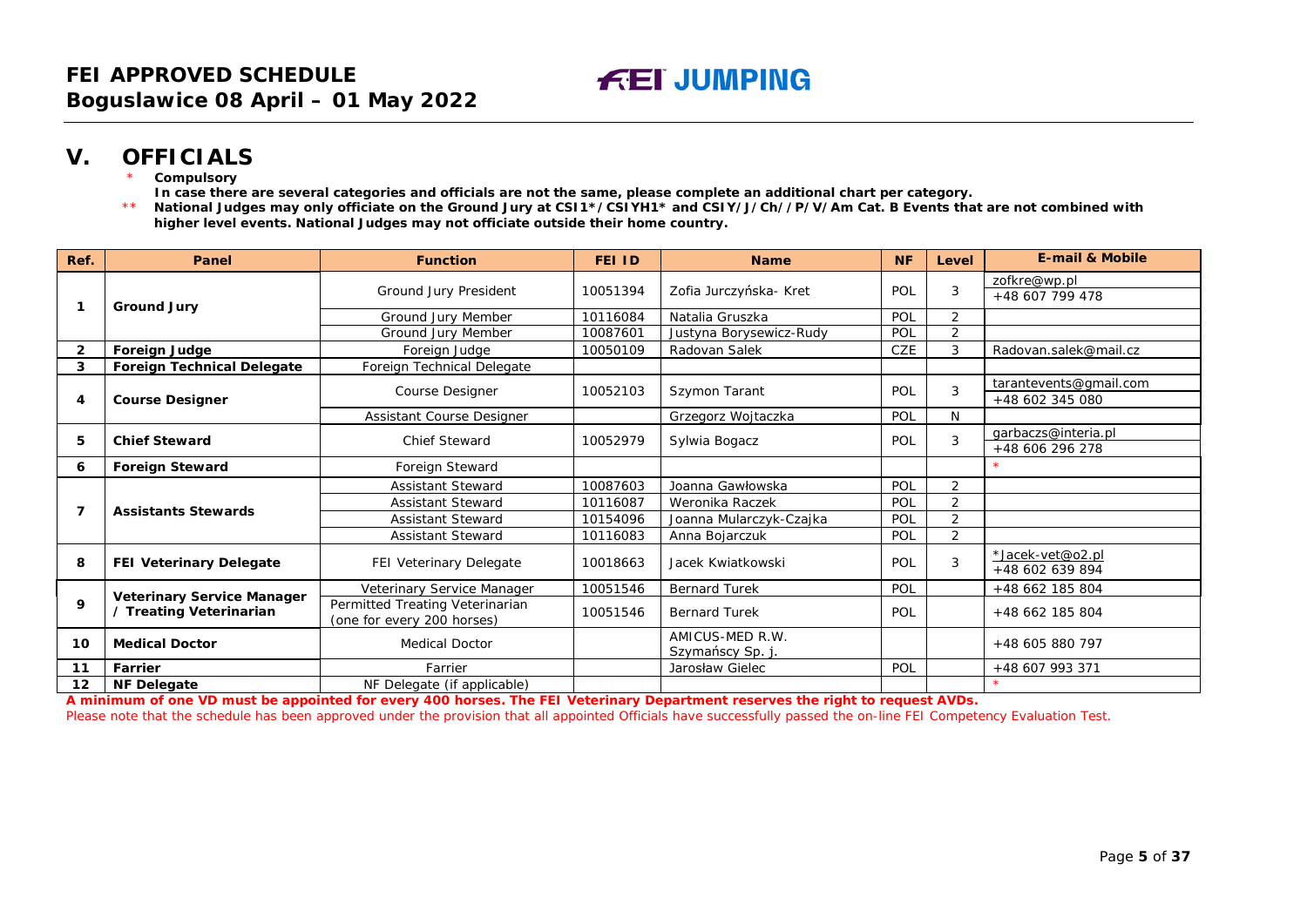## <span id="page-5-0"></span>**VI. INVITATIONS**

#### <span id="page-5-1"></span>**1. GENERAL**

Horses entered in one CSI star level/category may not enter another CSI star level/category at the same Show.

Horses may take part in national Competitions and international Competitions at the same Show only under the following conditions:

- Horses may take part in national Events up to two hours prior to the start of the international Event's Horse Inspection;
- If the national Event includes Competitions after the international Event ends, either on the same day or on the following day(s), horses having taken part in the international Event may take part in national Competitions only, following the conclusion of the international Event.

#### **Invitations**

For all Events at which the CSI Invitation Rules apply, a certain percentage of Athletes must be invited in descending order of the Longines Ranking, a certain percentage of Athletes will be home Athletes selected by the host NF and a certain percentage will be Athletes invited by the Organising Committee (OC); the percentages for each invitation group are established for each star level as follows:

| <b>Event Level</b>                                                                                                           | <b>Athletes</b><br>from the<br>Longines<br>Ranking | <b>Athletes</b><br>selected by<br>the host NF                                                                         | OC.<br><b>Invitations</b> |
|------------------------------------------------------------------------------------------------------------------------------|----------------------------------------------------|-----------------------------------------------------------------------------------------------------------------------|---------------------------|
| $CSI5*$                                                                                                                      | 60%                                                | 20%                                                                                                                   | 20%                       |
| $CSI4*$                                                                                                                      | 50%                                                | 25%                                                                                                                   | 25%                       |
| $CSI3*$                                                                                                                      | 40%                                                | 30%                                                                                                                   | 30%                       |
| $CSI2*$                                                                                                                      | 30%                                                | 30%                                                                                                                   | 40%                       |
| CSI2* Open, option with no Longines Ranking<br>Competitions if the number of invited Athletes is<br>restricted               | $0\%$                                              | 20%                                                                                                                   | 80%                       |
| CSI2 <sup>*</sup> Open, option with no Longines Ranking<br>Competitions if the number of invited Athletes is<br>unrestricted |                                                    | N/A, CSI Invitation Rules do not apply to CSI<br>Events at which the number of Athletes<br>invited is not restricted. |                           |

#### **Longines Rankings**

The Longines Rankings number 252, established three (3) months prior to this Event will be used for the invitation of Athletes. Athletes are invited through the FEI online Invitation System for Jumping in accordance with the CSI Invitation Rules (refer to Jumping Rules, Annex V)

#### **CSI2\*:**

Maximum number of Athletes to be invited: 160 Maximum number of Horses that may be entered: 480 Maximum number of Horses per Athlete: 3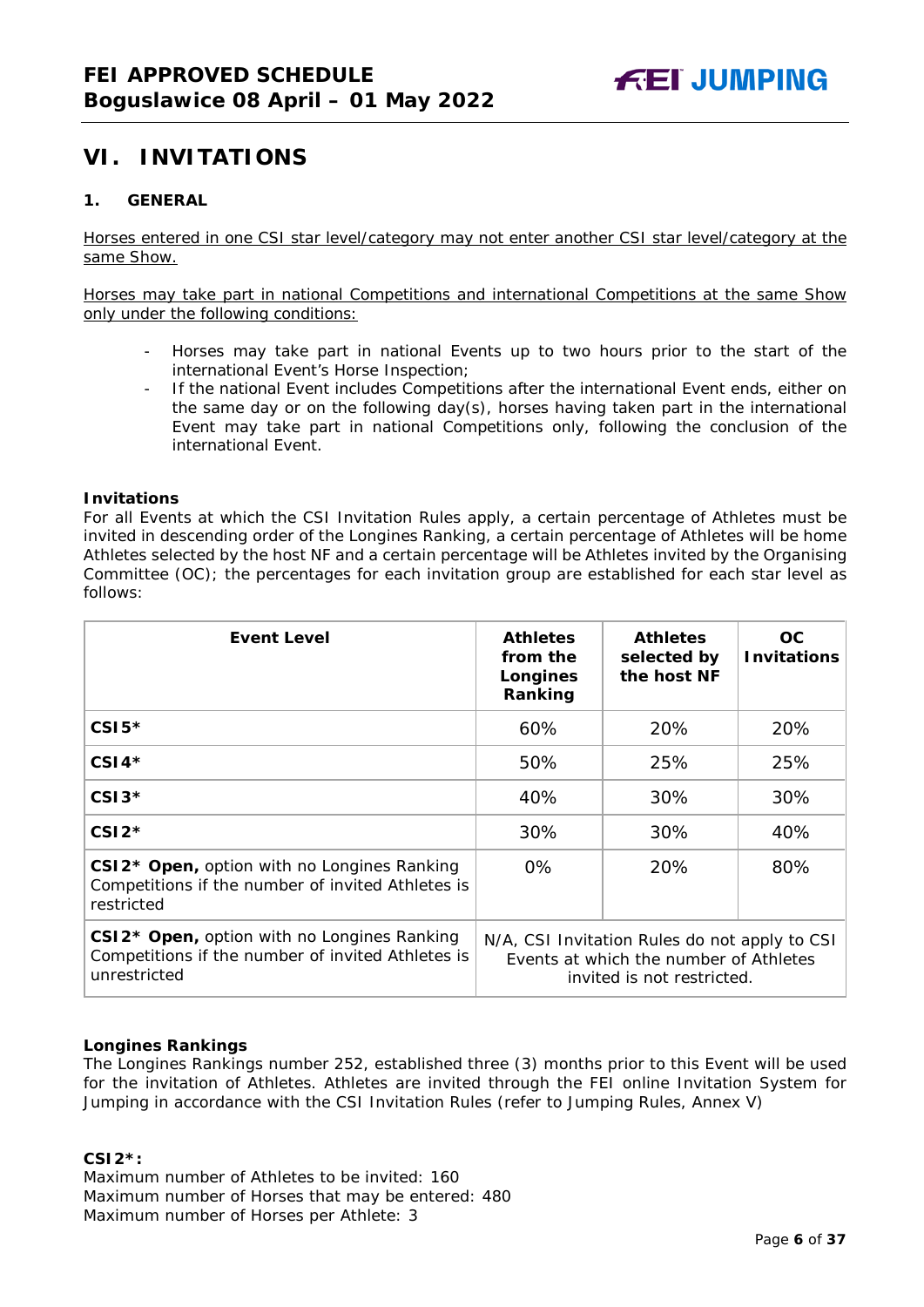

| <b>Maximum number of Athletes</b><br>invited | No. of Athletes<br>from the<br>Longines<br>Ranking | No. of Athletes<br>selected by the<br>host NF | No. of OC<br><b>Invitations</b> |
|----------------------------------------------|----------------------------------------------------|-----------------------------------------------|---------------------------------|
| 160                                          | 48                                                 | 48                                            | 64                              |

(OCs will be permitted to invite a limited number of additional Athletes, if, at the closing of entries, the maximum number of Horses that may be entered has not been reached. For details, please refer to Jumping Rules, Art. 251.9.2.)

#### **FEI Wild Cards:**

CSI5\*: 1 CSI4\*/CSI3\*/CSI2\*: 2

#### **Connected Events:**

There are no connected Events in this show  $\boxtimes$ 

#### **Section 1: Compulsory Invitations**

Athletes can choose Events for which they wish to receive an information from the Monday eight weeks prior to the week of the Event until midnight GMT on the 4<sup>th</sup> Sunday prior to the Event.

#### **Section 2: Home Athletes selected by the host NF**

Entries for home Athletes in this section must be made through the FEI Entry System between the Monday eight weeks prior to the week of the Event until midnight GMT on the 3<sup>rd</sup> Wednesday prior to the week of the Event.

#### **Section 3: OC Invitations**

Entries in the OC Invitation Quota can be made in the FEI Entry System from the Monday eight weeks prior to the week of the Event up until the closing date for regular entries (the closing date for regular entries cannot be earlier than the 3rd Thursday prior to the week of the Event, and no later than four days prior to the Event) as indicated in the Schedule.

Events for which the Schedule states that overseas air transportation of Horses will be provided/organised by the OC are, for logistical reasons, authorised to establish the closing date for entries at the earliest on the  $5<sup>th</sup>$  Sunday prior to the event.

#### *For all other Events, please use the template below:*

| all                   |
|-----------------------|
|                       |
| 80                    |
|                       |
|                       |
| 3                     |
|                       |
|                       |
| all                   |
|                       |
| 160                   |
|                       |
|                       |
| 3 (maximum 2 per age) |
|                       |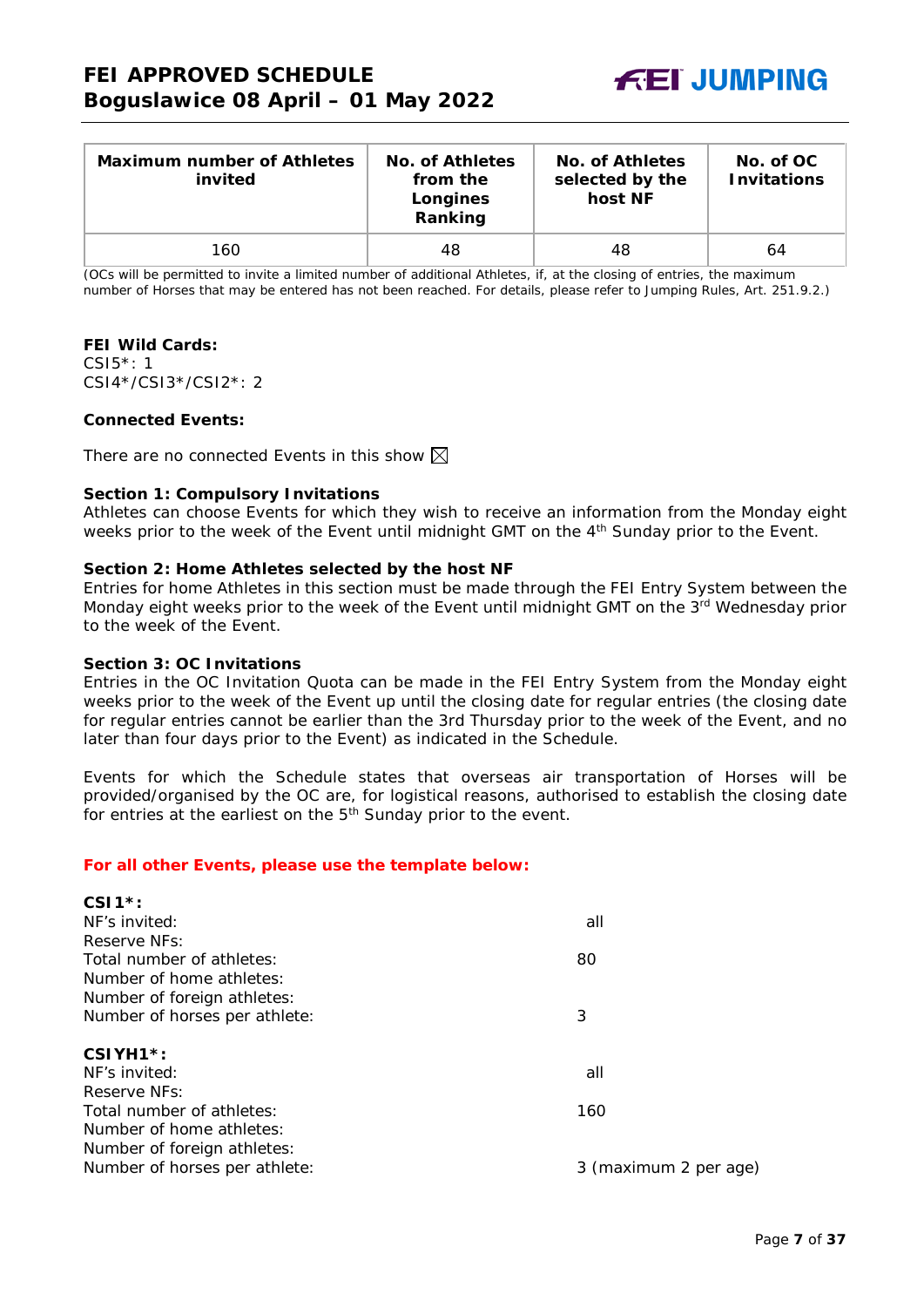Athletes are invited by the Organiser through their National Federation.

One (1) groom per athlete.

1. Each horse can start only in one competition per day and 3 times during the event. Exception: A horse starting in Competition no. 6 (Derby) can start in another competition on that day and can start 4 times during the event.

2. Horses non competing must be presented during Horse Inspection with passport to general health condition assessment.

3. Any substitutions on start lists are allowed maximum 1 hour before competition, 4. Entries of Polish athletes (section 2) will be accepted in order by the Polish NF Ranking (PZJ no 03/2022) Ranking. Athletes not ranked in the Polish NF (PZJ) Ranking will be accepted by the order of entries.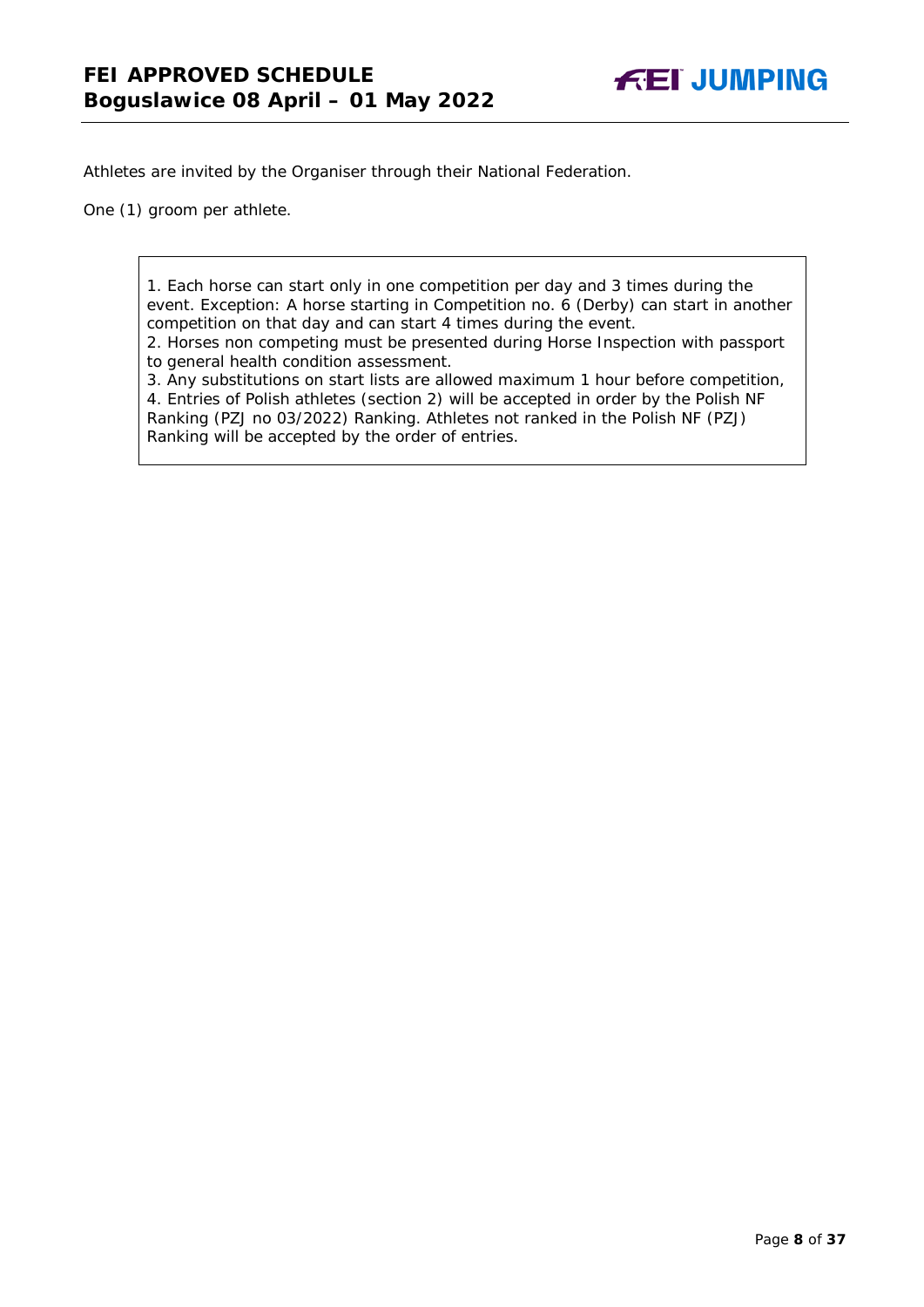## <span id="page-8-0"></span>**VII. ENTRIES**

## **IMPORTANT**

- Entries must be made by NFs through the FEI Entry System for all categories of this Event [\(https://invitation.fei.org/login\)](https://invitation.fei.org/login);
- Additional documentation can be found at: [https://inside.fei.org/fei/your-role/it-services/fei-entry-system/fei-entry-system-jumping;](https://inside.fei.org/fei/your-role/it-services/fei-entry-system/fei-entry-system-jumping)
- All Athletes and Horses participating in any International Competition must be registered with the FEI;
- Athletes and/or Horses present at the Event without having been entered through the FEI's Online Entry System will be automatically disqualified unless compelling circumstances warrant otherwise.

### <span id="page-8-1"></span>**1. ENTRY DATES AND ENTRY FEES**

Entries have to be in accordance with Art.251 of the FEI Jumping Rules, 27th edition, effective 1 January 2022

#### **Deadlines for Entries:**

Definite Entries: **07.04.2022**

Last date for substitutions: **28.04.2022**

#### **Entry fee per horse** *(per category):* **VAT excluded**

CSI2\* - 400 EUR CSI1\* - 400 EUR CSIYH – 300 EUR

**VAT** (in %) **: 0**

Please refer to definition of Entry fees and Compulsory fees in the Glossary of the FEI Jumping Rules 27th edition, effective 1 January 2022, that is copied in Section XIV point 10.

#### **Compulsory fees per horse:**

• EADCMP Fee: Included in entry fee Not included in entry fee  $\boxtimes$ Lower Level Events (CIMs) CHF 18 per horse per event

Higher Level Events CHF 25 per horse per event (For definition of CIMs see Appendix E of the FEI General Regulations, all other events not defined as CIMs)

- Fee for manure disposal (at OC discretion; maximum  $\epsilon$  40 per horse per Event). 40 EUR Per horse
- Fee for health/customs-related documents for Horses, if applicable (only if requested) 30 EUR Per horse

#### **All aforementioned amounts are including VAT**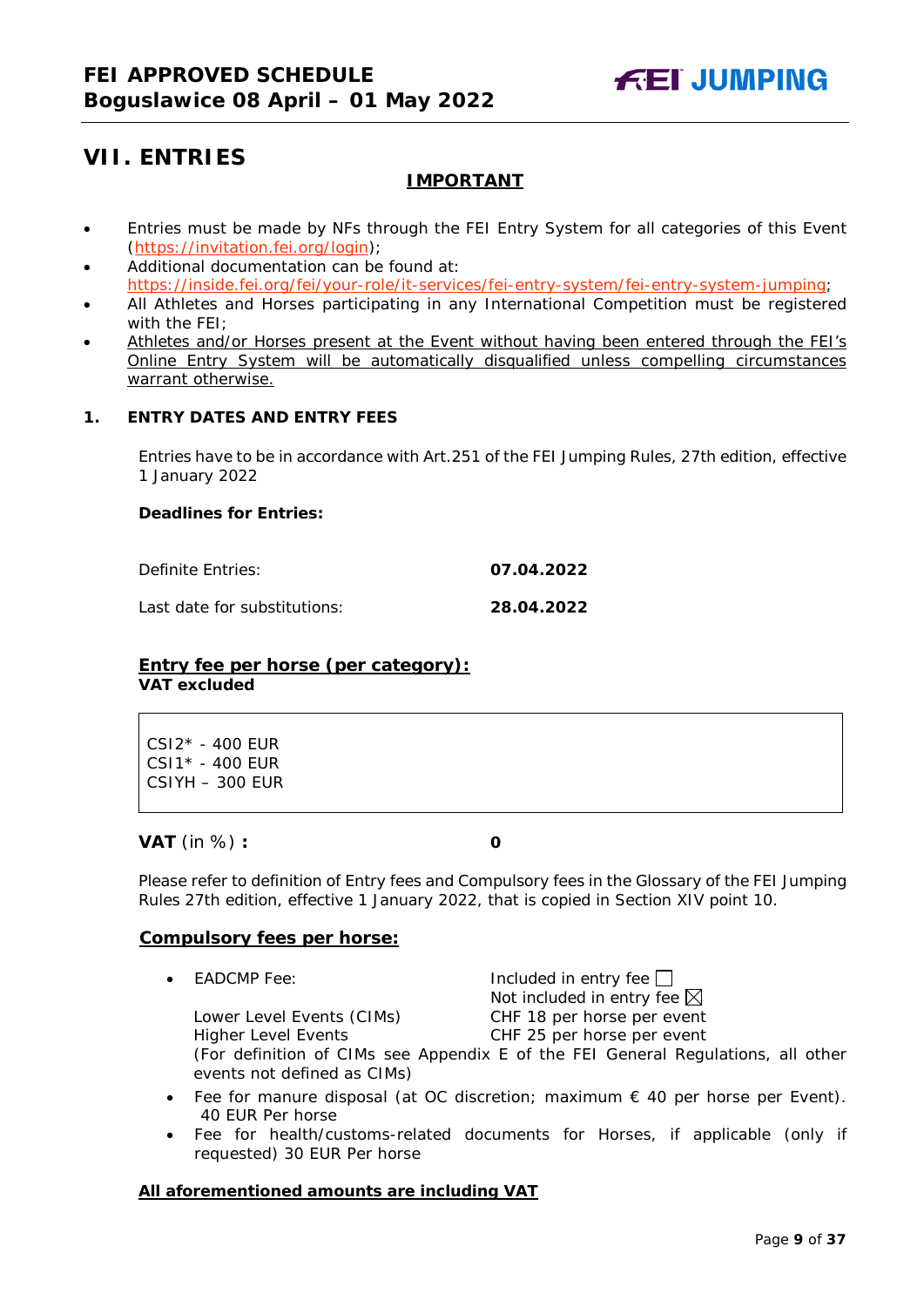## Total maximum fee per horse: Total maximum fee per horse: Total maximum fee per horse: Total maximum of the set

## **Compulsory fees per athlete:**

| Total maximum fee per Athlete:                                 | 75 EUR                   |
|----------------------------------------------------------------|--------------------------|
| All aforementioned amounts are including VAT                   |                          |
| Fee for electric hook-up for lorry<br>$\bullet$                | 75 EUR Per lorry/caravan |
| Fee for lorry parking if applicable<br>$\bullet$               | Per lorry/caravan        |
| NF medication control programme fee if applicable<br>$\bullet$ | Per athlete              |
| NF fee if applicable<br>$\bullet$                              | Per athlete              |
|                                                                |                          |

#### <span id="page-9-0"></span>**2. OTHER FEES**

All other fees must optional fees and be listed hereunder with the details of the amounts to be charged and approved by the FEI. Only fees approved by the FEI and listed in the approved Schedule can be charged by the OC. *Please specify if price per bale or other quantity.*

| Hay:                    | 6 EUR per bail                          |
|-------------------------|-----------------------------------------|
| Straw:                  | 5 EUR per bail First bedding is free    |
| Shavings:               | 15 EUR per bail                         |
| Other (please specify): | Extra box (not compiting horse) 150 EUR |

#### **All aforementioned amounts are including VAT**

VAT number of the organiser: PL 772 23 59 412

#### <span id="page-9-1"></span>**3. NO-SHOWS/LATE WITHDRAWALS**

**NB**: In the case of withdrawals after the date of definite entries or no-shows the athlete or the respective NF will be held liable to reimburse the OC for the actual financial loss incurred by the OC (please refer to Jumping Rules Art. 251.17) as a result of the late withdrawal or no-show.

**Amount charged: Withdrawal before the date of definite entries - 07.04.2022 - free of charge.** 

**Withdrawal after the date 07.04.2022 (the date of definite entries) and before 28.04.2022 (the date of last substitution)- The Athlete or respective NF has to pay 200 EUR per horse.** 

**Withdrawal after 28.04.2022 (the date of last substitution) or no-shows - the Athlete or respective NF has to pay full entry fee as mentioned below: CSI2\* 400 EUR per horse; CSI1\* 400 EUR per horse; CSI YH 300 EUR per horse;** 

The athlete has to pay with the entries a prepayment of the amount of minimum 200 EUR (900 PLN) per horse by the date of definite entries (7.04.2022), to the account of Stowarzyszenie Jeździeckie Napoleońska Zagroda:



(EADCMP Fee)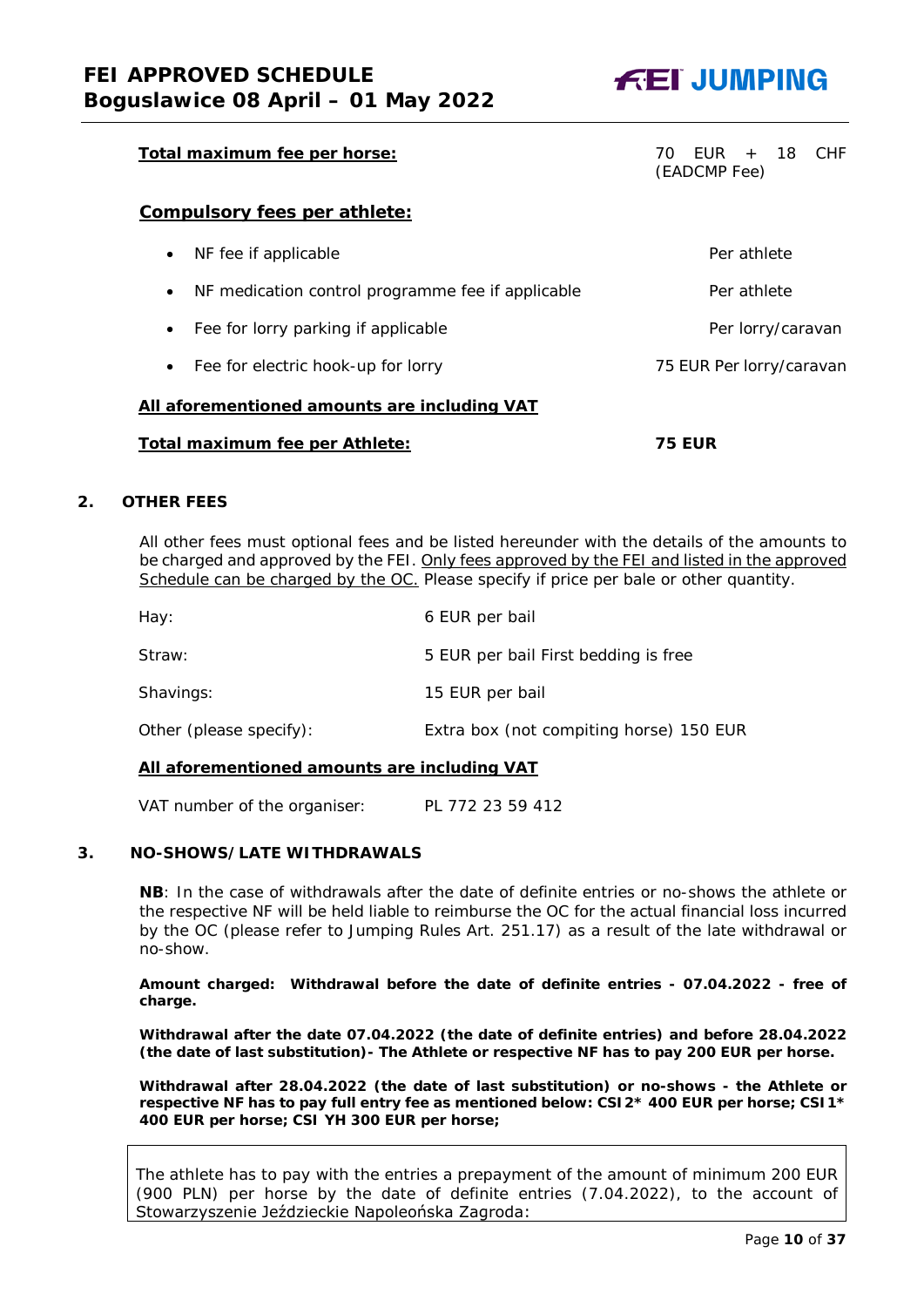Address: Poland, 97-360 Kamieńsk, Napoleonów 6/7

Bank Millenium Bank S.A. 1. PLN: 20 1160 2202 0000 0003 7794 7364 2. EUR: PL 71 1160 2202 0000 0003 7794 7513 CODE SWIFT: BIGBPLPW Title:CSI/Horse/Rider/Tax identyfication number

At the venue there is a possibility to pay by cash in EUR or in PLN equivalent of the average exchange rate of the National Bank of Poland on 22.04.2022. The rest of the fees has to be paid on arrival.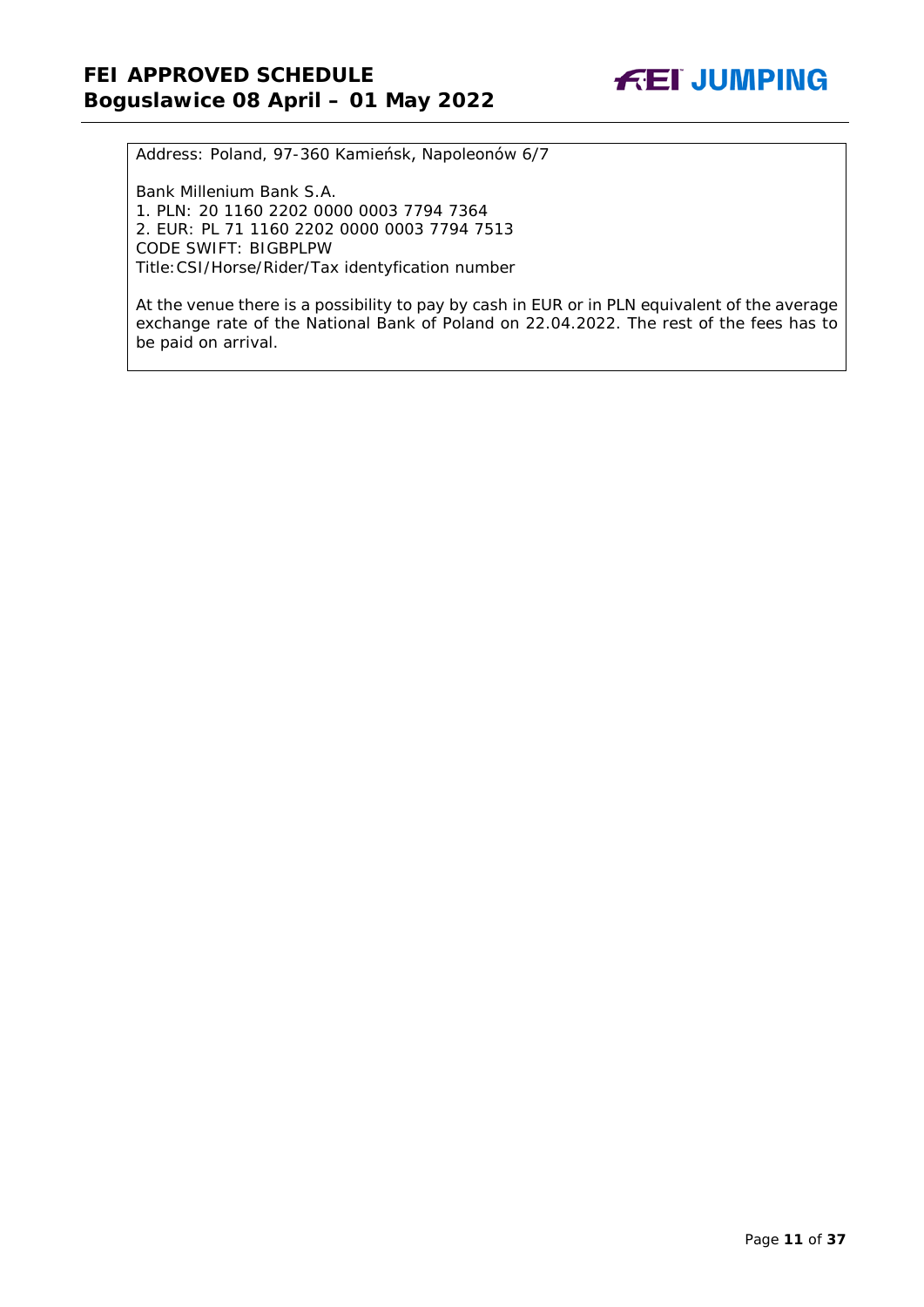## <span id="page-11-0"></span>**VIII. TIMETABLE**

#### **Competitions must not start before 08:00 and must not finish after 23:00, unless prior approval is granted by the FEI.**

#### **As per Jumping Rules Annex VI: combined competitions are not permitted.**

*The scheduling of competitions must take into account mandatory maintenance breaks as follows. In principle, there should be one maintenance break for every 40 starters; at a minimum, it is compulsory to include one maintenance break in competitions with 50-99 starters after half of the starters have competed. Competitions with 100 starters or more must have three maintenance breaks. The start list must indicate when the maintenance break will take place (e.g. after N° 25).*

|           | (to be provided per category/level if multiple events)            | Dav       | Date     | Time           |  |
|-----------|-------------------------------------------------------------------|-----------|----------|----------------|--|
| $\bullet$ | Opening of stables                                                | Wednesday | 27 04 22 | 16.00          |  |
| $\bullet$ | Examination on Arrival                                            | Wednesday | 27 04 22 | 16.00<br>20.00 |  |
|           |                                                                   | Thursday  | 28 04 22 | 8.00<br>15.00  |  |
|           | • Horse Inspection All horses taking part at this Event must      | Thursday  | 28 04 22 | 15.00          |  |
|           | be present during the first horse inspection, unless unable to do |           |          | 17.00          |  |
|           | so due to "force majeure"                                         |           |          |                |  |
| $\bullet$ | Horse Re-Inspection                                               | Friday    | 29 04 22 | 7.00           |  |
|           | Opening times of exercise areas                                   | Thursday  | 28 04 22 | 8.00<br>18.00  |  |

| <b>Competitions CSI2*</b>             | Day      | Date     | Time      | Art.      | <b>Prize Money</b> |
|---------------------------------------|----------|----------|-----------|-----------|--------------------|
| Declaration of Starters               | Thursday | 28 04 22 | 18.00     |           |                    |
| Comp. No 1 Medium Tour (130)          | Friday   | 29 04 22 | following | 238.2.1   | 10 000 PLN         |
| Comp. No 2 Big Tour (140)             | Friday   | 29 04 22 | following | 274.1.5.3 | 12 000 PLN         |
| Comp. No 3 Medium Tour (130)          | Saturday | 30 04 22 | following | 274.1.5.5 | 12 000 PLN         |
| Comp. No 4 Big Tour (140)             | Saturday | 30 04 22 | following | 238.2.1   | 18 000 PLN         |
| Comp. No 5 Medium Tour Final (135 cm) | Sunday   | 1 05 22  | following | 238.2.1   | 20 000 PLN         |
| Comp. No 6 BT Grand Prix LR (145)     | Sunday   | 1 05 22  | following | 238.2.2   | 104 000 PLN        |
| Total Prize many                      |          |          |           |           | <b>176 000 PLN</b> |

| <b>Competitions CSI1*</b>                | Day      | Date     | Time      | Art.    | <b>Prize Money</b> |
|------------------------------------------|----------|----------|-----------|---------|--------------------|
| Declaration of Starters                  | Thursday | 28 04 22 | 18.00     |         |                    |
| Comp. No 1 <sup>*</sup> Extra Tour (110) | Friday   | 29 04 22 | following | 274.2.5 | 2 000 PLN          |
| Comp. No 2* Small Tour (120)             | Friday   | 29 04 22 | following | 274.2.5 | 8 000 PLN          |
| Comp. No 3* Extra Tour (110)             | Saturday | 30 04 22 | 8.00      | 238.2.1 | 2000 PLN           |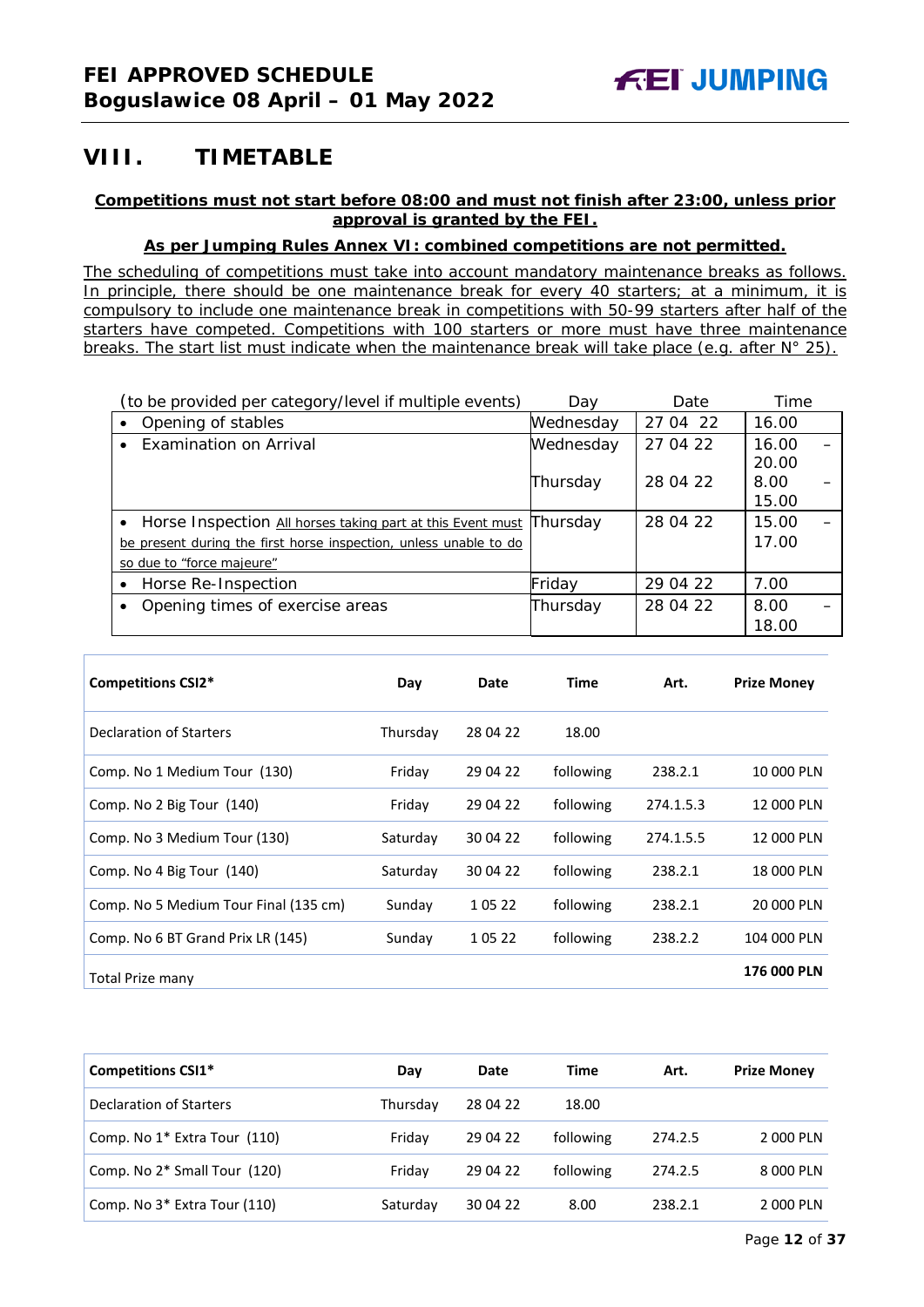## **FEI APPROVED SCHEDULE Boguslawice 08 April – 01 May 2022**



| Comp. No 4* Small Tour (120)       | Saturday | 30 04 22 | following | 238.2.1   | 8 000 PLN         |
|------------------------------------|----------|----------|-----------|-----------|-------------------|
| Comp. No 5* Derby (120)            | Saturday | 30 04 22 | following | 277       | 16 000 PLN        |
| Comp. No 6* Small Tour Final (125) | Sunday   | 1 05 22  | 8.00      | 274.1.5.3 | 8 000 PLN         |
| Comp. No 7* Extra Tour Final (115) | Sunday   | 1 05 22  | following | 274.1.5.3 | 4 000 PLN         |
|                                    |          |          |           |           | <b>48 000 PLN</b> |

| <b>Competitions CSIYH</b>          | Day      | Date     | Time      | Art.      | <b>Prize Money</b> |
|------------------------------------|----------|----------|-----------|-----------|--------------------|
| Declaration of Starters            | Thursdav | 28 04 22 | 18.00     |           |                    |
| Comp. No 1YH (5&6) (115/120)       | Friday   | 29 04 22 | 8.00      | 274.2.5   | 5 000 PLN          |
| Comp. No 2YH (5&6) (115/120)       | Saturday | 30 04 22 | following | 238.2.1   | 5 000 PLN          |
| Comp. No 3YH (5&6) (120/125) Final | Sunday   | 1 05 22  | following | 274.1.5.3 | 10 000 PLN         |
| Total Prize many                   |          |          |           |           | <b>20 000 PLN</b>  |

**Overall Prize Money: 244 000 PLN**

**Applicable government tax to be deducted from Prize Money (see also XIV.8): 10 % Financial prize payments will be transferred to bank accounts.**

### **GENERAL CLASSIFICATION AT THE END OF THE COMPETITIONS:**

| Leading athlete award – | (Prize description and value) |
|-------------------------|-------------------------------|
| Best foreign athlete -  | (Prize description and value) |
| Best home athlete $-$   | (Prize description and value) |
| Team awards –           | (Prize description and value) |
|                         |                               |

**PRIZE – CLASSIFICATION:**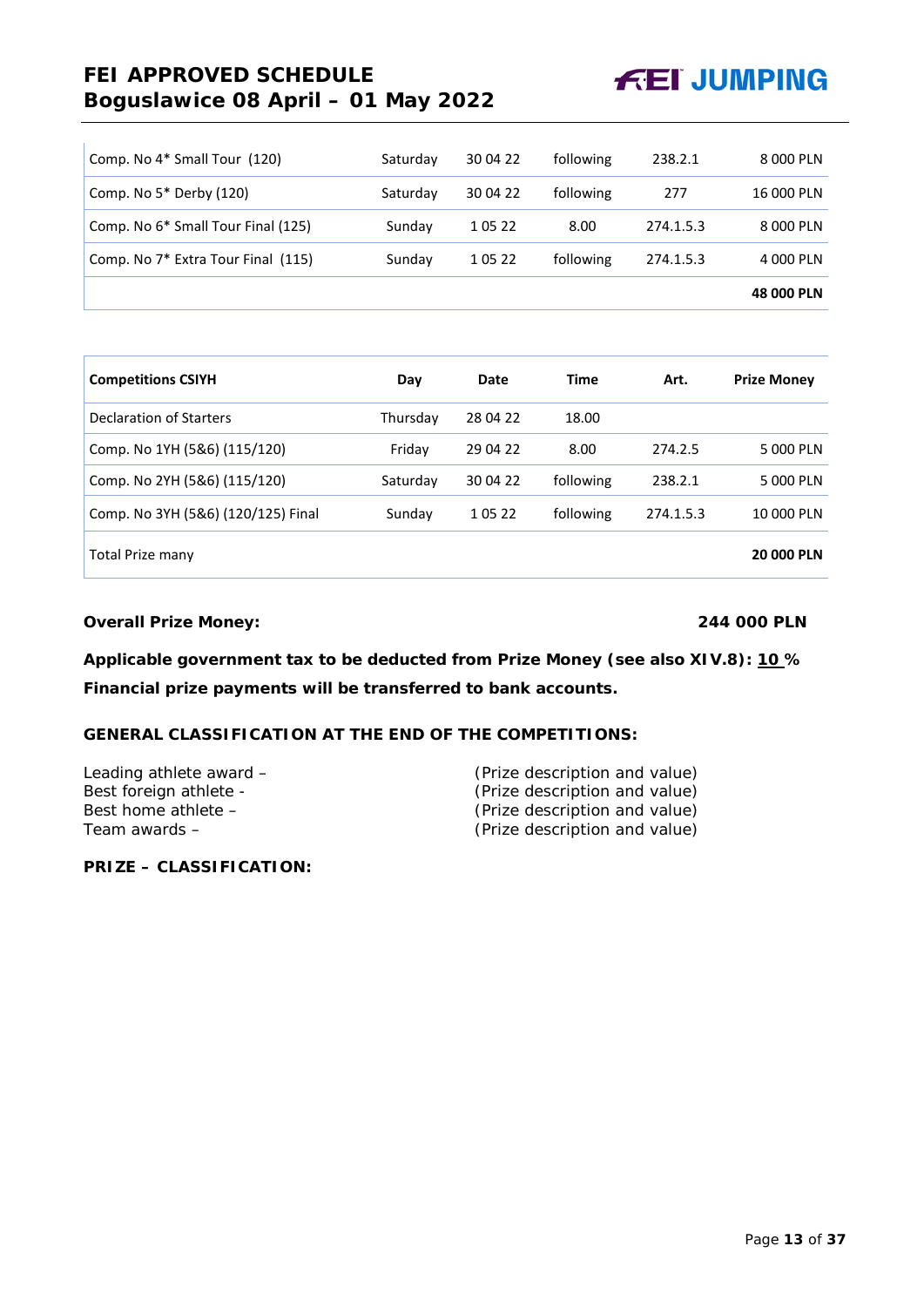## <span id="page-13-0"></span>**IX. COMPETITION DETAIL**

# **CSI2\***

#### **FIRST DAY : Friday DATE: 29/04/22**

#### **COMPETITION No:** 1

Type of Competition: Medium Tour Acc. to Article: 238.2.1 Competition description: against the clock

Jump-off (if any) no Speed/Fixed time 350 m/min Height of obstacles: 130 cm Number of horses per athlete 2<br>Number of Starters (Section XIV.10): All invited Number of Starters (Section XIV.10): All invited<br>Total prize monev: 10 000 PLN Total prize money: Chart to be used: 1 (25% to winner)  $\boxtimes$ 2 (33% to winner)  $\Box$ 

Please specify prize money amount for each athlete placed  $13<sup>th</sup>$  and beyond: 80 PLN

\* \* \* \* \* \* \* \* \* \* \*

#### **COMPETITION No:** 2

| Type of Competition: | Big Tour | Acc. to Article: 274.1.5.3                                                             |
|----------------------|----------|----------------------------------------------------------------------------------------|
|                      |          | Competition description: two phases, $1^{st}$ phase & $2^{nd}$ phase against the clock |

#### **1st qualification to Grand Prix (Competition No 7)**

| Jump-off (if any)                    | no                                                                                             |
|--------------------------------------|------------------------------------------------------------------------------------------------|
| Speed/Fixed time                     | 350 m/min                                                                                      |
| Height of obstacles:                 | 140 cm                                                                                         |
| Number of horses per athlete         |                                                                                                |
| Number of Starters (Section XIV.10): | All invited                                                                                    |
| Total prize money:                   | 12 000 PLN                                                                                     |
| Chart to be used:                    | M<br>1 (25% to winner)                                                                         |
|                                      | 2 (33% to winner)                                                                              |
|                                      | Please specify prize money amount for each athlete placed 13 <sup>th</sup> and beyond: 100 PLN |

#### \* \* \* \* \* \* \* \* \* \*

#### **SECOND DAY : Saturday DATE : 30/04/22**

#### **COMPETITION No:** 3

Type of Competition: Medium Tour Tour Acc. to Article: 274.1.5.5 Competition description: two phases, 1<sup>st</sup> phase against the clock &  $2<sup>nd</sup>$  phase Table C

Jump-off (if any) no Speed/Fixed time 350 m/min - 2<sup>nd</sup> phase table C Height of obstacles: 130 cm Number of horses per athlete 2<br>Number of Starters (Section XIV.10): All invited Number of Starters (Section XIV.10): Total prize money: 12 000 PLN

**FEI JUMPING**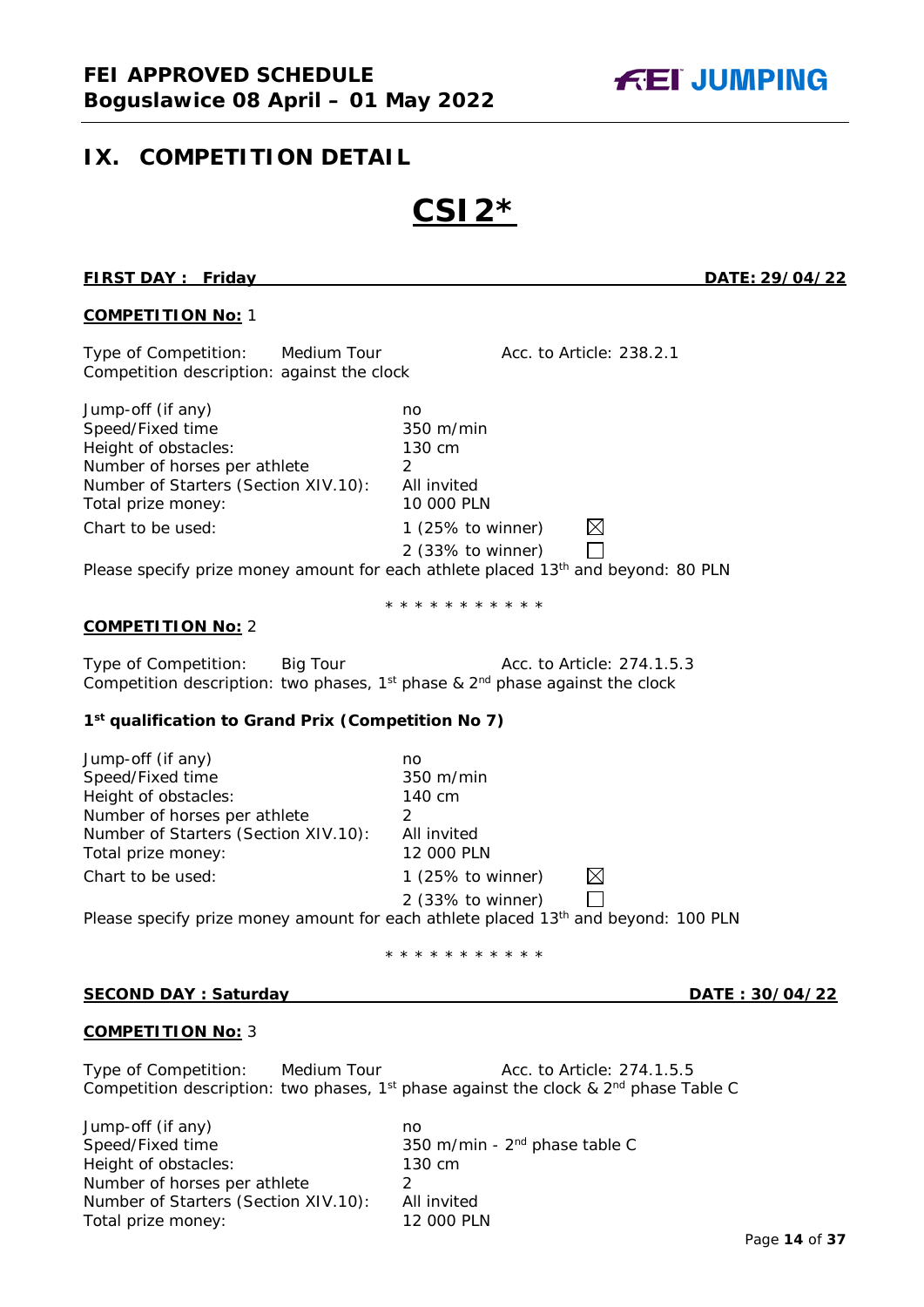## **FEI APPROVED SCHEDULE Boguslawice 08 April – 01 May 2022**

Please specify prize money amount for each athlete placed 13<sup>th</sup> and beyond: 80 PLN \* \* \* \* \* \* \* \* \* \* \* Type of Competition: Big Tour **Acc. to Article: 238.2.1 2nd qualification to Grand Prix (Competition No 7)** Jump-off (if any) no Speed/Fixed time 350 m/min Height of obstacles: 140 cm Number of horses per athlete 2 Number of Starters (Section XIV.10): All invited Total prize money: 18 000 PLN Chart to be used: 1 (25% to winner)  $\boxtimes$ 2 (33% to winner)  $\perp$ Please specify prize money amount for each athlete placed 13<sup>th</sup> and beyond: 100 PLN \* \* \* \* \* \* \* \* \* \* \* **THIRD DAY : Sunday DATE : 01/05/22 COMPETITION No:** 5 Type of Competition: Medium Tour Final Acc. to Article: 238.2.1 Competition description: against the clock Jump-off (if any) no<br>Speed/Fixed time no and 350 m/min Speed/Fixed time Height of obstacles: 135 cm Number of horses per athlete 2 Number of Starters (Section XIV.10): All invited Total prize money: 20 000 PLN

Please specify prize money amount for each athlete placed 13<sup>th</sup> and beyond: 100 PLN

\* \* \* \* \* \* \* \* \* \* \*

2 (33% to winner)

 $\boxtimes$  $\Box$ 

## **COMPETITION No:** 6

Type of Competition: Grand Prix Acc. to Article: 238.2.2

Competition description: against the clock with jump off

Chart to be used: 1 (25% to winner)

## **Counts to Longines Rankings (D)**

| Jump-off (if any)    |                     |
|----------------------|---------------------|
| Speed/Fixed time     | $375 \text{ m/min}$ |
| Height of obstacles: | $145 \text{ cm}$    |

### **COMPETITION No:** 4

Competition description: against the clock

 $\boxtimes$ Chart to be used: 1 (25% to winner)

2 (33% to winner)

**FEI JUMPING** 

 $\Box$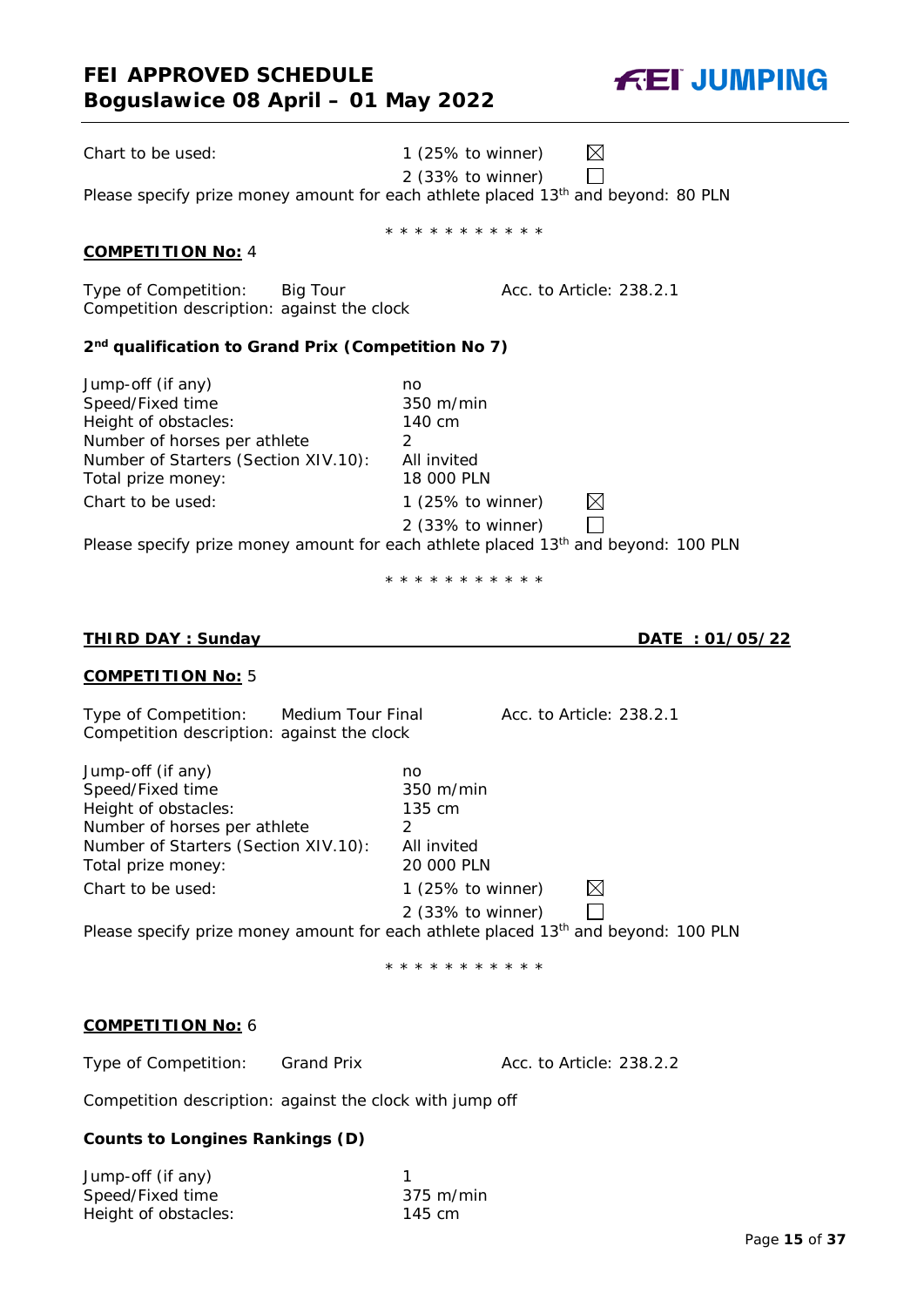**FEI JUMPING** 

| Number of horses per athlete         | 1 (2 if 50% declared starters or less)       |  |  |  |
|--------------------------------------|----------------------------------------------|--|--|--|
| Number of Starters (Section XIV.10): | 100                                          |  |  |  |
| Total prize money:                   | 104 000 PLN                                  |  |  |  |
| Chart to be used:                    | 1 $(25\% \text{ to winner})$<br>IXI          |  |  |  |
|                                      | $2$ (33% to winner)                          |  |  |  |
|                                      | المطلسات المتحدث والمتحدث والمتحدث والمستحدث |  |  |  |

Please specify prize money amount for each athlete placed  $13<sup>th</sup>$  and beyond: 100 PLN

\*If in the Grand Prix there are 50% declared starters or less, the Athlete is allowed to ride two Horses in the Competition concerned. Art. 261.4.4

All athletes qualified for the Grand Prix, including those automatically qualified must complete, with their Grand Prix horse, the initial round of at least one FEI competition among those listed in JRs Art. 261.4.4 prior to the Grand Prix.

Qualification system:

The best 50 placed Athletes from Comp. No. 2 (including automatically qualified Athletes if they are classified among the top 50) are qualified to participate.

The best placed Athletes from Comp. No. 4, including automatically prequalified Athletes, to reach the number of 100 participating Athletes.

If any qualified Athlete decides not to compete in Grand Prix (not later than 1 hour before start the Competition), next is coming to fulfil the list, first from Comp. No. 2, next from Comp. No. 4

The following Athletes are automatically qualified for the Grand Prix at CSI Events, if present:

4.2.1. The winner of that Event's Grand Prix the previous year for CSI3\*/CSI4\*/CSI5\* only;<br>4.2.2. The current National Jumping Champion (Athlete/Horse combinations) of the host The current National Jumping Champion (Athlete/Horse combinations) of the host

country;

4.2.3. The individual Jumping medal winners of the last Olympic and Pan-American Games, the last World and Continental Championships and the winner of the last FEI World Cup™ Jumping Final.

## **CSI1\***

#### **FIRST DAY : Friday DATE : 29/04/22**

#### **COMPETITION No:** 1\*

Type of Competition: Extra Tour Acc. to Article: 274.2.5 Competition description: two phases special, 1<sup>st</sup> phase not against the clock, 2<sup>nd</sup> phase against the clock

Jump-off (if any) no Speed/Fixed time 350 m/min Height of obstacles: 110 cm Number of horses per athlete 2 Number of Starters (Section XIV.10): All invited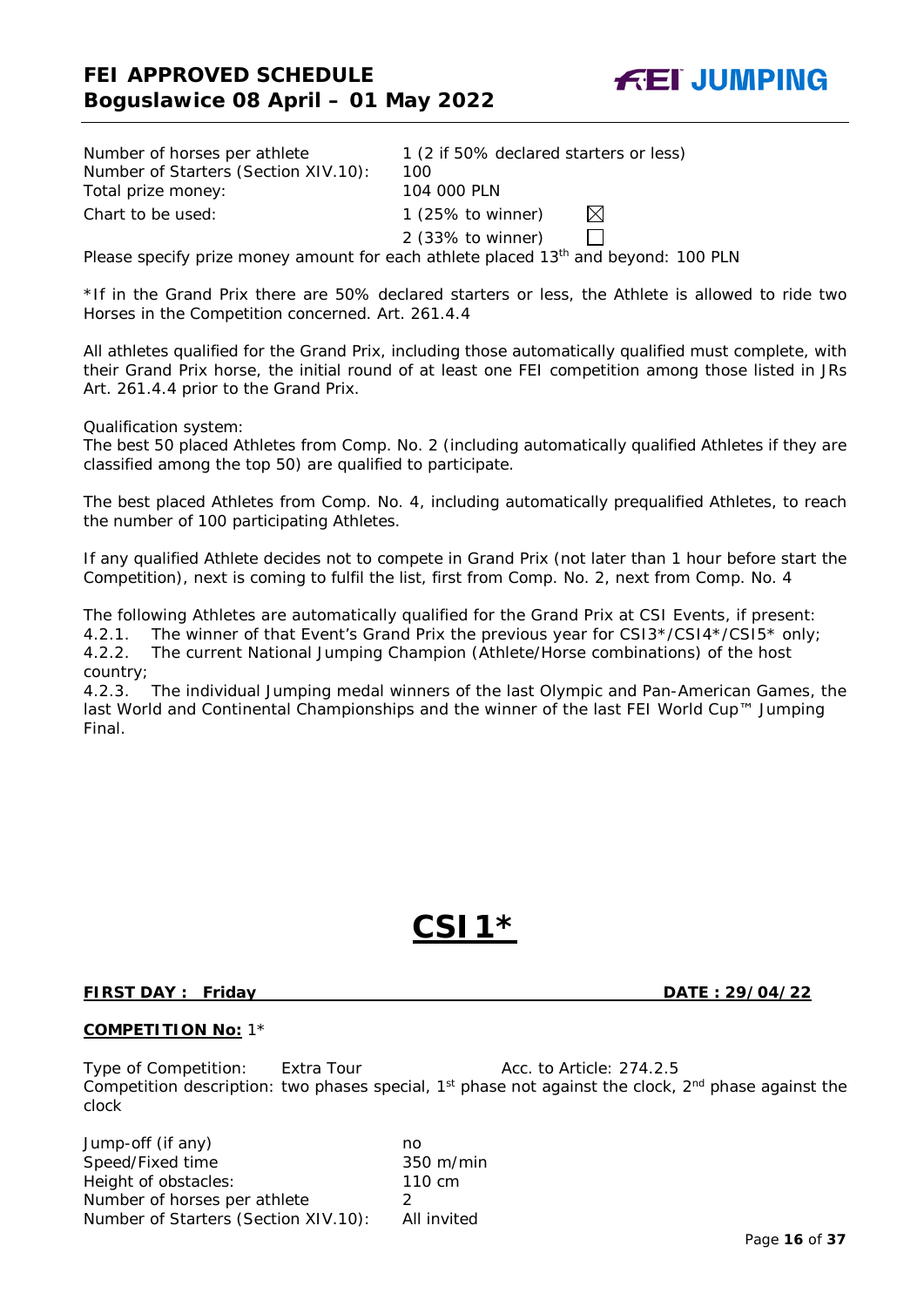

| Total prize money:                                                                                                                                                               | 2 000 PLN                                                                                                                           |
|----------------------------------------------------------------------------------------------------------------------------------------------------------------------------------|-------------------------------------------------------------------------------------------------------------------------------------|
| Chart to be used:                                                                                                                                                                | $\boxtimes$<br>1 $(25\% \text{ to winner})$                                                                                         |
|                                                                                                                                                                                  | 2 (33% to winner)                                                                                                                   |
|                                                                                                                                                                                  | Please specify prize money amount for each athlete placed 13 <sup>th</sup> and beyond: 20 PLN                                       |
|                                                                                                                                                                                  | * * * * * * * * * * *                                                                                                               |
| <b>COMPETITION No: 2*</b>                                                                                                                                                        |                                                                                                                                     |
| Type of Competition:<br>Small Tour<br>clock                                                                                                                                      | Acc. to Article: 274.2.5<br>Competition description: two phases special, $1st$ phase not against the clock, $2nd$ phase against the |
| Jump-off (if any)<br>Speed/Fixed time<br>Height of obstacles:<br>Number of horses per athlete<br>Number of Starters (Section XIV.10):<br>Total prize money:<br>Chart to be used: | no<br>350 m/min<br>120 cm<br>2<br>All invited<br>8 000 PLN<br>$\boxtimes$<br>1 $(25\% \text{ to winner})$                           |
|                                                                                                                                                                                  | 2 (33% to winner)<br>Please specify prize money amount for each athlete placed 13 <sup>th</sup> and beyond: 50 PLN                  |
|                                                                                                                                                                                  |                                                                                                                                     |
|                                                                                                                                                                                  | * * * * * * * * * * *                                                                                                               |
| <b>SECOND DAY: Saturday</b>                                                                                                                                                      | <u>DATE: 30/04/22</u>                                                                                                               |
| <b>COMPETITION No: 3*</b>                                                                                                                                                        |                                                                                                                                     |
| Type of Competition:<br>Extra Tour<br>Competition description: against the clock                                                                                                 | Acc. to Article: 238.2.1                                                                                                            |
| Jump-off (if any)<br>Speed/Fixed time<br>Height of obstacles:<br>Number of horses per athlete<br>Number of Starters (Section XIV.10):<br>Total prize money:<br>Chart to be used: | no<br>350 m/min<br>110 cm<br>$\overline{2}$<br>All invited<br>2 000 PLN<br>1 $(25\% \text{ to winner})$<br>$\boxtimes$              |
|                                                                                                                                                                                  | 2 (33% to winner)<br>Please specify prize money amount for each athlete placed 13 <sup>th</sup> and beyond: 20 PLN                  |
|                                                                                                                                                                                  |                                                                                                                                     |
| <b>COMPETITION No: 4*</b>                                                                                                                                                        | * * * * * * * * * * *                                                                                                               |
| Type of Competition:<br>Small Tour<br>Competition description: against the clock                                                                                                 | Acc. to Article: 238.2.1                                                                                                            |
| Jump-off (if any)<br>Speed/Fixed time<br>Height of obstacles:<br>Number of horses per athlete<br>Number of Starters (Section XIV.10):<br>Total prize money:                      | no<br>350 m/min<br>120 cm<br>2<br>All invited<br>8 000 PLN                                                                          |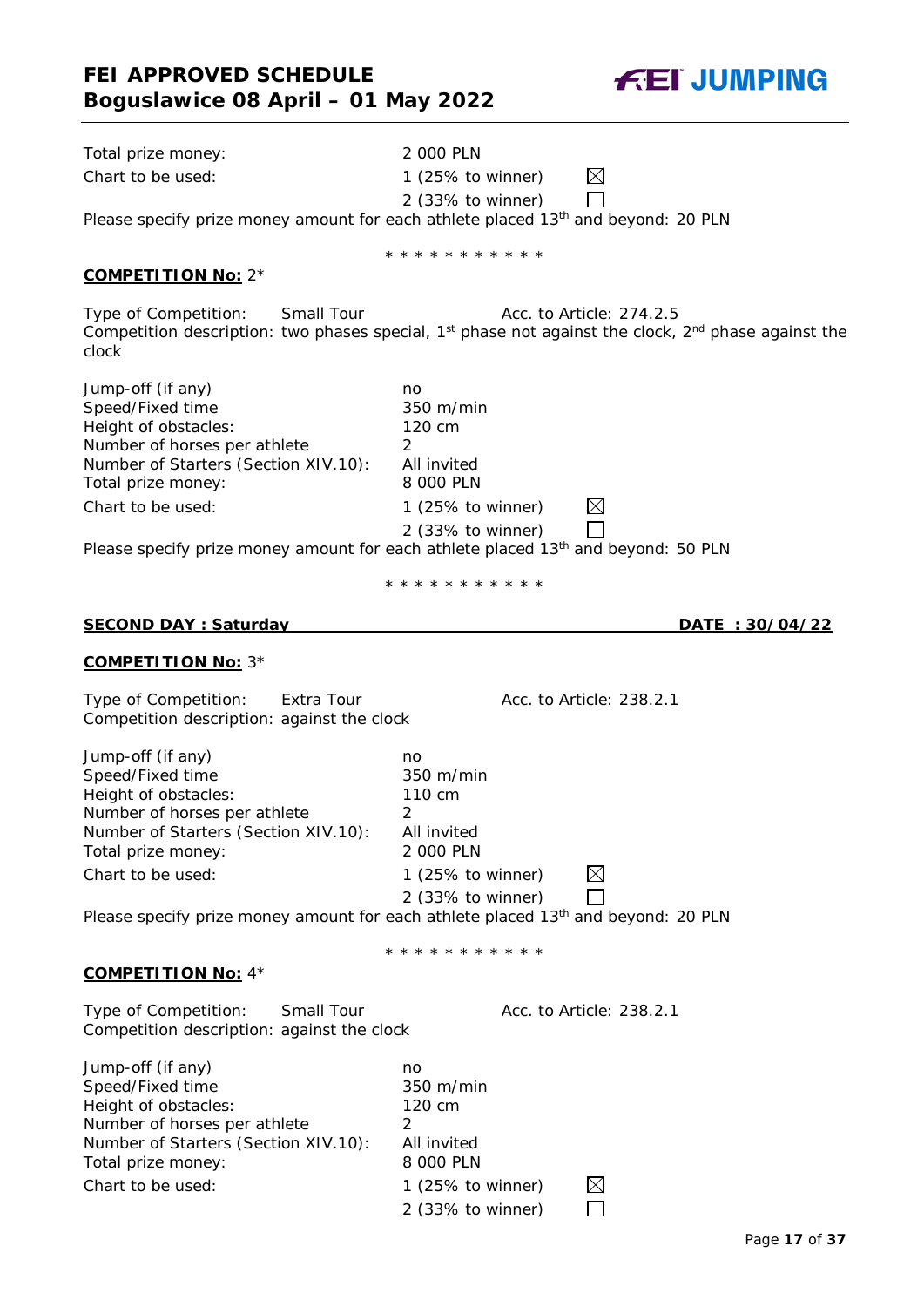

Please specify prize money amount for each athlete placed 13<sup>th</sup> and beyond: 50 PLN

\* \* \* \* \* \* \* \* \* \* \*

#### **COMPETITION No:** 5\*

Type of Competition: Derby **Acc.** to Article: 277 Competition description: derby competition Table C

| Jump-off (if any)                                                                              | no                  |     |  |
|------------------------------------------------------------------------------------------------|---------------------|-----|--|
| Speed/Fixed time                                                                               | $350 \text{ m/min}$ |     |  |
| Height of obstacles:                                                                           | 120 cm              |     |  |
| Number of horses per athlete                                                                   |                     |     |  |
| Number of Starters (Section XIV.10):                                                           | 80                  |     |  |
| Total prize money:                                                                             | 16 000 PLN          |     |  |
| Chart to be used:                                                                              | 1 (25% to winner)   | ΙXΙ |  |
|                                                                                                | 2 (33% to winner)   |     |  |
| Please specify prize money amount for each athlete placed 13 <sup>th</sup> and beyond: 100 PLN |                     |     |  |

\* \* \* \* \* \* \* \* \* \* \*

\* \* \* \* \* \* \* \* \* \* \*

#### **THIRD DAY : Sunday DATE : 01/05/22**

#### **COMPETITION No:** 6\*

| Type of Competition: | Small Tour Final | Acc. to Article: 274.1.5.3<br>Competition description: two phases, $1^{st}$ phase & $2^{nd}$ phase against the clock |
|----------------------|------------------|----------------------------------------------------------------------------------------------------------------------|
| Jump-off (if any)    | no               |                                                                                                                      |

| Speed/Fixed time                     | 350 m/min                                                                                     |
|--------------------------------------|-----------------------------------------------------------------------------------------------|
| Height of obstacles:                 | $125 \text{ cm}$                                                                              |
| Number of horses per athlete         |                                                                                               |
| Number of Starters (Section XIV.10): | All invited                                                                                   |
| Total prize money:                   | 8 000 PLN                                                                                     |
| Chart to be used:                    | 1 $(25\% \text{ to winner})$<br>IХI                                                           |
|                                      | 2 (33% to winner)                                                                             |
|                                      | Please specify prize money amount for each athlete placed 13 <sup>th</sup> and beyond: 50 PLN |
|                                      |                                                                                               |

### **COMPETITION No:** 7\*

Type of Competition: Extra Tour Final Acc. to Article: 274.1.5.3

Competition description: two phases,  $1^{st}$  phase &  $2^{nd}$  phase against the clock

| Jump-off (if any)                    | no                           |  |
|--------------------------------------|------------------------------|--|
| Speed/Fixed time                     | $350 \text{ m/min}$          |  |
| Height of obstacles:                 | 115 cm                       |  |
| Number of horses per athlete         |                              |  |
| Number of Starters (Section XIV.10): | All invited                  |  |
| Total prize money:                   | 4 000 PLN                    |  |
| Chart to be used:                    | 1 $(25\% \text{ to winner})$ |  |
|                                      | 2 (33% to winner)            |  |

Please specify prize money amount for each athlete placed 13<sup>th</sup> and beyond: 40 PLN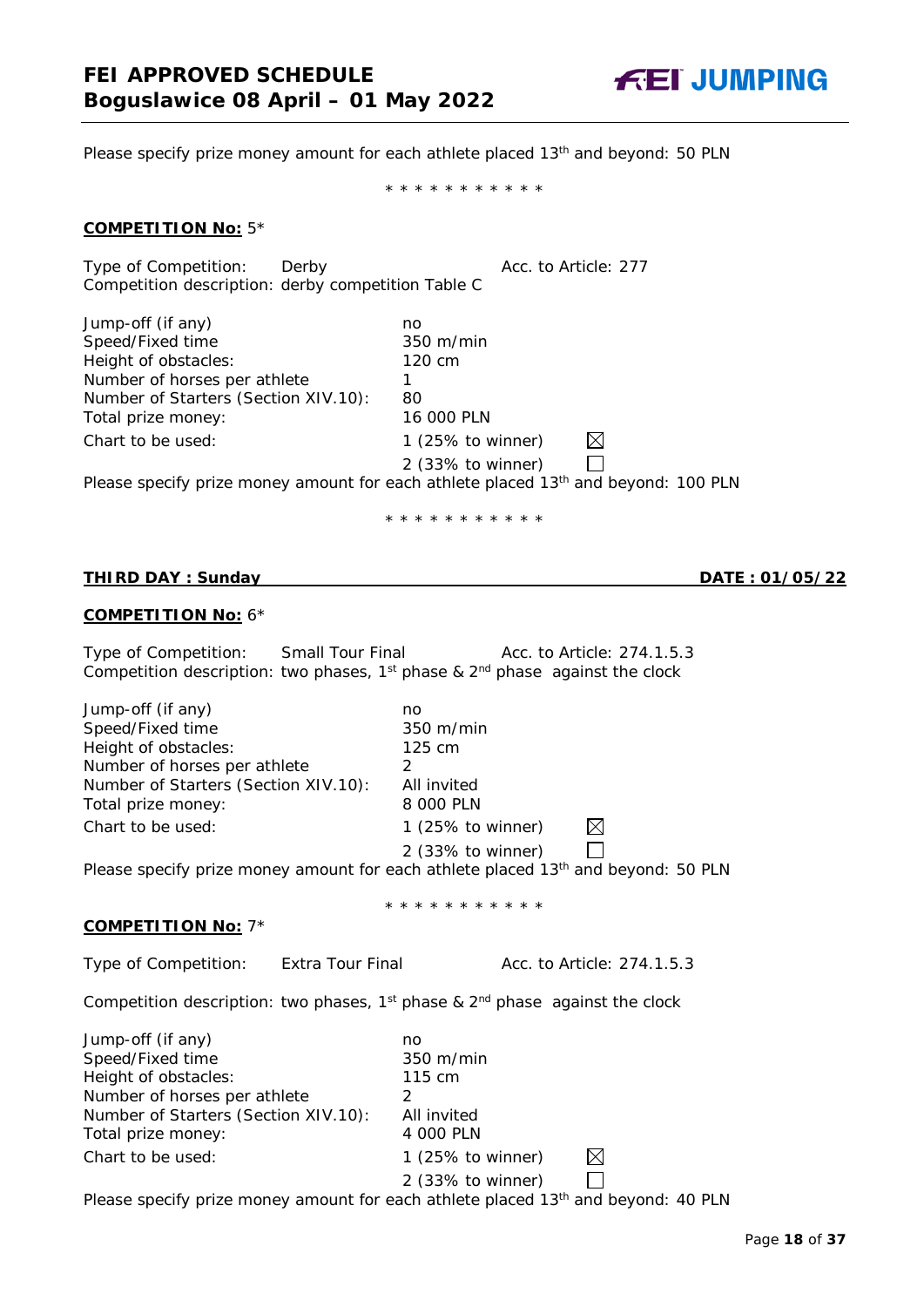

# **CSIYH1\***

**FIRST DAY : Friday DATE** (dd/mm/yy) **: 29/04/22**

#### **COMPETITION No:** 1YH

Type of Competition: Youngster Tour for 5 & 6 years old horses Acc. to Article: 274.2.5 Competition description: two phases special,  $1^{st}$  phase not against the clock,  $2^{nd}$  against the clock

| Jump-off (if any)<br>Speed/Fixed time                                                                        | no<br>350 m/min                                                                                                    |
|--------------------------------------------------------------------------------------------------------------|--------------------------------------------------------------------------------------------------------------------|
| Height of obstacles:                                                                                         | 115cm 5 YO/120cm 6 YO                                                                                              |
| Number of horses per athlete<br>Number of Starters (Section XIV.10):                                         | 3 (2 per age)<br>All invited                                                                                       |
| Total prize money:                                                                                           | 5 000 PLN                                                                                                          |
| Chart to be used:                                                                                            | $\boxtimes$<br>1 $(25\% \text{ to winner})$                                                                        |
|                                                                                                              | 2 (33% to winner)                                                                                                  |
|                                                                                                              | Please specify prize money amount for each athlete placed 13 <sup>th</sup> and beyond: 50 PLN                      |
|                                                                                                              | * * * * * * * * * * *                                                                                              |
| <b>SECOND DAY: Saturday</b>                                                                                  | <u>DATE: 30/04/22</u>                                                                                              |
| <b>COMPETITION No: 2YH</b>                                                                                   |                                                                                                                    |
| Type of Competition: Youngster Tour for 5 & 6 years old horses<br>Competition description: against the clock | Acc. to Article: 238.2.1                                                                                           |
| Jump-off (if any)                                                                                            | no                                                                                                                 |
| Speed/Fixed time                                                                                             | $350 \text{ m/min}$                                                                                                |
| Height of obstacles:                                                                                         | 115 cm 5 YO/ 120 cm 6 YO                                                                                           |
| Number of horses per athlete                                                                                 | $3(2 \text{ per age})$                                                                                             |
| Number of Starters (Section XIV.10):                                                                         | All invited                                                                                                        |
| Total prize money:                                                                                           | 5 000 PLN                                                                                                          |
| Chart to be used:                                                                                            | $\boxtimes$<br>1 $(25\% \text{ to winner})$                                                                        |
|                                                                                                              | 2 (33% to winner)<br>Please specify prize money amount for each athlete placed 13 <sup>th</sup> and beyond: 50 PLN |
|                                                                                                              | * * * * * * * * * * *                                                                                              |
| <b>THIRD DAY: Sunday</b>                                                                                     | DATE: 1/05/22                                                                                                      |
| <b>COMPETITION No: 3YH</b>                                                                                   |                                                                                                                    |
| Type of Competition:<br>Competition description: two phases, $1st$ phase & $2nd$ phase against the clock     | Youngster Tour for 5 & 6 years old horses Acc. to Article: 274.1.5.3                                               |
| Jump-off (if any)                                                                                            | no                                                                                                                 |
| Speed/Fixed time                                                                                             | 350 m/min                                                                                                          |
| Height of obstacles:                                                                                         | 120cm 5 YO/ 125cm 6 YO                                                                                             |
| Number of horses per athlete                                                                                 | 3 (2 per age)                                                                                                      |
| Number of Starters (Section XIV.10):<br>Total prize money:                                                   | All invited<br>10 000 PLN                                                                                          |
| Chart to be used:                                                                                            | $\boxtimes$<br>1 (25% to winner)                                                                                   |
|                                                                                                              | 2 (33% to winner)                                                                                                  |
|                                                                                                              | Please specify prize money amount for each athlete placed 13 <sup>th</sup> and beyond: 80 PLN                      |

\* \* \* \* \* \* \* \* \* \* \*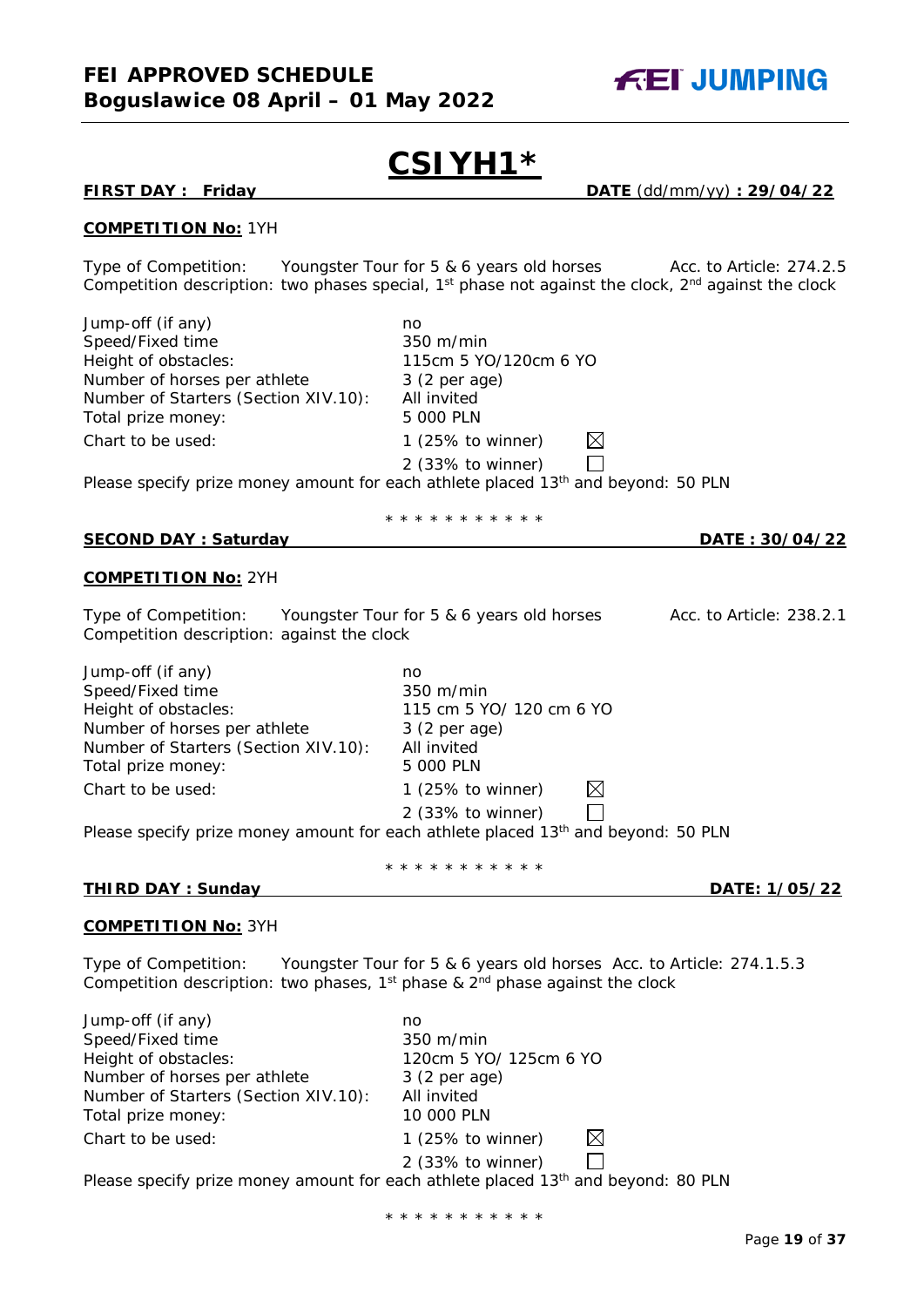

## <span id="page-19-0"></span>**X. FACILITIES OFFERED**

#### <span id="page-19-1"></span>**1. ATHLETES**

#### **Accommodation**

Hotel: Stado Ogierów w Bogusławicach (hotel in competition area) Address: Bogusławice 59; 97-320 Wolbórz Telephone: 695 923 251 e-mail: marketingSO@stadoboguslawice.com.pl At the expense of: The Organiser  $\Box$  or Athletes  $\boxtimes$ Accommodated (bed and breakfast) from to

#### **Meals**

At the expense of: The **Organiser**  $\Box$  or Athletes  $\boxtimes$ Meals provided from to

A proposal of nearby hotels:

Hotel GÓRSKI Proszenie 1B 97-320 wolbórz tel. +48 44 616 44 34

Hotel Magellan Bronisławów, ul. Żeglarska 35/31 97-320 Wolbórz tel. +48 44 615 43 57 e-mail: recepcja@hotelmagellan.pl

Zajazd Plan Studzianki 41; 97-320 Wolbórz tel. +48 447 346 110 or 553 324 619 e-mail: recepcja@zajazdplan.pl

Arboretum Studzianki 19a 97-320 Wolbórz tel. +48 691 900 900 e-mail: biuro@arboretum.net.pl

#### <span id="page-19-2"></span>**2. GROOMS**

#### **Accommodation.**

Requests for accommodation must be sent with entries. At the expense of: The Organiser  $\Box$  or Athletes  $\boxtimes$ Accommodated (bed and breakfast) from to

#### **Meals.**

| At the expense of: The Organiser $\Box$ |     | or Athletes $\boxtimes$ |  |
|-----------------------------------------|-----|-------------------------|--|
| Meals provided from                     | TO. |                         |  |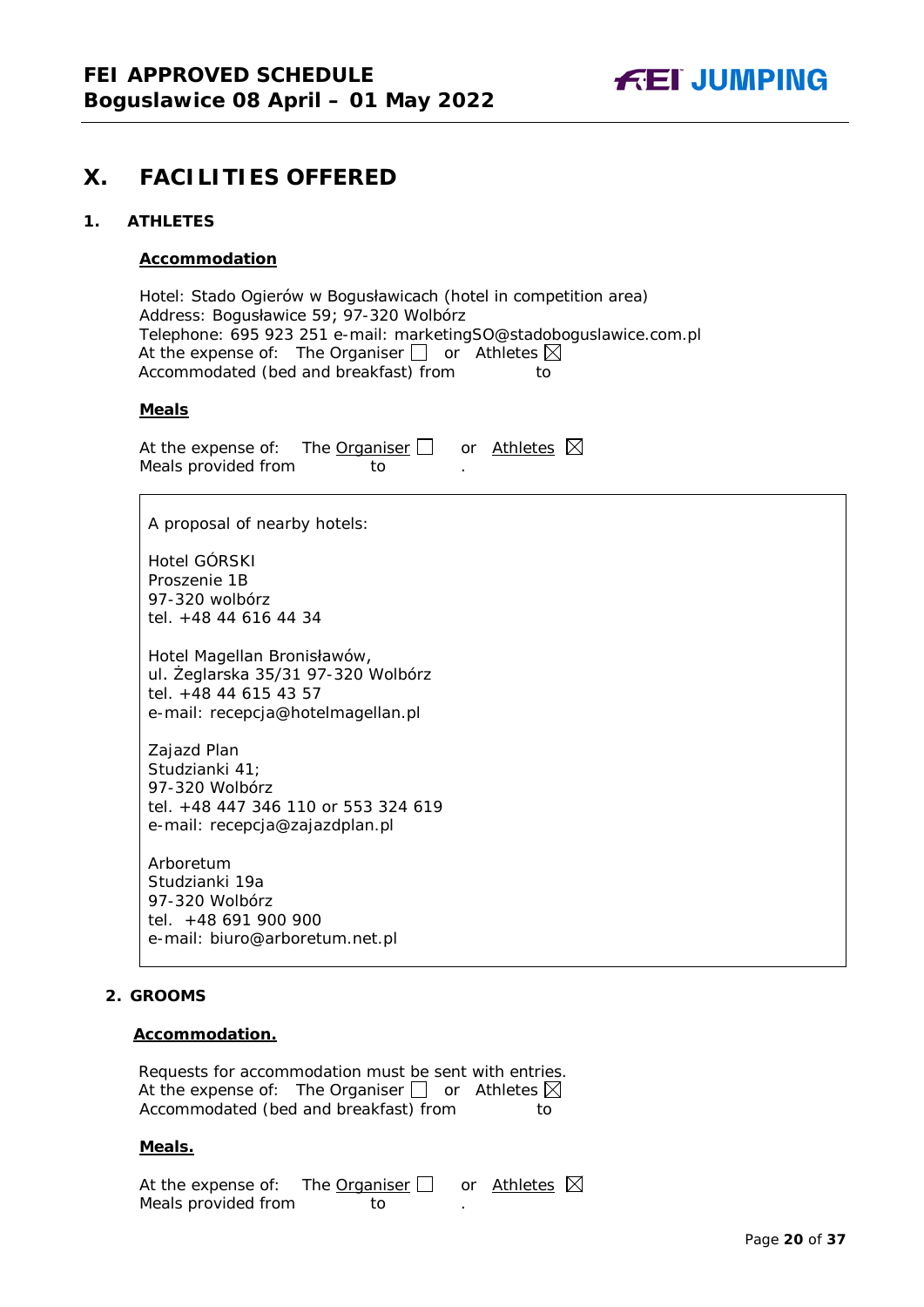

Space for organiser to include details if necessary

**NB**: If applicable, Organiser must provide proper sanitary conditions. The showering facilities should be sufficient for both male and female grooms with hot and cold water. Shower facilities as well as restrooms should at all times be in a state of cleanliness.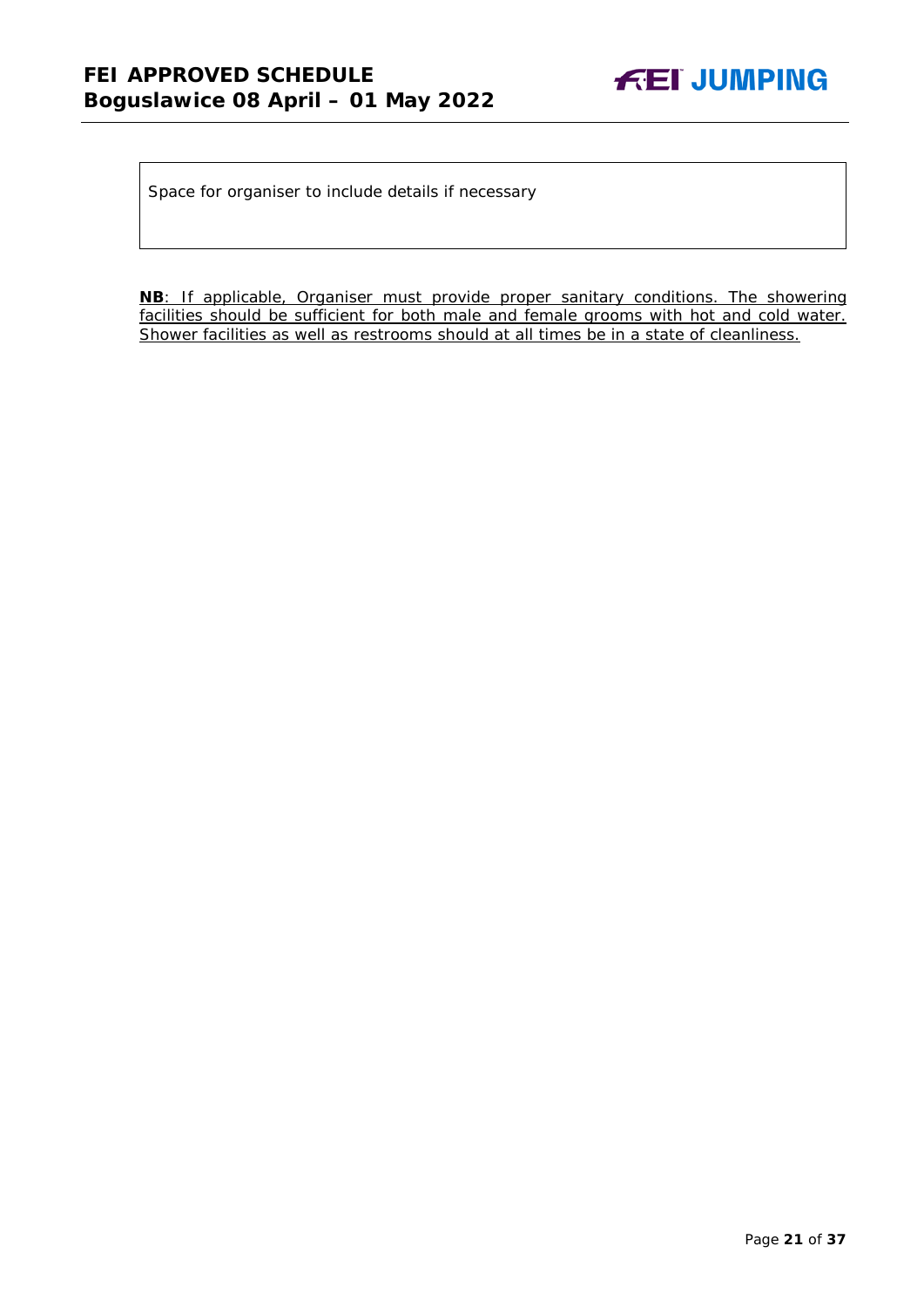## <span id="page-21-0"></span>**XI. LOGISTICAL/ADMINISTRATIVE/TECHNICAL INFORMATION**

#### <span id="page-21-1"></span>**1. DRAW**

List of Draws, time, date and location: All draws will be conducted by the computer system, except Grand Prix.

Draw for the Grand Prix Saturday, 17.00.

#### <span id="page-21-2"></span>**2. COMPETITION ARENA(S)**

| Arena A                    |                |
|----------------------------|----------------|
| Dimensions:                | $80 \times 50$ |
| Type of Footing:           | sand           |
| Arena B (only Derby Copm.) |                |
| Dimensions:                | 110 x 70       |
| Type of Footing:           | Grass          |

#### <span id="page-21-3"></span>**3. PRACTICE ARENA(S)**

| Dimensions:      | $30 \times 60$ |
|------------------|----------------|
| Type of Footing: | sand           |

Riders must have the possibility to exercise their horses in an exercise area under a Steward's supervision at least 30 minutes per day outside of the competition warm-up period. Details of opening times of exercise areas must be included in the timetable.

#### <span id="page-21-4"></span>**4. STABLES**

Size of boxes 3 m x 3 m (at least 3m x 3m) **An adequate number of stables must be at least 4m x 3m to accommodate the larger Horses.**

Space for organiser to include details if necessary

#### <span id="page-21-5"></span>**5. SAFETY CUPS**

Name of Manufacturer: Caro / Back Heun

#### <span id="page-21-6"></span>**6. TIMING DEVICE**

| Name of Manufacturer: | Tag Heuer & Alge-Timing                    |
|-----------------------|--------------------------------------------|
| Model:                | CP 545, HLS - RX & Timy3 WP, PR1aW         |
| FEI Report number:    | 22010028A, 2016004B & 2014001 A, 2014002 B |

#### <span id="page-21-7"></span>**7. SCORING/TIMING PROVIDER**

Will you use a FEI Certified Service Provider to manage the scoring and timing at your Event?

*(The list of certified Service Providers is available here:* [https://inside.fei.org/fei/your](https://inside.fei.org/fei/your-role/it-services/it-providers/list)[role/it-services/it-providers/list](https://inside.fei.org/fei/your-role/it-services/it-providers/list)*)*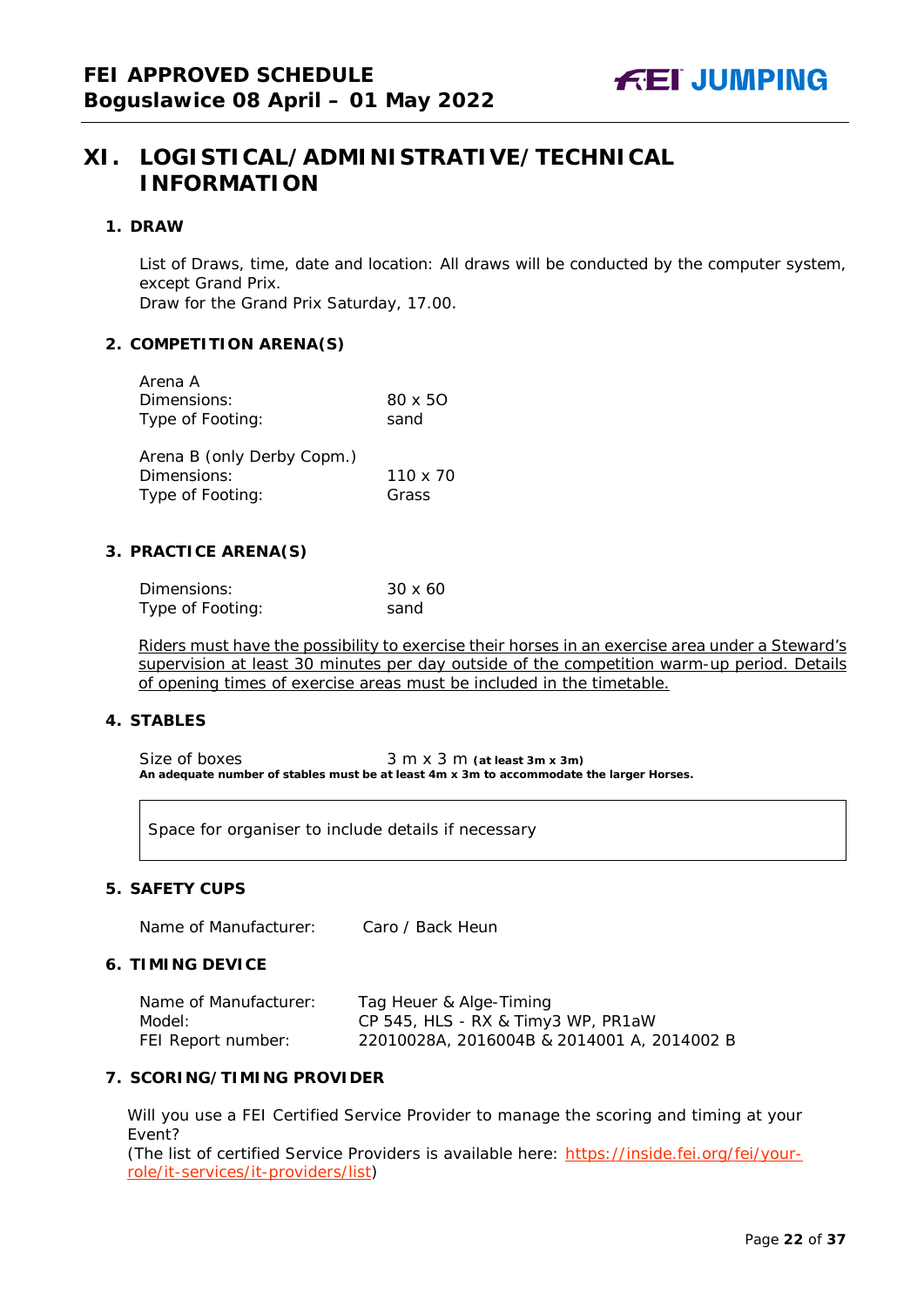No  $\boxtimes$ Name of the company: Tarant Events Contact person at Event Name: Agnieszka Tarant<br>FEI ID number: 10139344 FEI ID number:

Contact email: *agnieszkatarant@gmail.com*

#### *Please fill in Annex XV – FEI Entry System for the Timing Provider*

The FEI may require to be provided with real time results data feed of your Events according to FEI requirements; in this case you and your provider will be informed accordingly.

#### <span id="page-22-0"></span>**8. OTHER TECHNOLOGY/SERVICE PROVIDER(S)**

Will you use other technology/service provider(s) at your event?

No  $\boxtimes$ 

#### <span id="page-22-1"></span>**9. PRIZE GIVING CEREMONY**

The owner of the winning horse/pony must be invited to the prize giving ceremony for the Grand Prix, if present at the event.

The number of athletes required to present themselves for the prize-giving ceremony of each competition is 8.

All Prize Giving Ceremonies must strictly follow the **Covid-19 guidelines for Prize giving protocols and media activities.**

#### <span id="page-22-2"></span>**10.ADVERTISING ON ATHLETES AND HORSES**

At CSI events, and all competitions except for the Nations Cup, athletes are authorised to carry the logo of their personal sponsor in accordance with the articles 256.3 and 257.3 of the FEI Jumping Rules.

The Chief Steward will check that the advertising on athletes and horses complies with these Articles.

#### <span id="page-22-3"></span>**11.TICKETING**

Are you selling tickets for spectators to attend your event: Yes  $\Box$  No  $\boxtimes$ Name of your ticketing provider: Web address to buy ticket:

#### <span id="page-22-4"></span>**12.BETTING**

Betting will be authorised by the Organiser: Yes  $\boxtimes$  No  $\Box$ 

#### <span id="page-22-5"></span>**13.TRANSPORT REIMBURSMENT HORSES / PONIES**

Transport expenses to be paid by: The **Organiser**  $\Box$  at per km. The Athlete  $\boxtimes$ 

#### <span id="page-22-6"></span>**14.WELCOME**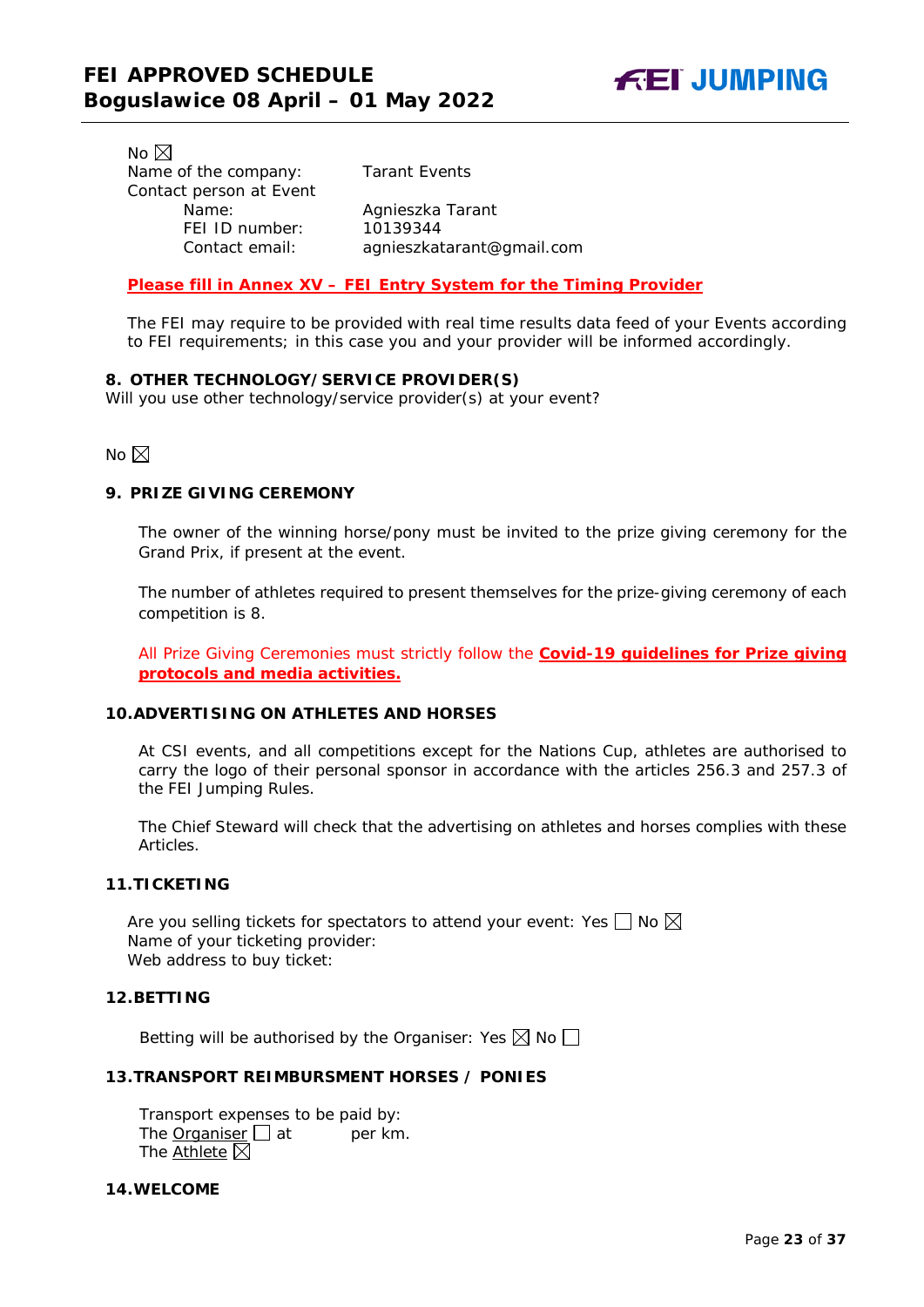

The time and date of arrival of athletes, horses and their means of transport must be given to the Organiser in order to facilitate their arrival.

#### <span id="page-23-0"></span>**15.LOCAL TRANSPORTATION - ARRANGEMENTS FROM HOTEL TO SHOWGROUNDS** Walking distance  $\boxtimes$

Organiser Shuttle Service  $\Box$ Public Transport  $\Box$  to be paid by the Organiser  $\Box$  / the Athlete  $\Box$ If paid by Athlete approximate cost per round trip: Other:

#### <span id="page-23-1"></span>**16.ENTRY RIGHT TO SHOWGROUNDS/ACCREDITED PERSONS**

Entry right to the stable area according to FEI Veterinary Regulations Articles 1008-1009.

NUMBER OF ACCREDITED PERSONS:

Athlete: 1 Partner: 1<br>Groom: 1 Groom: 1 Horse Owner: two (2) accreditations per horse acc. to FEI-Passport

#### <span id="page-23-2"></span>**17.SUSTAINABILITY**

Please consider the environment when organising an FEI Event. Please find useful information on FEI Sustainability here: [http://inside.fei.org/fei/your](http://inside.fei.org/fei/your-role/organisers/handbook)[role/organisers/handbook](http://inside.fei.org/fei/your-role/organisers/handbook)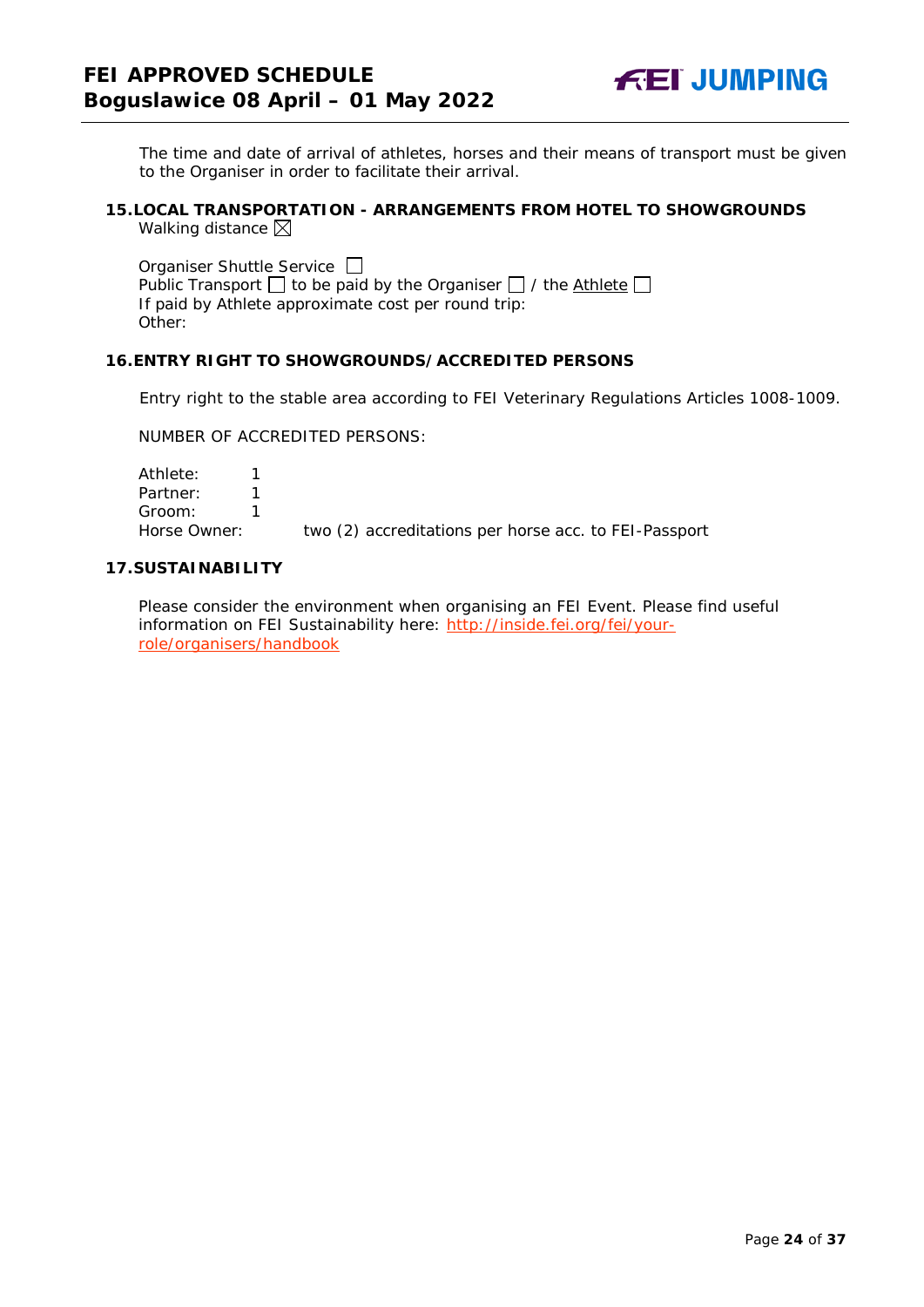

## <span id="page-24-0"></span>**XII. VETERINARY MATTERS**

#### <span id="page-24-1"></span>**1. CUSTOMS FORMALITIES**

Contact details for Customs Formalities:

| Name:          | C. Hartwing S.A. (international shipping company), |
|----------------|----------------------------------------------------|
| Address:       | Równoległa 4, 02-235 Warszawa                      |
| Telephone:     | +48 22 868 34 71                                   |
| Fax:           | +48 22 846 69 96                                   |
| Email:         | k.jarosz@ch.pl                                     |
| Opening hours: | $8 - 16$                                           |

Space for organiser to include details if necessary

#### <span id="page-24-2"></span>**2. HEALTH REQUIREMENTS**

#### **GENERAL**

In accordance with the FEI Code of Conduct for the Welfare of the Horse it is imperative that all Horses at FEI Events are physically fit and free from infectious disease before being allowed to compete.

#### **ENTRY OF HORSES**

Required health tests and vaccinations: Quarantine period: Specimen Import Licence applied:

For questions or problems, please contact your Government Veterinary Services.

Space for organiser to include details if necessary

#### <span id="page-24-3"></span>**3. NATIONAL REQUIREMENTS**

If applicable please provide:

Please refer to the website http://www.viatoll.pl for information referring to payment of a toll in Poland (a fee for driving your truck in Poland). The website is multi-lingual.

#### <span id="page-24-4"></span>**4. PONIES**

FEI Veterinary Regulations, Chapter IX and Annex IX: For all Pony Events, Ponies must be available for Pony Measurement if requested by the FEI.

#### <span id="page-24-5"></span>**5. INJURY SURVEILLANCE**

FEI Veterinary Regulations, Chapter VIII:

Horses participating in FEI Events are subject to injury surveillance protocols; and in the event of fatality, a post mortem examination.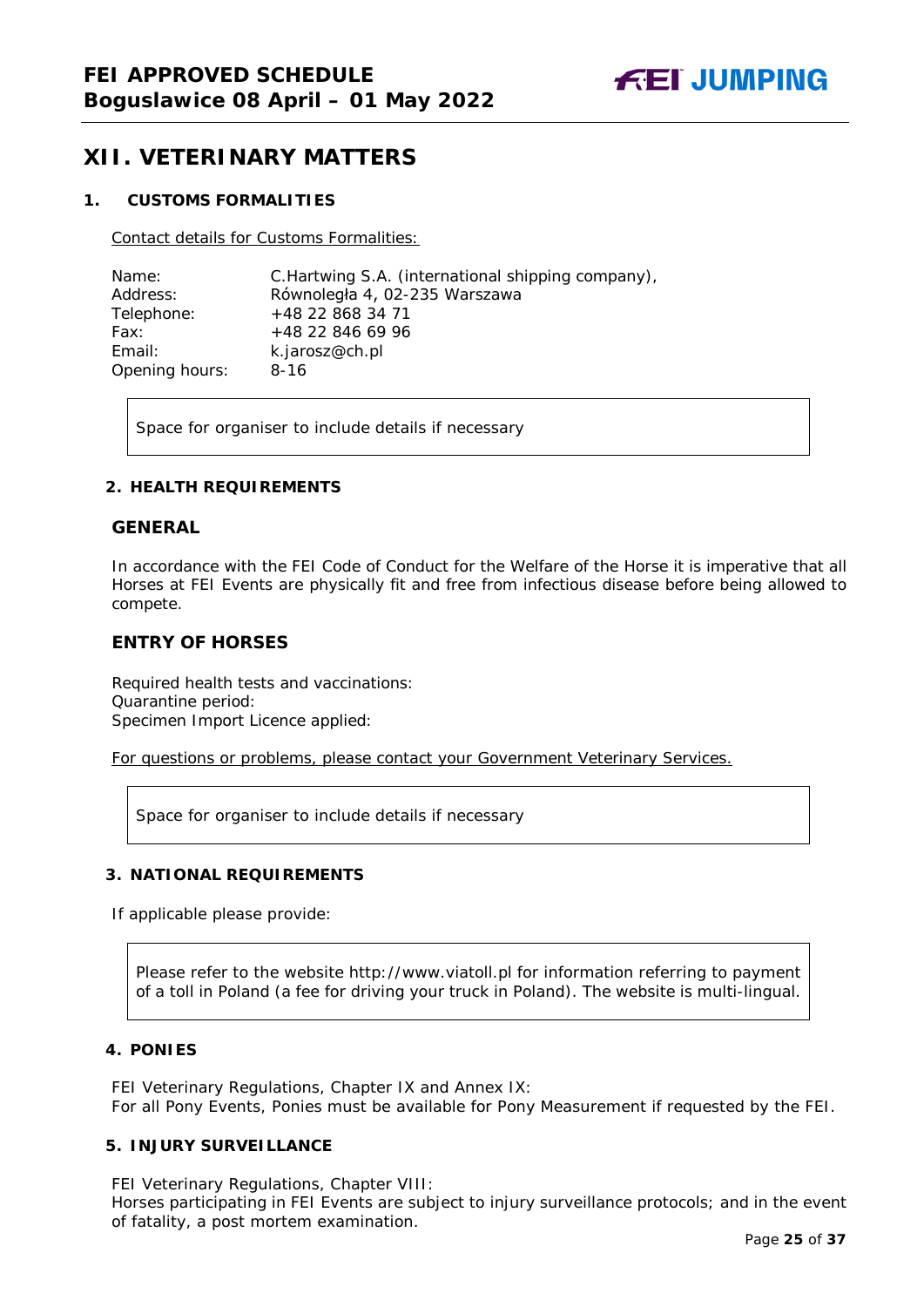#### <span id="page-25-0"></span>**6. TRANSPORT OF HORSES**

Horses must be fit to travel and be transported in suitable vehicles for the transport of horses. Any government requirements for disease testing and control must be requested well in advance, to ensure that the horse is in compliance by the time of arrival at the border of the country where the Event is taking place. Athletes, or their representatives, have the responsibility to comply with national legislation in both their country of origin and the host nation of the Event. Where necessary athletes must contact local government authorities or veterinary advisors for information regarding animal health requirements and transport legislation. Within the European Union (EU), this includes EU Council Regulation (EC) No 1/2005 concerning the protection of animals during transport within the Member States of the EU.

#### <span id="page-25-1"></span>**7. VENUE ARRIVAL INFORMATION & FITNESS TO COMPETE**

#### **7.1. PASSPORTS. FEI General Regulations, Art. 137**

#### **For all issues relating to FEI Horse Passports/FEI Recognition Cards please contact your National Federation.**

All Horses competing at FEI Events must be registered with the FEI.

FEI Passports or FEI Recognition Cards (for those Horses with a national passport approved by the FEI) are compulsory for FEI Events.

NB: Horses entered in CIMs and in CSIP in their country of residence are not required to have an FEI Passport or FEI Recognition Card but must be properly registered with the FEI and identifiable (FEI General Regulations, Art. 137.2).

Athletes who do not present a Horse's Passport and/or Recognition Card, or one that is not correctly validated or fail to meet other passport requirements will be **subject to Sanctions in accordance with Annex VI of the FEI Veterinary Regulations** and may not be allowed to compete.

**NB** for Horses permanently resident in a Member State of the European Union: all Horses must have a national EU passport in compliance with EU Regulations to which a FEI Recognition card is applied. The exception to this being Horses in possession of an FEI passport which has been continually revalidated without interruption.

#### **7.2. VACCINATIONS - EQUINE INFLUENZA. FEI Veterinary Regulations, Art. 1003**

Horses competing at FEI Events must comply with the requirements for Equine Influenza vaccination in accordance with the Veterinary Regulations and as summarised below.

| <b>VACCINATION</b>    | <b>PROTOCOL</b>                        | <b>ELIGIBILITY TO ENTER</b><br><b>VENUE</b>   |
|-----------------------|----------------------------------------|-----------------------------------------------|
| <b>Primary Course</b> | 1 <sup>st</sup> Vaccination: day 0     | May compete 7 days after the                  |
|                       | 2 <sup>nd</sup> Vaccination: day 21-92 | 2 <sup>nd</sup> Vaccination                   |
| <b>First Booster</b>  | Within 7 months of the 2nd             | May compete for 6 months $+21$                |
|                       | vaccination<br>the<br>Primary<br>of    | days after the 2 <sup>nd</sup> vaccination of |
|                       | Course                                 | the Primary Course                            |
|                       |                                        | Must not compete in the 7 days                |
|                       |                                        | after receiving a vaccination                 |
|                       |                                        |                                               |
| <b>Boosters</b>       | MINIMUM: within one year of            | Must<br>been<br>have<br>vaccinated            |
|                       | previous booster vaccination           | within 6 months $+21$ days                    |
|                       | IF COMPETING: must be in               | before arriving at the Event                  |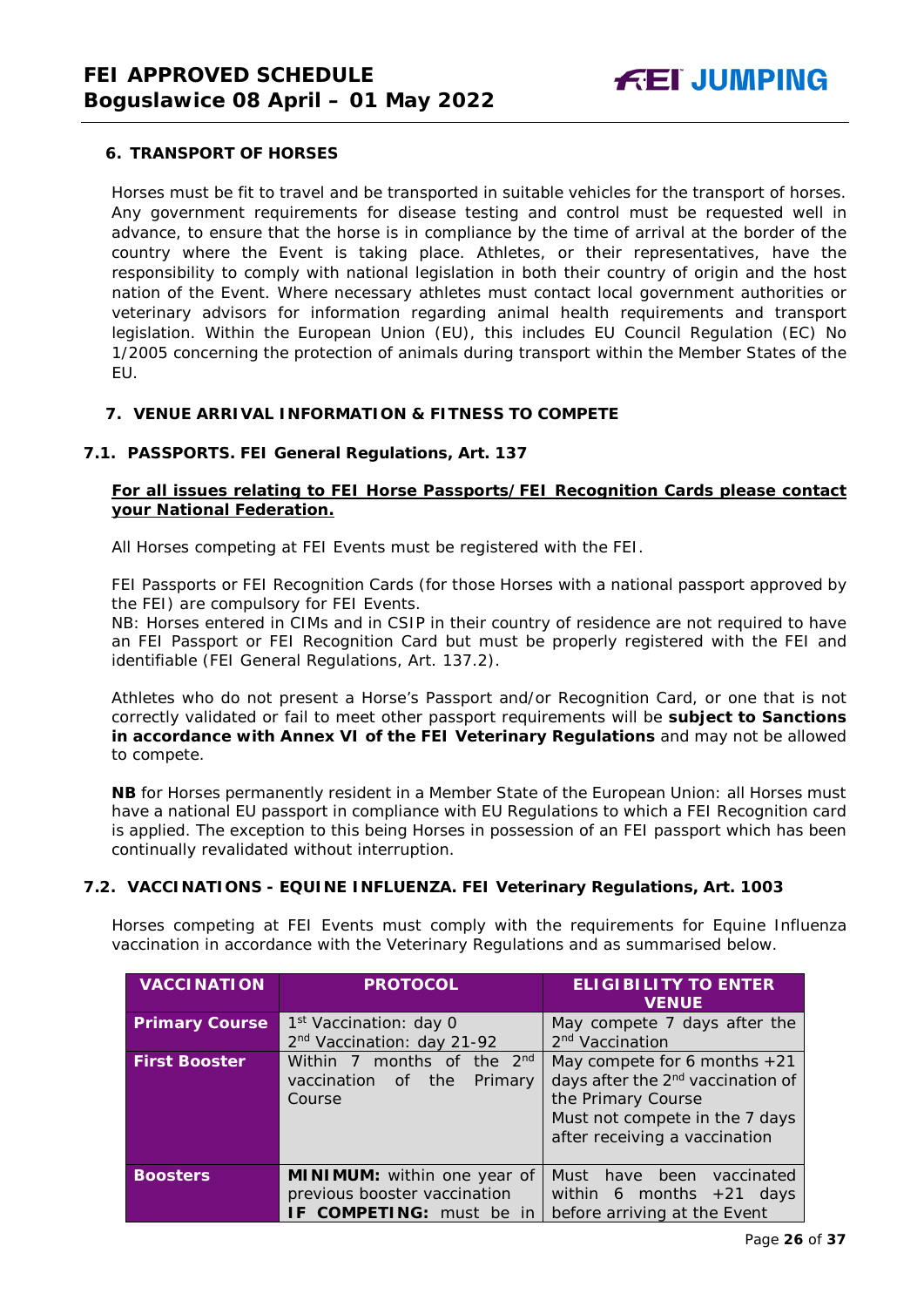| the 6 months +21 days of the Must not compete in the 7 days |                               |
|-------------------------------------------------------------|-------------------------------|
| booster previous vaccination                                | after receiving a vaccination |

All FEI registered Horses intending to compete at FEI Events (including CIMs) must be vaccinated against Equine Influenza in accordance with these VRs. The exception being if the applicable domestic legislation prevents the use of Equine Influenza vaccines within the relevant territory

#### **7.3. EXAMINATION ON ARRIVAL. FEI Veterinary Regulations, Art. 1031**

On arrival at an Event venue, all Horses must undergo an examination by a veterinarian to confirm their identification from their passport and micro-chip ID (where present), their vaccination status and general health. To protect all horses attending events, any Horse with a questionable health status concerning vaccination, disease or other concerns, must be stabled within the isolation facilities provided by the Organising Committee pending a decision on entering the venue. PRs must fulfil the Horse Health Requirements via the FEI HorseApp in advance of the event which will be checked at the Examination on Arrival.

#### **7.4. HORSE INSPECTIONS. FEI Veterinary Regulations, Art. 1034-1042**

All Horses will be assessed for their fitness to compete during the Horse Inspection. Any Horse demonstrating questionable fitness may be referred to the Holding Box for further veterinary examination. Horses not deemed fit to compete by the Inspection Panel will not be permitted to compete.

#### **7.5. LIMB SENSITIVITY EXAMINATION. FEI Veterinary Regulations, Art. 1048-1053 and Annex VIII**

All Horses are subject to examination under the protocol for abnormal limb sensitivity throughout the period of an Event. For Jumping that includes, but is not limited to, between rounds and before the Jump Off. Horses may be examined once or on multiple occasions during the Period of an Event.

Horses may be selected for examination under the protocol randomly or they may be targeted. All Horses selected to be tested must submit promptly to the examination or are subject to immediate disqualification. There is no obligation to examine any specific number of Horses at an Event.

#### <span id="page-26-0"></span>**8. EQUINE ANTI-DOPING AND CONTROLLED MEDICATION PROGRAMME (EADCMP). FEI VETERINARY REGULATIONS, CHAPTER VII**

#### **8.1. SAMPLING. FEI Veterinary Regulations, Chapter VII**

All horses competing at FEI Events may be subject to sampling for the presence of Prohibited Substances in accordance with the Anti-Doping and Controlled Medication Regulations (EADCMRs). Horses may be selected for sampling in accordance with obligatory testing, targeted or random sampling procedures. Refer to FEI Financial Charges for details of fees relating to Equine and Human Anti-Doping program (EADCMP), which OCs/NFs have the right to charge to the athlete (applicable for all FEI events worldwide).

#### **8.2. ELECTIVE TESTING. FEI VETERINARY REGULATIONS ARTICLES 1058**

Elective Testing may be carried out prior to an Event to check for the presence of Prohibited Substances. Please refer to <https://inside.fei.org/fei/cleansport/horses> for information and details.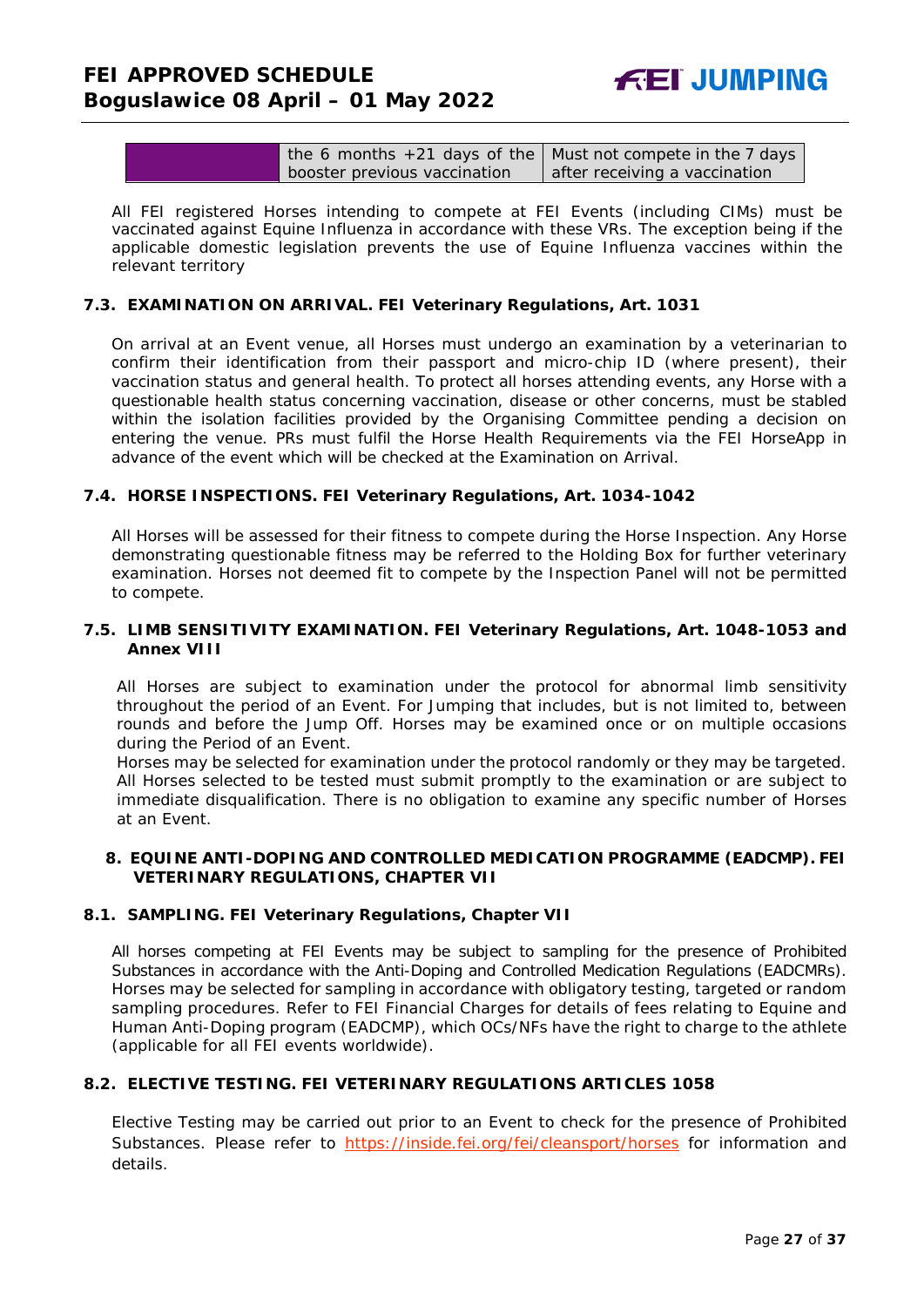## <span id="page-27-0"></span>**XIII. HUMAN ANTI-DOPING**

Athletes can be tested at any FEI Event, by the FEI or by other Anti-Doping Organisations with Testing jurisdiction. Organisers will have the responsibility to provide facilities and staff/volunteers to facilitate such Testing if requested by the FEI as outlined in article 22.3 of the FEI's Anti-doping Rules for Human Athletes (ADRHA).

The ADRHA rules are published on the FEI website at [http://inside.fei.org/content/anti-doping](http://inside.fei.org/content/anti-doping-rules)[rules.](http://inside.fei.org/content/anti-doping-rules)

## <span id="page-27-1"></span>**XIV. ADDITIONAL INFORMATION**

#### <span id="page-27-2"></span>**1. THE FEI POLICY FOR ENHANCED COMPETITION SAFETY DURING THE COVID-19 PANDEMIC**

The FEI Policy for Enhanced Competition Safety during the Covid-19 Pandemic ("Policy") (https://inside.fei.org/system/files/FEI%20Policy%20for%20Enhanced%20Competition%2 0Safety%20during%20the%20Covid-19%20Pandemic%20-

%20Effective%201%20July%202020%20-%20Updated%2012%20October%202020.pdf) is mandatory and applies for any FEI Event taking place **as of 1 July 2020**. The Policy has been developed based on currently accepted best practices by the WHO and US Center for Disease Control (CDC) and will be continually reviewed and updated as more information becomes available. It is not intended to replace the applicable guidance and policies from domestic government and health authorities, but to supplement their recommendations with sport specific considerations.

The OC shall submit the risk assessment and mitigation plan (including name and contact details of the person in charge) to the FEI as an annex to the Event Schedule, **at the latest ten (10) working days before the event's deadline for Definite Entries**.

Events for which the FEI has not received the documented risk assessment and mitigation measures plan in accordance with article 2.1.g) of the Policy **will be removed from the FEI calendar** in accordance with Article 112.3 of the FEI General Regulations.

### **ASSUMPTION OF RISK / WAIVER OF LIABILITY**

In consideration of being allowed to participate in the Event and related activities, all Participants (as defined in the Policy) acknowledge, appreciate, and agree that:

- 1. Participation includes possible exposure to and illness from infectious diseases including but not limited to COVID-19. While particular rules and personal discipline may reduce this risk, the risk of serious illness and death does exist; and,
- 2. The Participants knowingly and freely assume all such risks, both known and unknown, even if arising from the negligence of the OC or others, and assume full responsibility for their participation; and,
- 3. The Participants willingly agree to comply with the stated and customary terms and conditions for participation as regards protection against infectious diseases. If, however, a Participant observes any unusual or significant hazard during his/her presence or participation, the Participant will remove himself/herself from participation and bring such to the attention of the nearest official immediately; and,
- 4. The Participants, for themselves and on behalf of their heirs, assigns, personal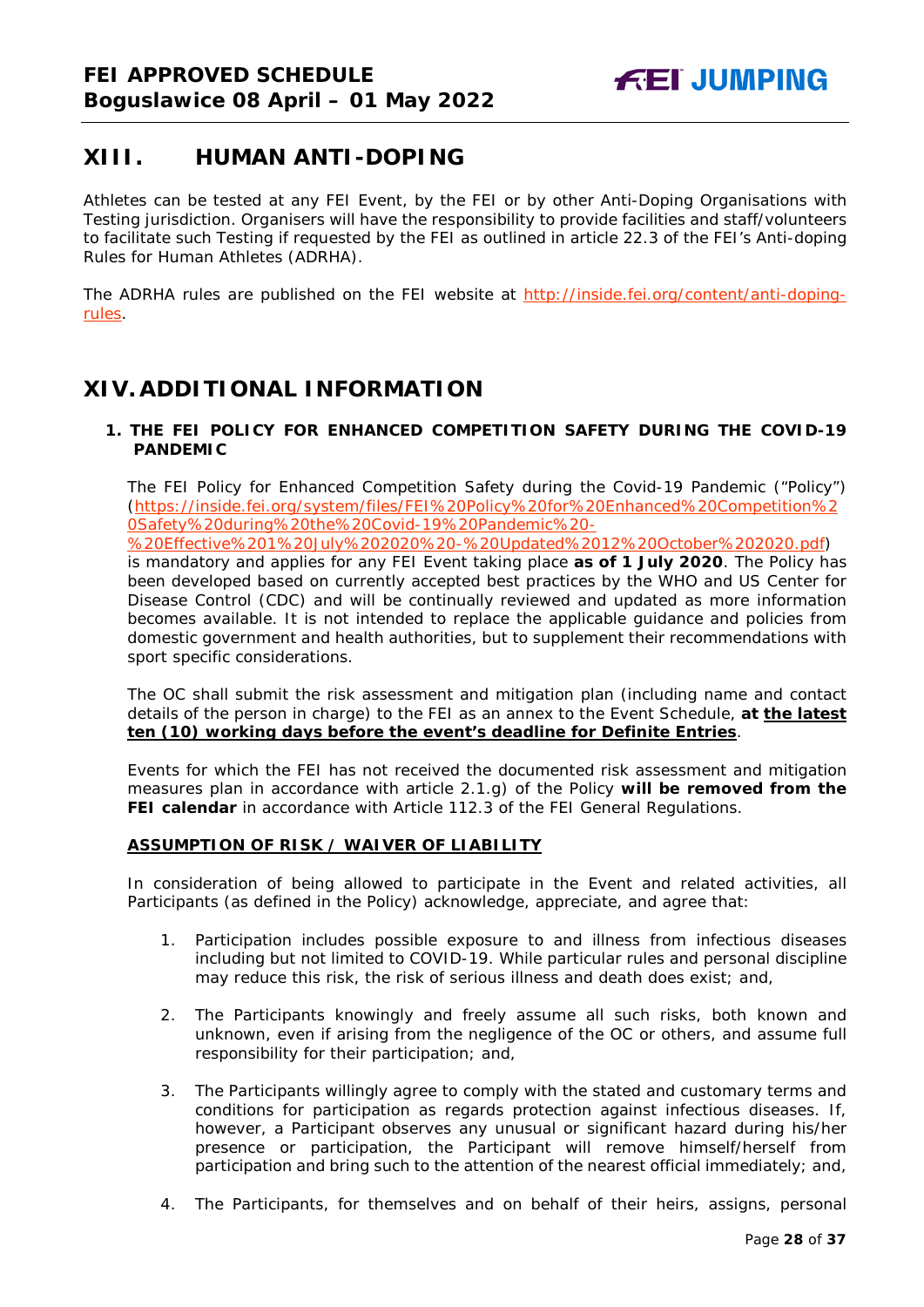representatives and next of kin, HEREBY RELEASE AND HOLD HARMLESS THE OC AND THE FEI, their officers, officials, agents, and/or employees, other participants, sponsoring agencies, sponsors, advertisers, and if applicable, owners and lessors of premises used to conduct the event ("RELEASEES"), WITH RESPECT TO ANY AND ALL ILLNESS, DISABILITY, DEATH, or loss or damage to person or property, WHETHER ARISING FROM THE NEGLIGENCE OF RELEASEES OR OTHERWISE, to the fullest extent permitted by law.

The Participants confirm to have read this release of liability and assumption of risk agreement, fully understand its terms, understand that they have given up substantial rights.

#### <span id="page-28-0"></span>**2. INSURANCES AND NATIONAL REQUIREMENTS**

Equestrian sports involve inherent dangerous risks. To the greatest extent permitted by law, the FEI and the FEI Event Organiser shall NOT be liable for any damages relating to loss of property or injury of any kind to Athletes, Owners, Support Personnel or Horses at or in connection with an FEI Event and the FEI expressly excludes all such liability.

#### **2.1. ATHLETES, OWNERS AND SUPPORT PERSONNEL**

#### **2.1.1. Personal Accident and Health Insurance**

It is your responsibility as an Athlete/Owner/ Support Personnel to ensure that you have adequate personal accident insurance in place to cover your participation at FEI Events and in particular to insure against any personal injury or medical expenses arising from an accident, injury or illness which may occur at a FEI Event.

You should check with your National Federation to confirm if your National Federation's insurance policy (if any) covers personal accidents and/or illnesses which may occur when you are attending/participating in FEI Events.

If your National Federation does not have a personal accident/health insurance policy or if the National Federation's insurance policy does not cover personal accident or health claims, then you should obtain your own personal accident and health insurance policy to cover your attendance/participation at FEI Events.

#### **2.1.2. Personal Property Insurance**

You should also ensure that you are insured against property loss, theft or damage which may occur at an FEI Event.

Again, the advice is to check with your National Federation to confirm if they have an insurance policy in place which would cover you in case of such property loss, theft or damage. If not, then you should obtain your own personal property insurance to cover such situations.

#### **2.1.3. Press Equipment**

Press equipment and other items left in the Press workroom, Press lockers, the Press Tribune or anywhere on the showgrounds are left entirely at the owner's risk. The Organising Committee does not accept any responsibility for any loss or damage to such equipment or items. Members of the Press are advised not to leave any equipment or personal items unattended.

#### **2.2. ATHLETES AND OWNERS**

#### **2.2.1. Third Party Liability Insurance**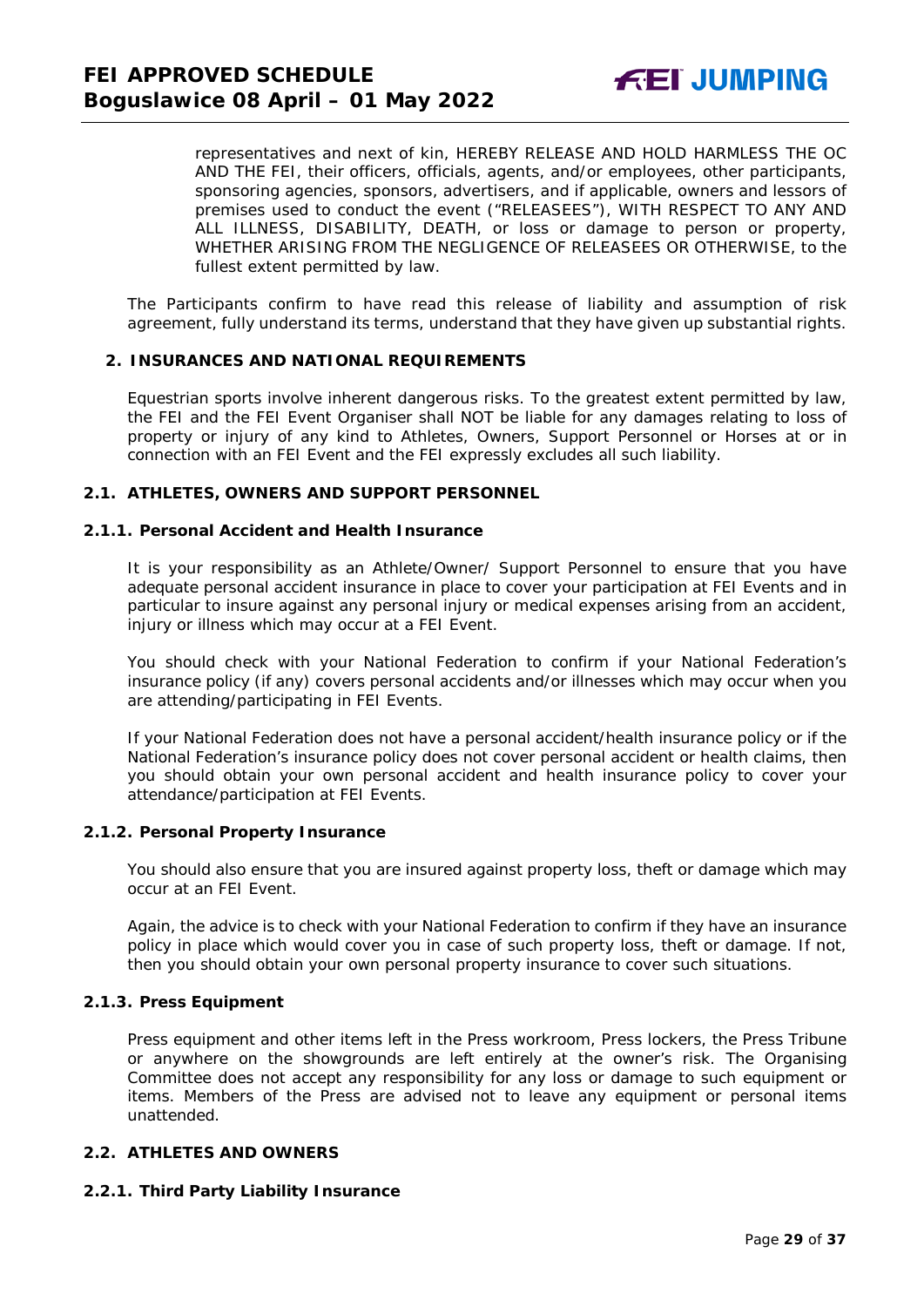As an Athlete/Owner you are personally responsible for damages to third parties caused by you, your employees, Support Personnel, your agents or your Horses. You are, therefore, strongly advised to take out third-party liability insurance providing full coverage in relation to FEI Events at home and abroad, and to keep the policy up to date.

The FEI and the Organiser will NOT be responsible for any damage caused to third parties by you, your employees, Support Personnel, your agents or your Horses.

#### **2.2.2. Additional Liability Information**

Space for organiser to include reference to National Laws when necessary

### **2.2.3. Horse Insurance**

As an Owner you should ensure that your Horses are adequately insured against any injuries or illnesses they may sustain while participating at a FEI Event.

Space for organiser to include reference to National Laws when necessary

#### <span id="page-29-0"></span>**3. PROTESTS/APPEALS**

To be valid, all Protests and Appeals must be made in writing and accompanied by a deposit of CHF 150.- or equivalent, as mentioned in the FEI General Regulations (Art. 161-162) available at the following link:

<https://inside.fei.org/content/general-regs-statutes>

#### <span id="page-29-1"></span>**4. SCHOOLING DURING COMPETITIONS**

Athletes wishing to school during speed competitions (Table A and Table C) must inform the OC before these competitions begin. These athletes will start first in these competitions.

#### <span id="page-29-2"></span>**5. STEWARDING**

- If an athlete is uncertain as to whether the boots they intends to use during an event are allowed, they or their representative should show the boots to the Chief Steward for their opinion before the boots are used in training or in competition.
- In addition, athletes are to be made aware that hind boots must be removed and placed again on the horse's legs in the presence of a Steward while in the warm-up arena prior to entering the competition arena for certain competitions. (If bandages are used in place of boots, athletes are not required to remove the bandages in the warm-up arena.) This procedure is compulsory for competitions for which boot and bandage control is mandatory, that is the Nations Cup, Grand Prix, and the competition with the highest prize money, and is at the discretion of the Chief Steward for other competitions.
- As an alternative to carrying out this procedure at the time designated by the Steward an athlete may ask their groom to take the boots to the in-gate and place them on the horse's legs in front of the Steward prior to the combination entering the arena.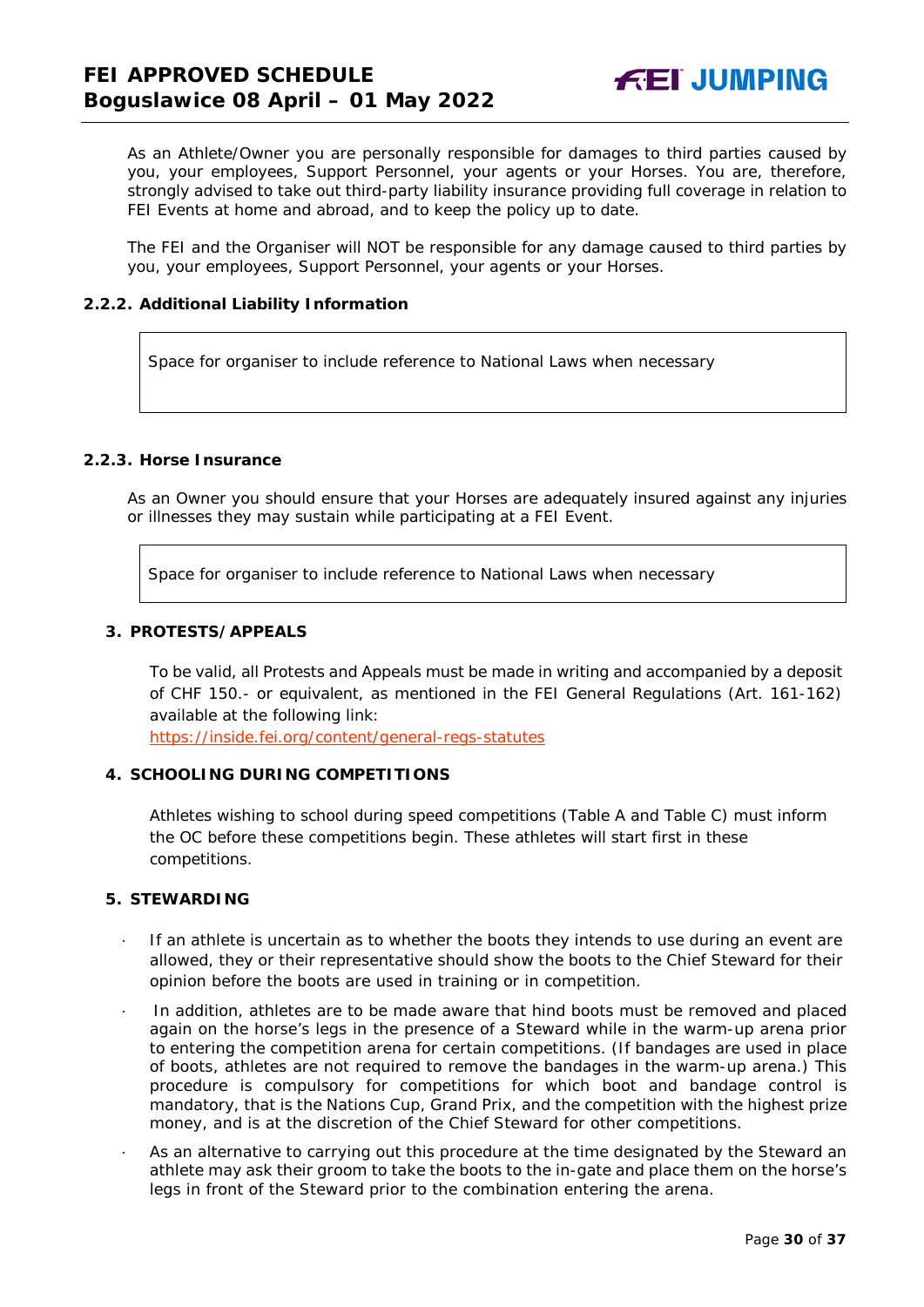- The Steward has the authority to intervene if a boot is deemed excessively tight by instructing that the boot be removed and put on again correctly. *[Stewards are to note that it is normal for a horse's gait to be somewhat affected immediately after boots have been removed and re-placed.]* If an athlete or his/her groom refuses to remove and replace the boot(s) when instructed to do so by the Steward, a Yellow Warning Card will be issued to the athlete in question.
- · If it is deemed impossible or unsafe to remove the hind boots in the warm-up arena prior to the combination entering the competition arena, due to an extremely excited or nervous horse, the boots of the horse in question are to be removed by the athlete/groom following the athlete's round upon leaving the arena and inspected by the Steward. This inspection may be carried out during the boot and bandage control if the boot and bandage control is carried out for the competition in question.
- · This procedure does not replace boot and bandage control after completion of an athlete's round for competitions for which boot and bandage control is mandatory (refer to JRs Art. 244.1).

#### <span id="page-30-0"></span>**6. DISPUTES**

In the event of any discussion concerning the interpretation of the schedule (in translated languages), the English version will be decisive.

#### <span id="page-30-1"></span>**7. MODIFICATION TO SCHEDULE**

In exceptional circumstances, together with the approval of Chefs d'Equipe, host NF delegate, if any, and the Ground Jury, the Organiser may change the schedule in order to clarify any matter arising from an omission or due to unforeseen circumstances. Any such changes must be notified to all athletes and officials as soon as possible and they must be reported to the FEI Secretary General by the Technical Delegate, the President of the Ground Jury or the Foreign Judge, as applicable.

#### <span id="page-30-2"></span>**8. ADDITIONAL INFORMATION FROM THE OC**

Space for organiser to include any additional information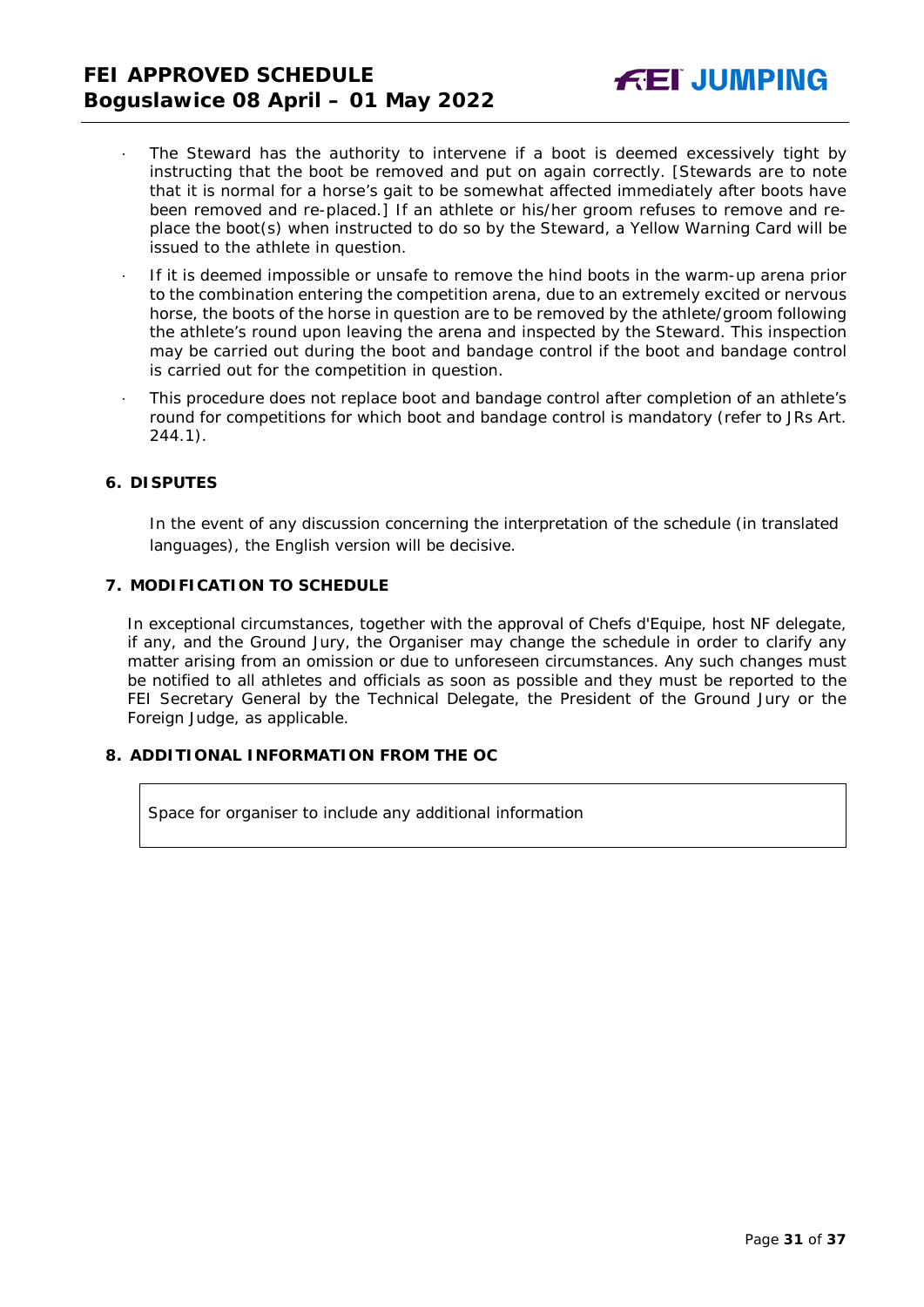

#### **Age of Athletes and Horses according to the Event's Category**

| <b>Event's Category</b>                                                                     | Age of Athletes (Refer to JRs 255)                                                                                             | <b>Age of Horses</b>      |
|---------------------------------------------------------------------------------------------|--------------------------------------------------------------------------------------------------------------------------------|---------------------------|
| <b>Olympic Games/WEG</b>                                                                    | As of 18 <sup>th</sup> year                                                                                                    | Min 9 y.o.                |
| <b>Continental Championships Senior</b>                                                     | As of 18 <sup>th</sup> year                                                                                                    | Min 8 y.o.                |
| Regional Championships/Games                                                                | As of 18 <sup>th</sup> year                                                                                                    | Min. 8 y.o.               |
|                                                                                             | As of 16 <sup>th</sup> year if height of obstacles max.1.40m (JRs                                                              | Min. 7 y.o. if height of  |
|                                                                                             | Annex IX, Art. 6.1)                                                                                                            | obstacles max. 1.40m      |
|                                                                                             |                                                                                                                                | (JRs Art. 254.1.1)        |
| <b>World Cup Final</b>                                                                      | As of 18 <sup>th</sup> year                                                                                                    | Min. 9 y.o.               |
| <b>Nations Cup Final</b>                                                                    | As of 18th year                                                                                                                | Min. 8 y.o.               |
| CSIO(-W)3*-5*/CSI-W3*-5*                                                                    |                                                                                                                                |                           |
| Grand Prix, World Cup, Nations Cup, Power and Skill, Derby or                               |                                                                                                                                |                           |
| Competition with the highest prize money                                                    | As of 18 <sup>th</sup> year                                                                                                    | Min. 7 y.o.               |
| <b>Other Competitions</b>                                                                   | As of 16 <sup>th</sup> year                                                                                                    |                           |
| Other Competitions if height max. 1.40m                                                     | As of 14 <sup>th</sup> year                                                                                                    |                           |
| Other Competitions if height max. 1.30m                                                     | As of 12 <sup>th</sup> year                                                                                                    |                           |
| CSIO-W1*-2*                                                                                 |                                                                                                                                |                           |
| Grand Prix, World Cup, Nations Cup, Power and Skill, Derby or                               |                                                                                                                                |                           |
| Competition with the highest prize money<br><b>Other Competitions</b>                       | As of 18 <sup>th</sup> year<br>As of 16 <sup>th</sup> year                                                                     | Min. 7 y.o.               |
| Other Competitions if height max. 1.40m                                                     | As of 14 <sup>th</sup> year                                                                                                    |                           |
| Other Competitions if height max. 1.30m                                                     | As of 12 <sup>th</sup> year                                                                                                    |                           |
| CSI01*-2*                                                                                   |                                                                                                                                |                           |
| Grand Prix, Nations Cup, Power and Skill, Derby or Competition                              |                                                                                                                                |                           |
| with the highest prize money                                                                | As of 18 <sup>th</sup> year                                                                                                    |                           |
| <b>Other Competitions</b>                                                                   | As of 16 <sup>th</sup> year                                                                                                    | Min. 6 y.o. $*$           |
| Other Competitions if height max. 1.40m                                                     | As of 14 <sup>th</sup> year                                                                                                    |                           |
| Other Competitions if height max. 1.30m                                                     | As of 12 <sup>th</sup> year                                                                                                    |                           |
| CSI-W2*                                                                                     |                                                                                                                                |                           |
| World Cup, Power and Skill or Derby                                                         | As of 18 <sup>th</sup> year                                                                                                    |                           |
| Grand Prix, if not the World Cup Competition and other                                      |                                                                                                                                |                           |
| Competitions                                                                                | As of 16 <sup>th</sup> year                                                                                                    | Min. 7 y.o.               |
| Grand Prix, if not the World Cup Competition and other                                      |                                                                                                                                |                           |
| Competitions if height max. 1.40m                                                           | As of 14 <sup>th</sup> year                                                                                                    |                           |
| Grand Prix, if not the World Cup Competition and other<br>Competitions if height max. 1.30m | As of 12 <sup>th</sup> year                                                                                                    |                           |
| CSI-W1*                                                                                     |                                                                                                                                |                           |
| World Cup, Power and Skill or Derby                                                         | As of 18 <sup>th</sup> year                                                                                                    |                           |
| Grand Prix, if not the World Cup Competition and other                                      |                                                                                                                                |                           |
| Competitions if height max. 1.40m                                                           | As of 14 <sup>th</sup> year                                                                                                    | Min. 7 y.o.               |
| Grand Prix, if not the World Cup Competition and other                                      |                                                                                                                                |                           |
| Competitions if height max. 1.30m                                                           | As of 12 <sup>th</sup> year                                                                                                    |                           |
| CSI3*-5*                                                                                    |                                                                                                                                |                           |
| Grand Prix, Power and Skill, Derby or Competition with the                                  |                                                                                                                                |                           |
| highest prize money                                                                         | As of 18th year                                                                                                                | Min. 7 y.o.               |
| <b>Other Competitions</b>                                                                   | As of 16 <sup>th</sup> year                                                                                                    |                           |
| Other Competitions if height max. 1.40m                                                     | As of 14 <sup>th</sup> year                                                                                                    |                           |
| Other Competitions if height max. 1.30m                                                     | As of 12 <sup>th</sup> year                                                                                                    |                           |
| $CSI2*$<br>Power and Skill or Derby                                                         |                                                                                                                                |                           |
| Grand Prix and other Competitions                                                           | As of 18 <sup>th</sup> year<br>As of 16 <sup>th</sup> year                                                                     | Min. 6 y.o.               |
| Grand Prix and other Competitions if height max. 1.40m                                      | As of 14 <sup>th</sup> year                                                                                                    |                           |
| Grand Prix and other Competitions if height max. 1.30m                                      | As of 12 <sup>th</sup> vear                                                                                                    |                           |
| CSI <sub>1</sub> *                                                                          |                                                                                                                                |                           |
| Power and Skill or Derby                                                                    | As of 18 <sup>th</sup> year                                                                                                    |                           |
| Grand Prix and other Competitions if height max. 1.40m                                      | As of 14 <sup>th</sup> year                                                                                                    | Min. 6 y.o.               |
| Grand Prix and other Competitions if height max. 1.30m                                      | As of 12 <sup>th</sup> year                                                                                                    |                           |
| $CH-Y$                                                                                      | As of 16 <sup>th</sup> year to end 21 <sup>st</sup> year                                                                       | Min. 7 y.o.               |
| CSI/CSIO-Y                                                                                  | As of 16 <sup>th</sup> year to end 21 <sup>st</sup> year                                                                       | Min. 7 y.o.               |
| CH-J                                                                                        | As of 14 <sup>th</sup> year to end 18 <sup>th</sup> year                                                                       | Min. 7 y.o.               |
| CSI/CSIO-J                                                                                  | As of 14 <sup>th</sup> year to end 18 <sup>th</sup> year                                                                       | Min. 6 y.o.               |
| CSI/CSIO-Ch/CH-Ch                                                                           | As of 12 <sup>th</sup> year to end 14 <sup>th</sup> year                                                                       | Min. 6 y.o.               |
| CSI/CSIOP/CH-P                                                                              | As of 12 <sup>th</sup> year to end 16 <sup>th</sup> year                                                                       | Min. 6 y.o.               |
| <b>CSIU-25</b>                                                                              | Ponies must be registered as ponies with FEI<br>As of 16 <sup>th</sup> year to end 25 <sup>th</sup> year for all CSIU-25 comp. |                           |
|                                                                                             | As of 14 <sup>th</sup> year if height max. 1.40m (to end 25 <sup>th</sup> year)                                                | Min. 7 y.o.               |
| <b>CSIV</b>                                                                                 | As of 45 <sup>th</sup> year                                                                                                    | Min. 6 y.o.               |
| CSIAm                                                                                       | As of 14 <sup>th</sup> year for all CSIAm comp.                                                                                |                           |
|                                                                                             | As of 12 <sup>th</sup> year until end of 13 <sup>th</sup> year if competition height                                           | Min. 6 y.o.               |
|                                                                                             | is max. 1.30m                                                                                                                  |                           |
| <b>CSIYH</b>                                                                                | Per Art. 255.2                                                                                                                 | Min. 5 y.o. - Max. 8 y.o. |
| CH-M-YH-S                                                                                   | As of 18th year or 16 year for athletes qualified with the                                                                     | 5 y.o. / 6 y.o. / 7 y.o.  |
|                                                                                             | same horse                                                                                                                     |                           |

\*Art. 254.1.1: Horses entered for CSIO2\* Events at which the Nations Cup is built to the dimensions set forth in JRs Art. 264.3 for 2\* Events must be at least 6 years old; Horses entered for CSIO2\* Events at which the Nations Cup is built to the dimensions set forth in JRs Art. 264.3 for 3\* Events or higher must be at least 7 years old.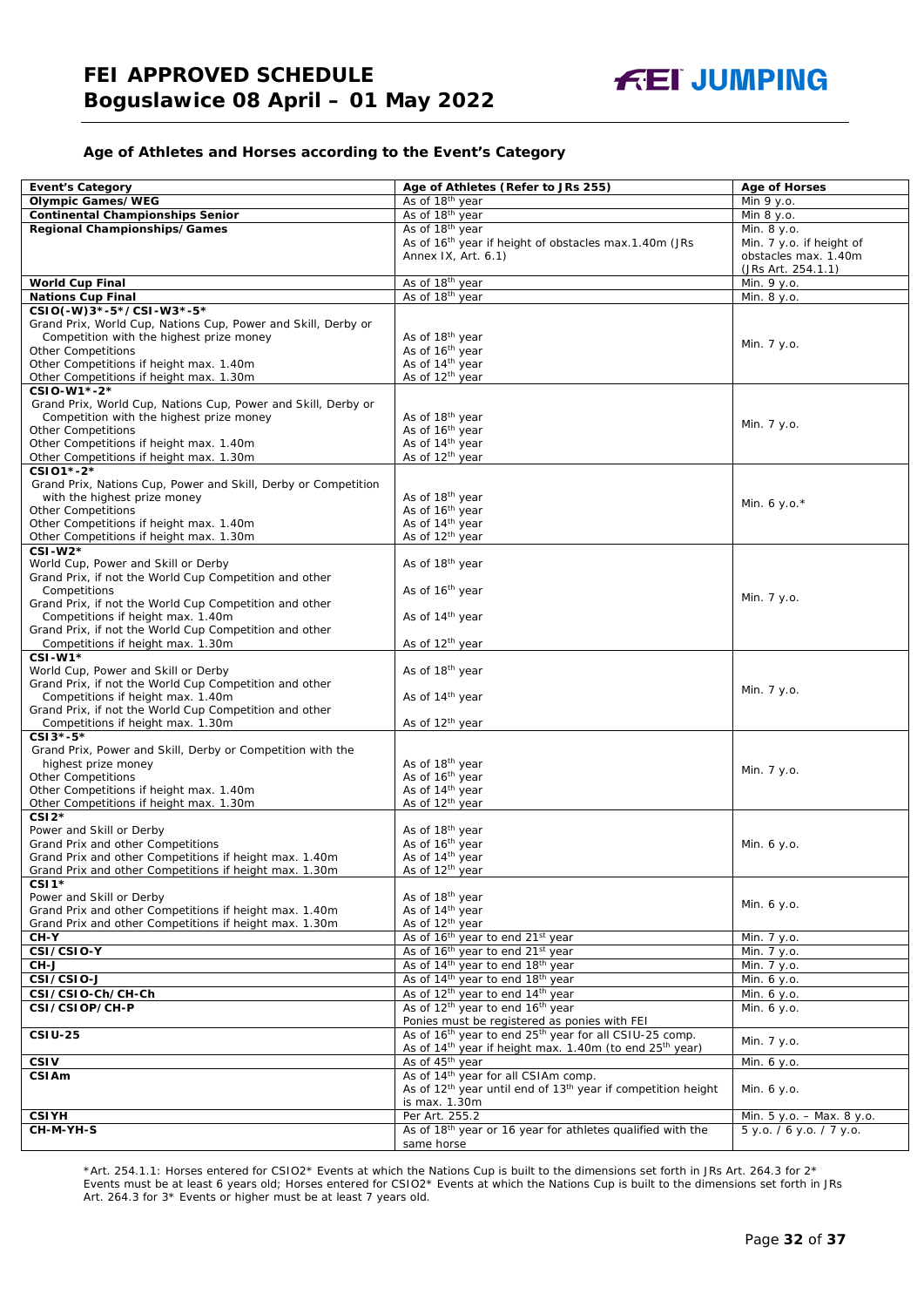<span id="page-32-0"></span>**9. PRIZE MONEY DISTRIBUTION**<br>**Prize Money Distribution Chart 1:** Prize money distribution with 25% of prize money for the winner updated 06.12.2021

| N° of<br>starters                                                | up to 11                                                                                                                                                                                                                                                                                                            |                | $12 - 48$ | 49-100                            |                                                                       |
|------------------------------------------------------------------|---------------------------------------------------------------------------------------------------------------------------------------------------------------------------------------------------------------------------------------------------------------------------------------------------------------------|----------------|-----------|-----------------------------------|-----------------------------------------------------------------------|
| N° of<br>prizes                                                  | Same as the number of starters who finish the competition                                                                                                                                                                                                                                                           | 12             |           | First 12 acc. to                  | percentages be-<br>low; extra prizes<br>for 13 <sup>th</sup> to last* |
| Prize<br>Example: Competition prize money = $40'000$ .-<br>money |                                                                                                                                                                                                                                                                                                                     |                |           | $100\% = 40'000$ $100\% = 40'000$ |                                                                       |
|                                                                  |                                                                                                                                                                                                                                                                                                                     | %              |           | %                                 |                                                                       |
| $\mathbf{1}$                                                     | All athletes who complete the competition receive prize money,                                                                                                                                                                                                                                                      | 25             | 10'000    | 25                                | 10'000                                                                |
| $\overline{2}$                                                   | to be distributed according to the percentages at right from the                                                                                                                                                                                                                                                    | 20             | 8000      | 20                                | 8000                                                                  |
| $\overline{\mathbf{3}}$                                          | 1st placed to the last placed athlete. The remaining prizes, i.e.                                                                                                                                                                                                                                                   |                | 6000      | 15                                | 6000                                                                  |
| 4                                                                | the prizes foreseen up to 12 <sup>th</sup> place, are then distributed in<br>descending order starting again with the 1st placed athlete until                                                                                                                                                                      |                |           | 10                                | 4000                                                                  |
| 5                                                                | there are no more prizes to be distributed. See examples below.                                                                                                                                                                                                                                                     | $\overline{7}$ | 2800      | $\overline{7}$                    | 2800                                                                  |
| 6                                                                | 5 athletes: winner gets prize for 1 <sup>#</sup> (25%) and the other athletes get the                                                                                                                                                                                                                               | 5.5            | 2200      | 5.5                               | 2200                                                                  |
| $\overline{7}$                                                   | relevant percentages down to the last athlete, i.e. 5 <sup>th</sup> place (7%). The prize for<br>$6th$ (5.5%) is then given to the winner, the prize for 7 <sup>th</sup> (4%) is given to the 2 <sup>nd</sup>                                                                                                       | 4              | 1600      | 4                                 | 1600                                                                  |
| 8                                                                | placed athlete, the prize for 8th (3%) is given to the 3rd placed athlete, the prize<br>for $9^{th}$ (3%) is given to the 4 <sup>th</sup> placed athlete and the prize for 10 <sup>th</sup> (2.5%) is<br>given to the 5 <sup>th</sup> placed athlete. The prize for $11th$ (2.5%) is then given to the $1th$        |                | 1200      | $\overline{3}$                    | 1200                                                                  |
| $\mathbf{Q}$                                                     |                                                                                                                                                                                                                                                                                                                     |                | 1200      | $\overline{3}$                    | 1200                                                                  |
| 10                                                               | place athlete and the prize for 12 <sup>th</sup> (2.5%) is given to the 2 <sup>nd</sup> placed athlete.                                                                                                                                                                                                             | 2.5            | 1000      | 2.5                               | 1000                                                                  |
| 11                                                               | 10 athletes: winner gets prize for 1 <sup>st</sup> (25%) and 11 <sup>th</sup> (2.5%), second placed<br>gets prize for 2 <sup>nd</sup> (20%) and 12 <sup>th</sup> (2.5%); the remaining athletes receive the<br>prize money for their placing as per the percentages from 3 <sup>rd</sup> to 10 <sup>th</sup> place. |                | 1000      | 2.5                               | 1000                                                                  |
| 12                                                               | n/a                                                                                                                                                                                                                                                                                                                 | 2.5            | 1000      | 2.5                               | 1000                                                                  |
| Total                                                            | 40'000                                                                                                                                                                                                                                                                                                              | 100%           | 40'000    | 100%                              | 40'000                                                                |
| 13                                                               |                                                                                                                                                                                                                                                                                                                     |                |           |                                   | Extra prizes for 13th                                                 |
| 14                                                               |                                                                                                                                                                                                                                                                                                                     |                |           | to last place*                    |                                                                       |
| 15                                                               |                                                                                                                                                                                                                                                                                                                     |                |           |                                   |                                                                       |
| 16                                                               |                                                                                                                                                                                                                                                                                                                     |                |           |                                   |                                                                       |
| Total                                                            |                                                                                                                                                                                                                                                                                                                     |                |           |                                   |                                                                       |
|                                                                  | * The OC must provide additional prizes for the remaining placed athletes to fulfil quota of one prize<br>per four athletes. The amount to be given to each of these athletes must be stated in the Schedule.                                                                                                       |                |           |                                   |                                                                       |

Prize Money Distribution Chart 2: Prize money distribution with 33% of prize money for the winner updated 06.12.2021

| N° of<br>starters | up to $11$                                                                                                                                                                                                                                                          |                | $12 - 48$        | 49-100                                                                                    |                  |  |
|-------------------|---------------------------------------------------------------------------------------------------------------------------------------------------------------------------------------------------------------------------------------------------------------------|----------------|------------------|-------------------------------------------------------------------------------------------|------------------|--|
| N° of<br>prizes   | Same as the number of starters who finish the competition                                                                                                                                                                                                           | 12             |                  | First 12 acc. to<br>percentages be-<br>low; extra prizes<br>for 13 <sup>th</sup> to last* |                  |  |
| Prize<br>money    | Example: Competition prize money = 40'000.-                                                                                                                                                                                                                         |                | $100\% = 40'000$ |                                                                                           | $100\% = 40'000$ |  |
|                   |                                                                                                                                                                                                                                                                     | $\frac{9}{6}$  |                  | %                                                                                         |                  |  |
| $\mathbf{1}$      | All athletes who complete the competition receive prize money,                                                                                                                                                                                                      | 33             | 13'200           | 33                                                                                        | 13'200           |  |
| $\overline{2}$    | to be distributed according to the percentages at right from the                                                                                                                                                                                                    | 20             | 8000             | 20                                                                                        | 8000             |  |
| 3                 | 1st placed to the last placed athlete. The remaining prizes, i.e.                                                                                                                                                                                                   |                |                  | 15                                                                                        | 6000             |  |
| 4                 | the prizes foreseen up to 12 <sup>th</sup> place, are then distributed in<br>descending order starting again with the 1st placed athlete until                                                                                                                      | 10             | 4000             | 10                                                                                        | 4000             |  |
| 5                 | there are no more prizes to be distributed. See examples below.                                                                                                                                                                                                     | 6              | 2400             | 6                                                                                         | 2400             |  |
| 6                 | 5 athletes: winner gets prize for $1st$ (25%) and the other athletes get the                                                                                                                                                                                        | 4.5            | 1800             | 4.5                                                                                       | 1800             |  |
| $\overline{7}$    | relevant percentages down to the last athlete, i.e. 5 <sup>th</sup> place (7%). The prize for<br>$6th$ (5.5%) is then given to the winner, the prize for 7 <sup>th</sup> (4%) is given to the 2 <sup>nd</sup>                                                       | 3              | 1200             | 3                                                                                         | 1200             |  |
| 8                 | placed athlete, the prize for 8th (3%) is given to the 3 <sup>rd</sup> placed athlete, the prize                                                                                                                                                                    |                | 1000             | 2.5                                                                                       | 1000             |  |
| $\mathbf Q$       | for 9 <sup>th</sup> (3%) is given to the 4 <sup>th</sup> placed athlete and the prize for 10 <sup>th</sup> (2.5%) is<br>given to the 5 <sup>th</sup> placed athlete. The prize for 11 <sup>th</sup> (2.5%) is then given to the 1 <sup>st</sup>                     | $\overline{2}$ | 800              | $\overline{2}$                                                                            | 800              |  |
| 10                | place athlete and the prize for 12 <sup>th</sup> (2.5%) is given to the 2 <sup>nd</sup> placed athlete.                                                                                                                                                             | $\overline{2}$ | 800              | $\overline{2}$                                                                            | 800              |  |
| 11                | 10 athletes: winner gets prize for 1st (25%) and 11th (2.5%), second placed<br>gets prize for 2 <sup>nd</sup> (20%) and 12 <sup>th</sup> (2.5%); the remaining athletes receive the<br>prize money for their placing as per the percentages from 3rd to 10th place. |                | 400              | $\mathbf{1}$                                                                              | 400              |  |
| 12                | n/a                                                                                                                                                                                                                                                                 | $\mathbf{1}$   | 400              | $\mathbf{1}$                                                                              | 400              |  |
| Total             | 40'000                                                                                                                                                                                                                                                              | 100%           | 40'000           | 100%                                                                                      | 40'000           |  |
| 13                |                                                                                                                                                                                                                                                                     |                |                  | Extra prizes for 13th<br>to last place*                                                   |                  |  |
| 14                |                                                                                                                                                                                                                                                                     |                |                  |                                                                                           |                  |  |
| 15<br>16          |                                                                                                                                                                                                                                                                     |                |                  |                                                                                           |                  |  |
| Total             |                                                                                                                                                                                                                                                                     |                |                  |                                                                                           |                  |  |
|                   | * The OC must provide additional prizes for the remaining placed athletes to fulfil quota of one prize<br>ner four athletes. The amount to be given to each of these athletes must be stated in the Schedule.                                                       |                |                  |                                                                                           |                  |  |

In case of a tie for the 12<sup>th</sup> place in a competition with 12 to 48 starters, the prize money foreseen for the 12<sup>th</sup> place will be divided equally among the athletes concerned.

#### **For Competitions run in two rounds with more than 12 starters in 2nd round:**

*OCs that indicate in the schedule that a specific number (that is more than 12) of athletes will return for the second round will be permitted to distribute the prize money for that competition among all the athletes taking part in the second round, even if the second round is followed by a jump-off in case of a tie on penalties for first place after the second round.*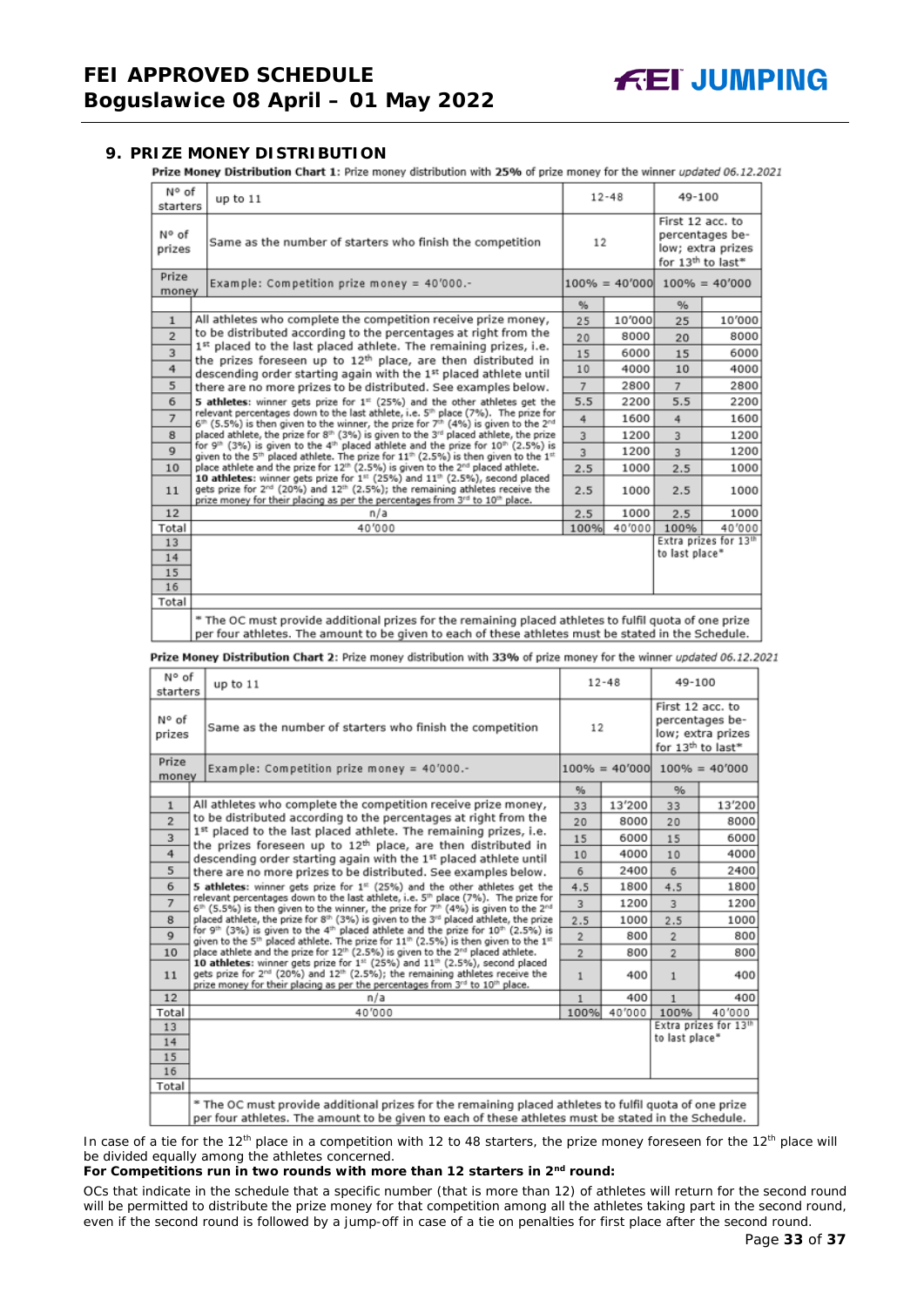#### **DEDUCTIONS FROM PRIZE MONEY AT COMPETITIONS:**

**Full details of any deductions from prize money must be outlined in the schedule. This includes government taxes. If it is necessary for Organisers to deduct such taxes, they must provide participants with an official form indicating the amount of tax deducted.** 

#### **The tax form must be provided to the athletes upon arrival and returned to the Organiser prior to departing.**

Space for organiser to include details if necessary

#### **IMPORTANT**

#### **The total amount of prize money shown for each Competition in the schedule must be distributed. (FEI General Regulations articles 127 and 128)**

For details of the prize money breakdown for each competition please refer to the tables at the end of this document; the Organiser must specify which of the two (2) tables will be used. The total prize money for the Competition must be distributed among the first twelve (12) placed athletes.

The Organiser must provide additional created prizes for athletes placed beyond twelfth (12<sup>th</sup>) place. The minimum amount for each of these additional prizes, for athletes placed from thirteenth (13<sup>th</sup>) to last place, must be clearly specified in the approved schedule and not exceed the prize money of the athlete placed twelfth  $(12<sup>th</sup>)$ 

#### <span id="page-33-0"></span>**10.MAXIMUM NUMBER OF STARTERS PER COMPETITION**

#### **\*Annex VI FEI Jumping Rules:**

Maximum 100 starters per Competition other than the GP. If more than 100 starters are declared, the OC must split the Competition into the number of groups required to ensure that there are no more than 100 starters in any group, and provide the same amount of prize money as indicated for the original Competition for each group. The additional prize money provided by the OC is not taken into consideration with regard to the overall prize money that determines the star level of the Event or the Longines Ranking point group of the Competition, if applicable.

OCs may apply either of the following methods for splitting the Competition:

The competition is split into the number of groups required before it starts. There may be athletes with multiple horses in each group but all horses of any one athlete must be in the same group. If it is not possible to have groups of equal size there may be a different number of starters in each group;

OR

The competition is run as one single competition and split afterward into the number of groups required to ensure that there are no more than 100 starters in any group, and the classification established as follows: the athlete with the best score is the winner of the first group, the athlete with the second best score is the winner of the second group and so on until prizes have been allocated to 25% of the total number of starters. *NB: In this case separate results must be sent to the FEI for each of the groups, e.g. results for Competition 1a and for Competition 1b (and for Competition 1c if the original Competition was split into three groups, etc).*

In both cases above each group must offer the same amount of prize money as indicated for the original Competition. For the avoidance of doubt, it is the number of declared starters in the Competition, not the final number of starters that determines whether the Competition must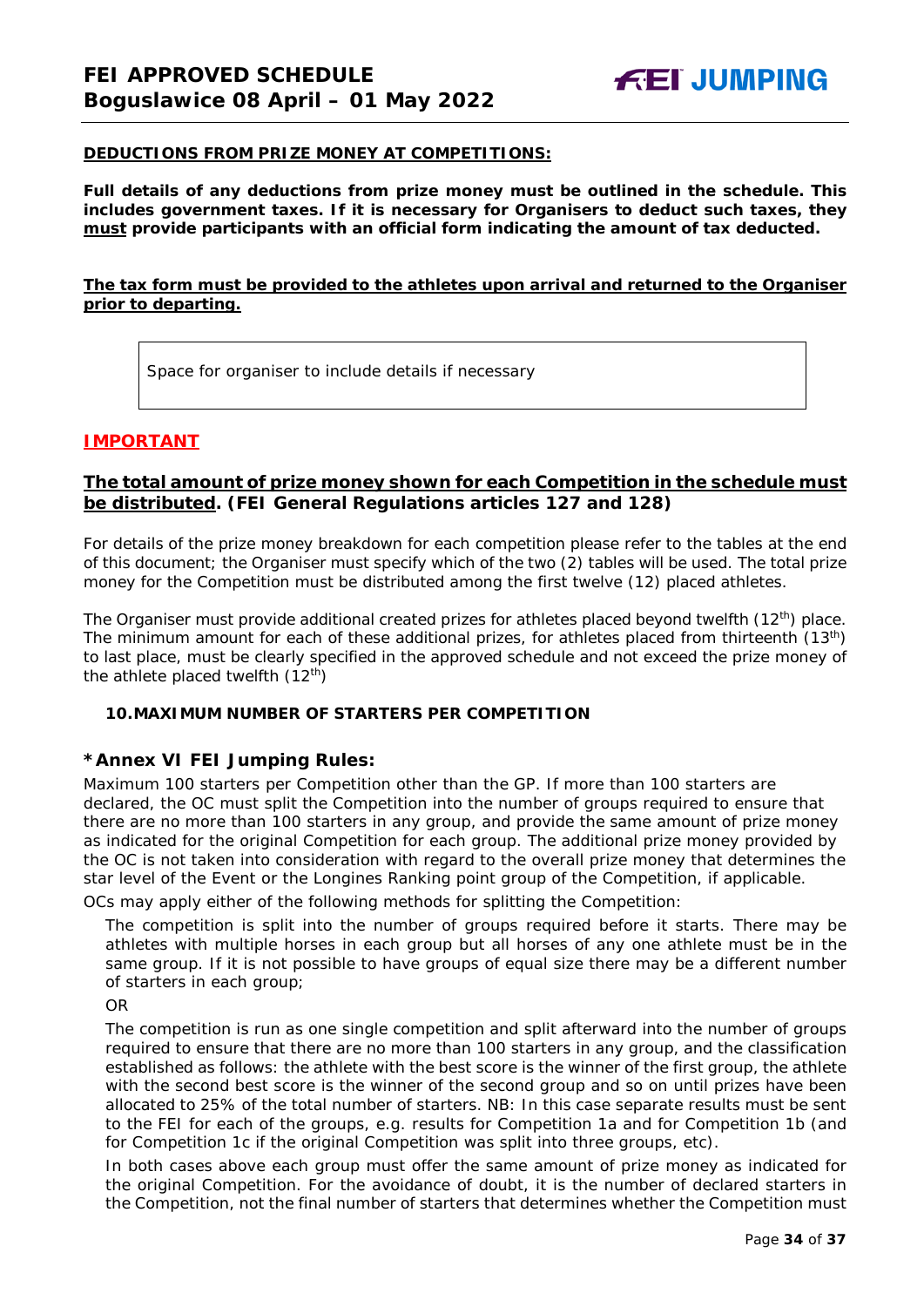be split.

As all FEI World Cup™ Competitions have the status of a Grand Prix, the minimum prize money requirements for the Grand Prix are applicable to the FEI World Cup™ Competition. For CSI-W Events with a Grand Prix Competition in addition to the FEI World Cup™ Competition, the minimum prize money requirements for the Grand Prix apply only to the FEI World Cup™ Competition; the Grand Prix Competition at such Events cannot offer more prize money than the prize money offered for the FEI World Cup™ Competition.

#### <span id="page-34-0"></span>**11. GLOSSARY**

#### **\*Glossary FEI Jumping Rules:**

#### **Fees:**

- Compulsory Fee: Compulsory Fees are fees that may be charged by the OC for costs/services not included in the Entry Fee. Compulsory Fees, if charged, must be paid by the Athletes concerned as outlined below. Only the following Compulsory Fees may be charged by the OC, providing full details of the amount to be charged is included in the Schedule and approved by the FEI:
	- NF fee if applicable
	- NF medication control programme fee if applicable
	- FEI EADCMR fee if applicable (OC to indicate in the Schedule if the EADCMR fee is included in the Entry Fee or not)
	- Fee for health/customs-related documents for Horses if these have been requested by the Athlete.
	- Fee for manure disposal (maximum € 40 per horse per Event)
	- Fee for lorry parking if applicable (The fee indicated in the Schedule may only be charged per lorry not per Athlete.)
	- Fee for electric hook-up for lorry (The fee indicated in the Schedule may only be charged per lorry, not per Athlete.)
- Discretionary Fee: Discretionary Fees are fees that may be charged for optional commodities/services that may be purchased by an Athlete if he so chooses and that do not affect the equity of the Athlete's right to compete at the Event or the well-being of the Horse, such as:
	- VIP or premium parking
	- VIP table
	- Extra box for tack or for non-competing Horse
	- Extra bedding and/or fodder (details to be included e.g. shavings, straw, hay)
	- Premium stabling (all stabling at the Event must meet minimum FEI requirements)
- Entry Fee: The Entry Fee is the fee charged to participate in an Event with one Horse and covers the following:
	- Stabling of one Horse for the duration of the Event (includes cleaning and disinfecting stables before the event, including between Events that are part of Tours, water and electricity in the stables, first bedding or a fixed amount of bedding depending on the type of event and 24 hour security services for the stables)
	- Use of all facilities at the Event (no infrastructure fees may be charged)
	- Right to participate in all Competitions in accordance with the conditions in the Schedule (no nomination fees or start fees may be charged)
	- Administrative/Office fees (includes all services relating to administration of the Event and running of the Competitions: data/results/timing services, bookkeeping and accreditation services)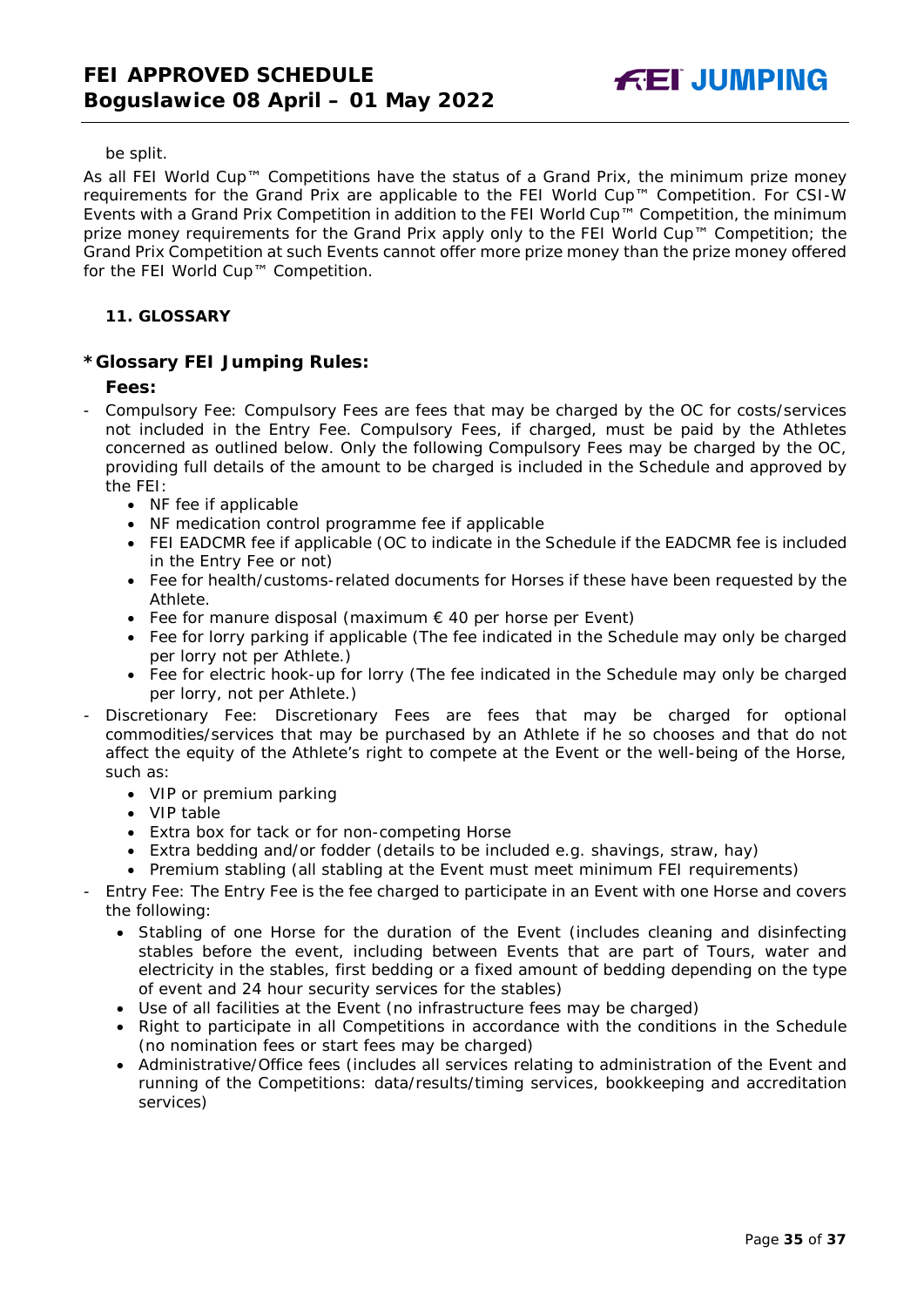

## <span id="page-35-0"></span>**XV. ANNEXES**

## **1. FEI ENTRY SYSTEM**

Please fill the form below in order to provide you and the other members of your committee or your IT Providers access to the FEI Entry System.

| FEI $ID^1$ :          | 10118076                                   |                      |  |
|-----------------------|--------------------------------------------|----------------------|--|
| Name*:                | Krolikowska                                |                      |  |
| First Name*:          | Aneta                                      |                      |  |
| $E$ -Mail*:           | biuro1@stadoboguslawice.com.pl             |                      |  |
| Access Rights*:       | $\boxtimes$ Admin <sup>2</sup>             | Consult <sup>3</sup> |  |
| Events <sup>4</sup> : | All                                        |                      |  |
| FEI $ID^1$ :          | 10052103                                   |                      |  |
| Name*:                | Tarant                                     |                      |  |
| First Name*:          | Agnieszka                                  |                      |  |
| $E$ -Mail*:           | agnieszkatarant@gmail.com                  |                      |  |
| Access Rights*:       | $\boxtimes$ Admin <sup>2</sup>             | Consult <sup>3</sup> |  |
| Events <sup>4</sup> : | All                                        |                      |  |
| FEI $ID1$ :           | 10065898                                   |                      |  |
| Name*:                | Ostrowska                                  |                      |  |
| First Name*:          | Adrianna                                   |                      |  |
| E-Mail*:              | adrianna.ostrowska@stadoboguslawice.com.pl |                      |  |
| Access Rights*:       | $\boxtimes$ Admin <sup>2</sup>             | Consult $3$          |  |
| Events <sup>4</sup> : | All                                        |                      |  |

**\* Mandatory Fields**

<sup>&</sup>lt;sup>1</sup> If already have an FEI user account.

<sup>&</sup>lt;sup>2</sup> Provides you the required access to manage entries and substitutions and download entries/lists.

<sup>&</sup>lt;sup>3</sup> You are just able to consult and download the entries/lists.

<sup>4</sup> Leave the field blank if the user deals with the entries of all events in the show.